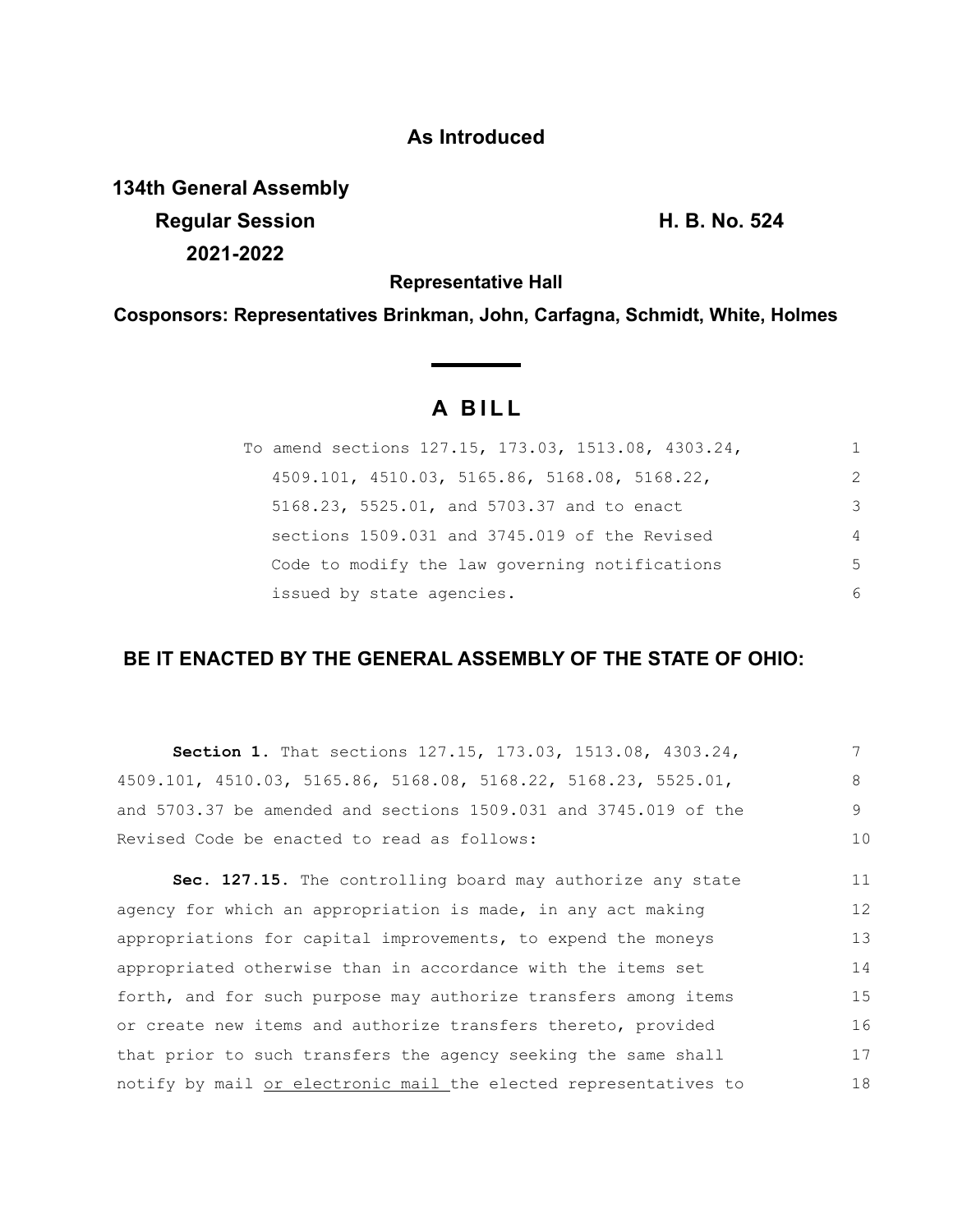the general assembly from the counties affected by such transfers, stating the time and place of the hearing on the proposed transfers thereto. Such transfers among items shall not alter in total the appropriation to any state agency except as otherwise provided by the general assembly. The board may not authorize the transfer of a capital appropriation item of any state agency for use by such agency for operating expenses, except as otherwise provided by the general assembly. 19 20 21 22 23 24 25 26

**Sec. 173.03.** (A) There is hereby created the Ohio advisory council for the aging, which shall consist of twelve members to be appointed by the governor with the advice and consent of the senate. Two ex officio members of the council shall be members of the house of representatives appointed by the speaker of the house of representatives and shall be members of two different political parties. Two ex officio members of the council shall be members of the senate appointed by the president of the senate and shall be members of two different political parties. The medicaid director and directors of mental health and addiction services, developmental disabilities, health, and job and family services, or their designees, shall serve as ex officio members of the council. The council shall carry out its role as defined under the "Older Americans Act of 1965," 79 Stat. 219, 42 U.S.C. 3001, as amended. 27 28 29 30 31 32 33 34 35 36 37 38 39 40 41

At the first meeting of the council, and annually thereafter, the members shall select one of their members to serve as chairperson and one of their members to serve as vicechairperson. The council may form a quorum and take votes at meetings conducted by interactive electronic medium if provisions are made for public attendance through the interactive electronic meeting. 42 43 44 45 46 47 48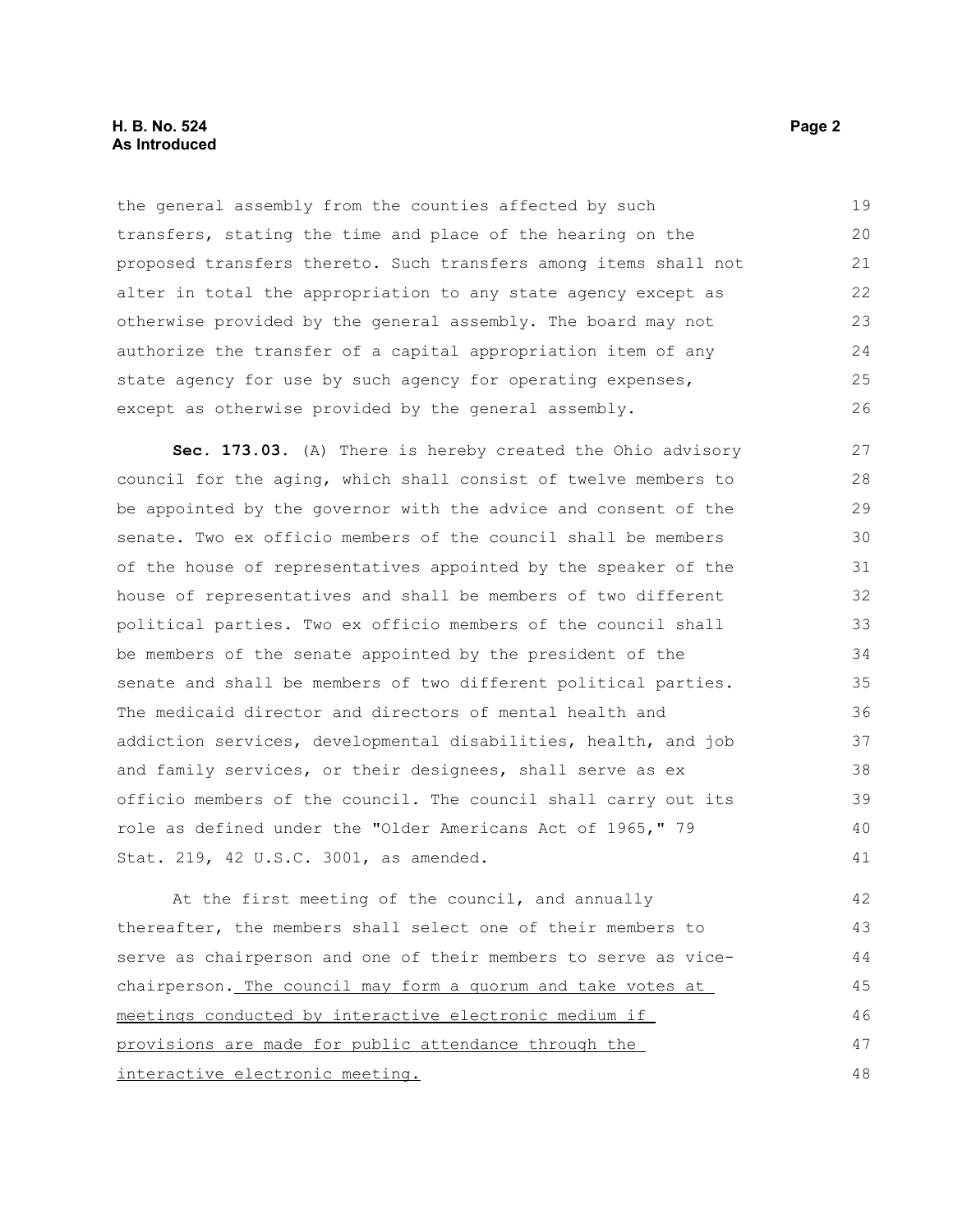#### **H. B. No. 524** Page 3 **As Introduced**

(B) Members of the council shall be appointed for a term of three years, except that for the first appointment members of the Ohio commission on aging who were serving on the commission immediately prior to July 26, 1984, shall become members of the council for the remainder of their unexpired terms. Thereafter, appointment to the council shall be for a three-year term by the governor. Each member shall hold office from the date of appointment until the end of the term for which the member was appointed. Any member appointed to fill a vacancy occurring prior to the expiration of the term for which the member's predecessor was appointed shall hold office for the remainder of the term. No member shall continue in office subsequent to the expiration date of the member's term unless reappointed under the provisions of this section, and no member shall serve more than three consecutive terms on the council. (C) Membership of the council shall represent all areas of Ohio and shall be as follows: (1) A majority of members of the council shall have attained the age of fifty and have a knowledge of and continuing interest in the affairs and welfare of the older citizens of Ohio. The fields of business, labor, health, law, and human services shall be represented in the membership. 49 50 51 52 53 54 55 56 57 58 59 60 61 62 63 64 65 66 67 68 69 70 71

(2) No more than seven members shall be of the same political party. 72

(D) Any member of the council may be removed from office by the governor for neglect of duty, misconduct, or malfeasance in office after being informed in writing of the charges and afforded an opportunity for a hearing. Two consecutive unexcused absences from regularly scheduled meetings constitute neglect of duty. 73 74 75 76 77 78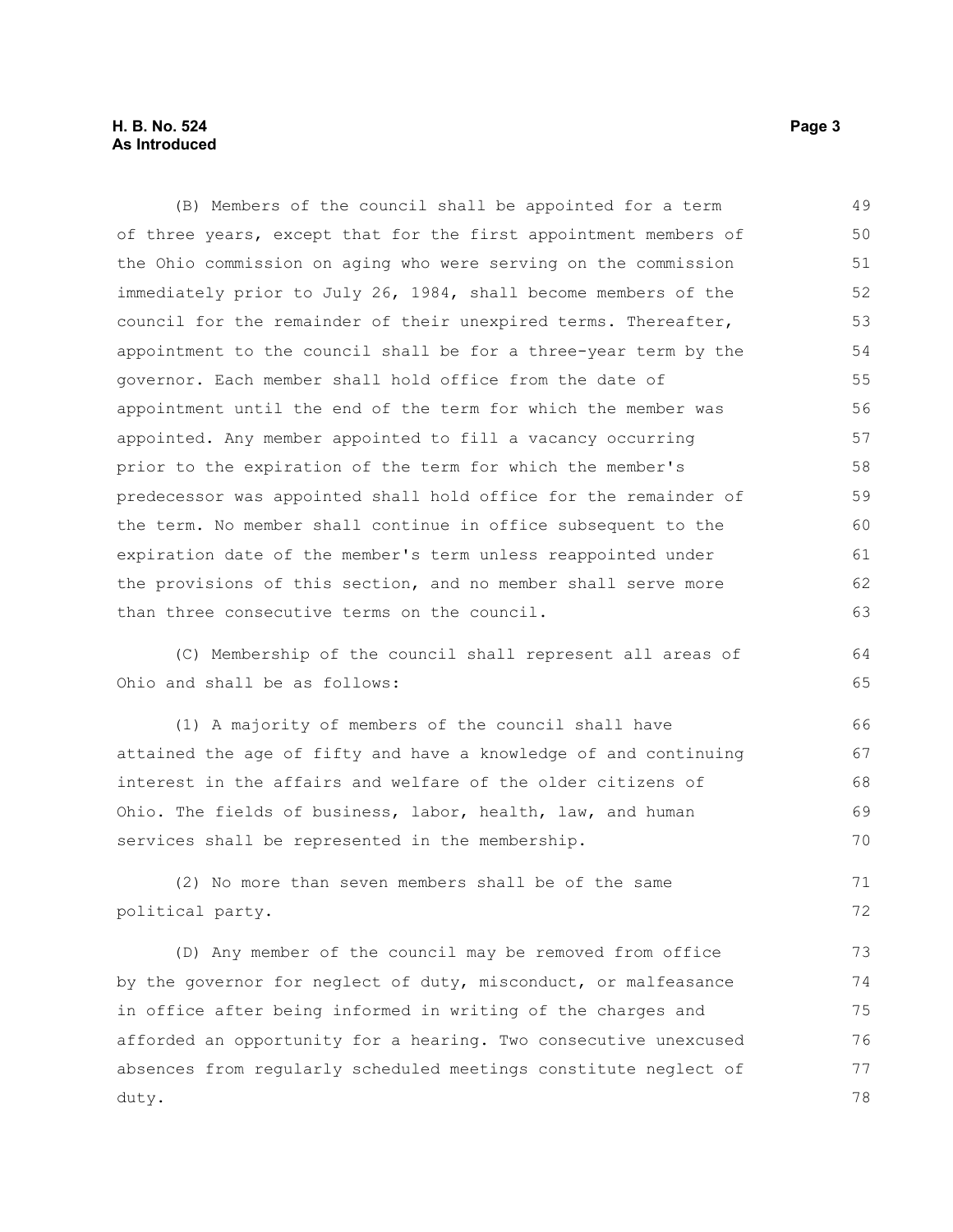(E) The director of aging may reimburse a member for actual and necessary traveling and other expenses incurred in the discharge of official duties. But reimbursement shall be made in the manner and at rates that do not exceed those prescribed by the director of budget and management for any officer, member, or employee of, or consultant to, any state agency. 79 80 81 82 83 84 85

(F) Council members are not limited as to the number of terms they may serve. 86 87

(G)(1) The department of aging may award grants to or enter into contracts with a member of the advisory council or an entity that the member represents if any of the following apply: 88 89 90

(a) The department determines that the member or the entity the member represents is capable of providing the goods or services specified under the terms of the grant or contract. 91 92 93

(b) The member has not taken part in any discussion or vote of the council related to whether the council should recommend that the department of aging award the grant to or enter into the contract with the member of the advisory council or the entity that the member represents. 94 95 96 97 98

(2) A member of the advisory council is not in violation of Chapter 102. or section 2921.42 of the Revised Code with regard to receiving a grant or entering into a contract under this section if the conditions of division  $(G)$  (1)(a) and (b) of this section have been met. 99 100 101 102 103

 **Sec. 1509.031.** (A) Notwithstanding any other provision of law to the contrary and other than a statement of production, the chief of the division of oil and gas resources management may require the electronic submission of any application, 104 105 106 107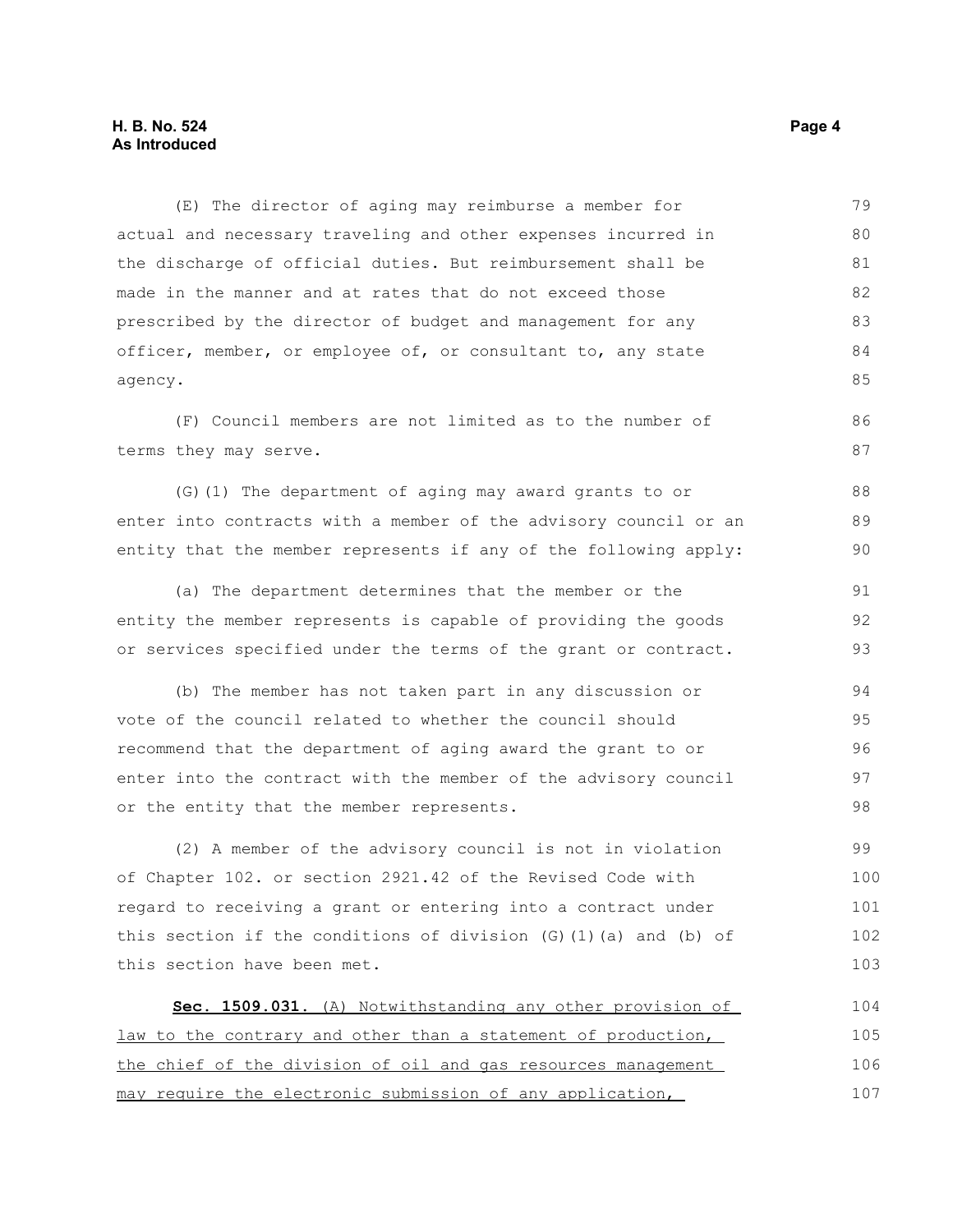| report, test result, fee, or document that is required to be     | 108 |
|------------------------------------------------------------------|-----|
| submitted under this chapter. The chief shall require the        | 109 |
| submission of statements of production to be made electronically | 110 |
| regardless of well type and the number of wells owned.           | 111 |
| (B) For good cause, a person may request to be excluded          | 112 |
| from any requirement to make an electronic submission under      | 113 |
| division (A) of this section other than the requirement to       | 114 |
| submit a statement of production electronically. The chief shall | 115 |
| establish the procedure and form by which a person may request   | 116 |
| such exclusion.                                                  | 117 |
| Sec. 1513.08. (A) After a coal mining and reclamation            | 118 |
| permit application has been approved, the applicant shall file   | 119 |
| with the chief of the division of mineral resources management,  | 120 |
| on a form prescribed and furnished by the chief, the performance | 121 |
| security required under this section that shall be payable to    | 122 |
| the state and conditioned on the faithful performance of all the | 123 |
| requirements of this chapter and rules adopted under it and the  | 124 |
| terms and conditions of the permit.                              | 125 |
| (B) Using the information contained in the permit                | 126 |
| application; the requirements contained in the approved permit   | 127 |
| and reclamation plan; and, after considering the topography,     | 128 |
| geology, hydrology, and revegetation potential of the area of    | 129 |
| the approved permit, the probable difficulty of reclamation; the | 130 |
| chief shall determine the estimated cost of reclamation under    | 131 |
| the initial term of the permit if the reclamation has to be      | 132 |
| performed by the division of mineral resources management in the | 133 |
| event of forfeiture of the performance security by the           | 134 |
| applicant. The chief shall send either written notice by         | 135 |
| certified mail or electronic notice with acknowledgment of       | 136 |
| receipt of the amount of the estimated cost of reclamation by-   | 137 |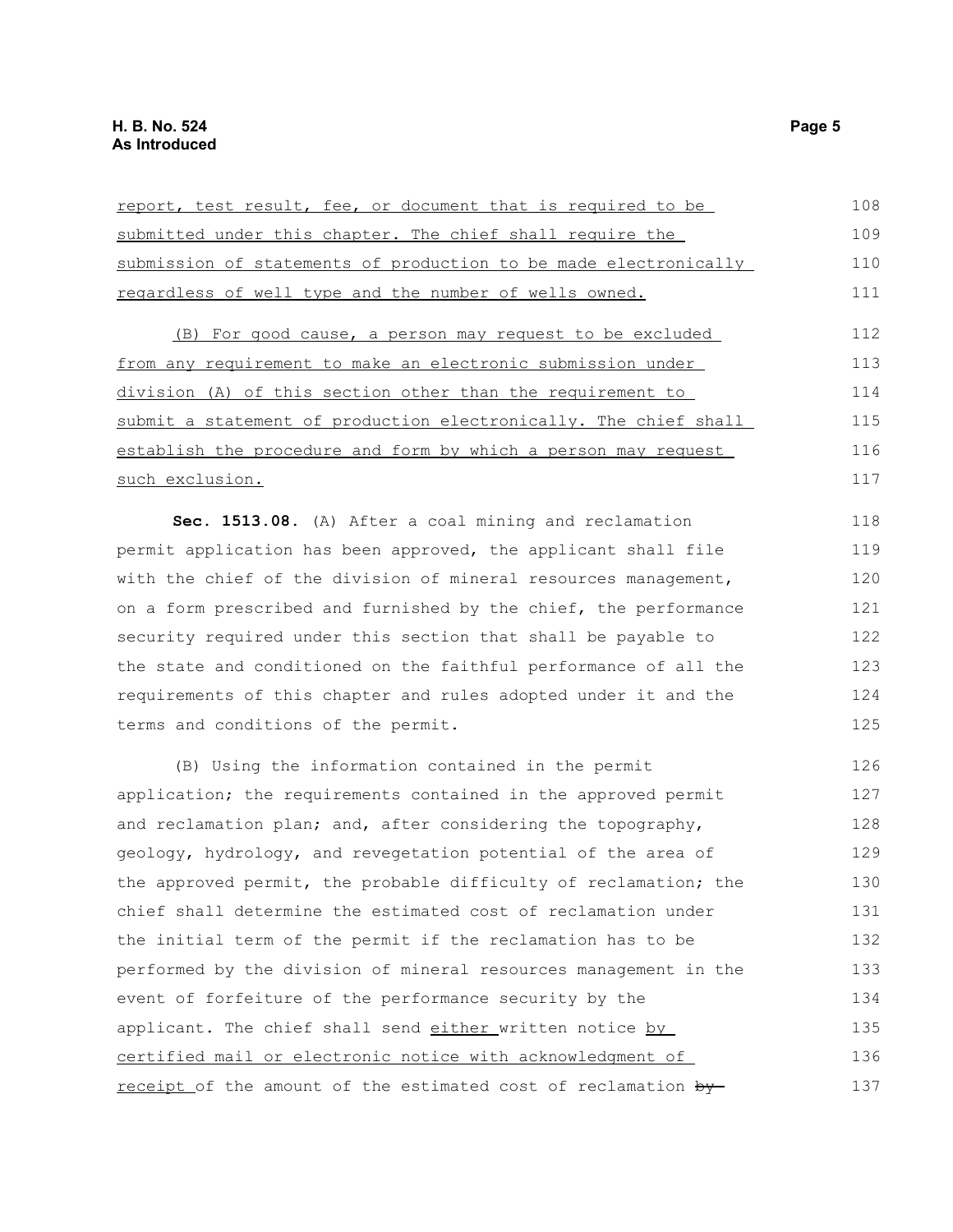#### **H. B. No. 524** Page 6 **As Introduced**

eertified mail to the applicant. The applicant shall send either written notice or electronic notice with acknowledgment of receipt to the chief indicating the method by which the applicant will provide the performance security pursuant to division (C) of this section. 138 139 140 141 142

(C) The applicant shall provide the performance security in an amount using one of the following:

(1) If the applicant elects to provide performance security without reliance on the reclamation forfeiture fund created in section 1513.18 of the Revised Code, the amount of the estimated cost of reclamation as determined by the chief under division (B) of this section for the increments of land on which the operator will conduct a coal mining and reclamation operation under the initial term of the permit as indicated in the application; 145 146 147 148 149 150 151 152

(2) If the applicant elects to provide performance security together with reliance on the reclamation forfeiture fund through payment of the additional tax on the severance of coal that is levied under division (A)(8) of section 5749.02 of the Revised Code, an amount of twenty-five hundred dollars per acre of land on which the operator will conduct coal mining and reclamation under the initial term of the permit as indicated in the application. In order for an applicant to be eligible to provide performance security in accordance with division (C)(2) of this section, the applicant, an owner and controller of the applicant, or an affiliate of the applicant shall have held a permit issued under this chapter for any coal mining and reclamation operation for a period of not less than five years. 153 154 155 156 157 158 159 160 161 162 163 164 165

If a permit is transferred, assigned, or sold, the transferee is not eligible to provide performance security under 166 167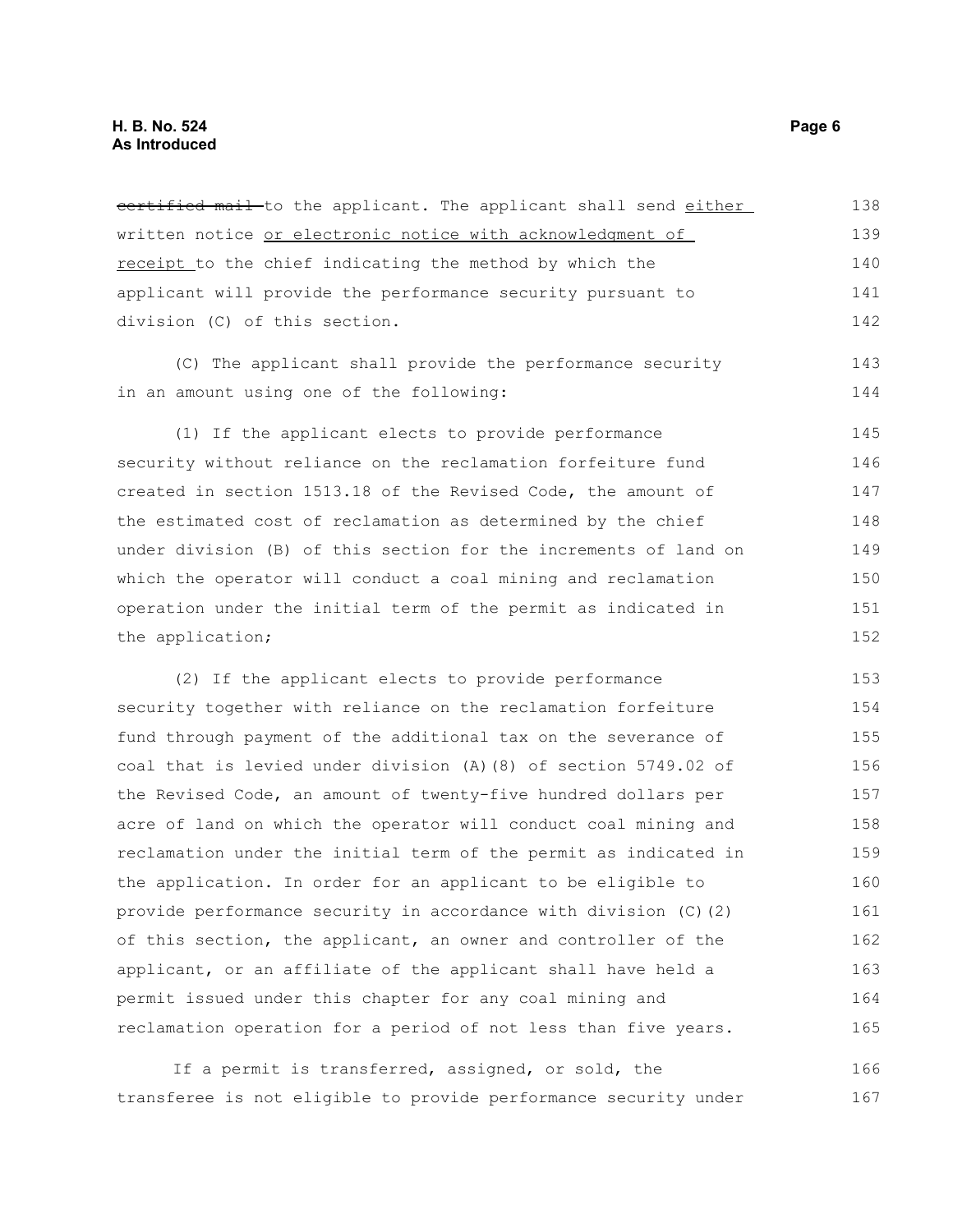#### **H. B. No. 524** Page 7 **As Introduced**

division (C)(2) of this section if the transferee has not held a permit issued under this chapter for any coal mining and reclamation operation for a period of not less than five years. This restriction applies even if the status or name of the permittee otherwise remains the same after the transfer, assignment, or sale. 168 169 170 171 172 173

In the event of forfeiture of performance security that was provided in accordance with division (C)(2) of this section, the difference between the amount of that performance security and the estimated cost of reclamation as determined by the chief under division (B) of this section shall be obtained from money in the reclamation forfeiture fund as needed to complete the reclamation.

The performance security provided under division (C) of this section for the entire area to be mined under one permit issued under this chapter shall not be less than ten thousand dollars. 181 182 183 184

The performance security shall cover areas of land affected by mining within or immediately adjacent to the permitted area, so long as the total number of acres does not exceed the number of acres for which the performance security is provided. However, the authority for the performance security to cover areas of land immediately adjacent to the permitted area does not authorize a permittee to mine areas outside an approved permit area. As succeeding increments of coal mining and reclamation operations are to be initiated and conducted within the permit area, the permittee shall file with the chief additional performance security to cover the increments in accordance with this section. If a permittee intends to mine areas outside the approved permit area, the permittee shall 185 186 187 188 189 190 191 192 193 194 195 196 197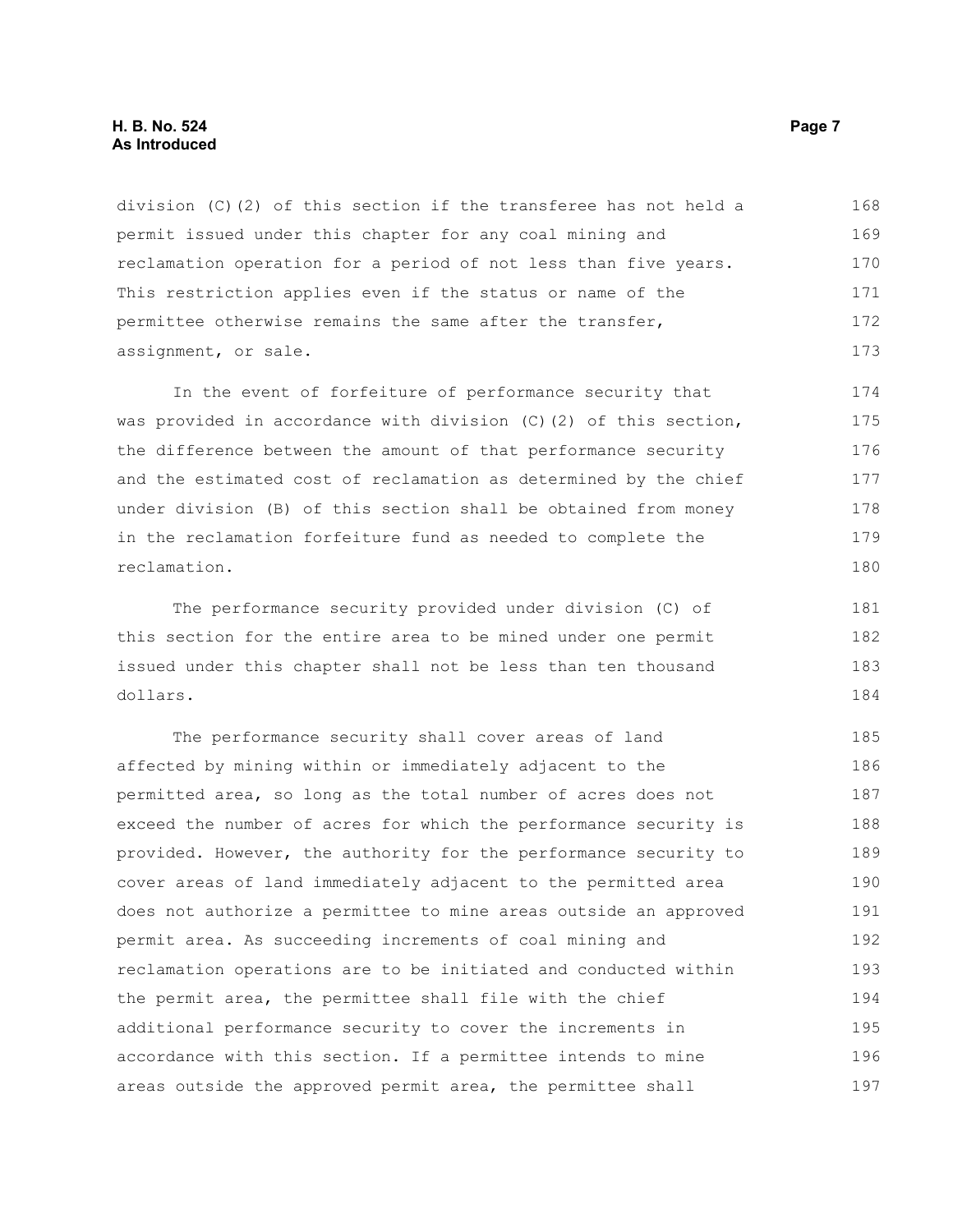#### **H. B. No. 524 Page 8 As Introduced**

provide additional performance security in accordance with this section to cover the areas to be mined.

If an applicant or permittee is not eligible to provide performance security in accordance with division (C)(2) of this section, the applicant or permittee shall provide performance security in accordance with division (C)(1) of this section in the full amount of the estimated cost of reclamation as determined by the chief for a permitted coal preparation plant or coal refuse disposal area that is not located within a permitted area of a mine. If an applicant for a permit for a coal preparation plant or coal refuse disposal area or a permittee of a permitted coal preparation plant or coal refuse disposal area that is not located within a permitted area of a mine has held a permit issued under this chapter for any coal mining and reclamation operation for a period of five years or more, the applicant or permittee may provide performance security for the coal preparation plant or coal refuse disposal area either in accordance with division (C)(1) of this section in the full amount of the estimated cost of reclamation as determined by the chief or in accordance with division (C)(2) of this section in an amount of twenty-five hundred dollars per acre of land with reliance on the reclamation forfeiture fund. If a permittee has previously provided performance security under division (C)(1) of this section for a coal preparation plant or coal refuse disposal area that is not located within a permitted area of a mine and elects to provide performance security in accordance with division (C)(2) of this section, the permittee shall submit written notice to the chief indicating that the permittee elects to provide performance security in accordance with division (C)(2) of this section. Upon receipt of such a written notice, the chief shall release to the permittee 200 201 202 203 204 205 206 207 208 209 210 211 212 213 214 215 216 217 218 219 220 221 222 223 224 225 226 227 228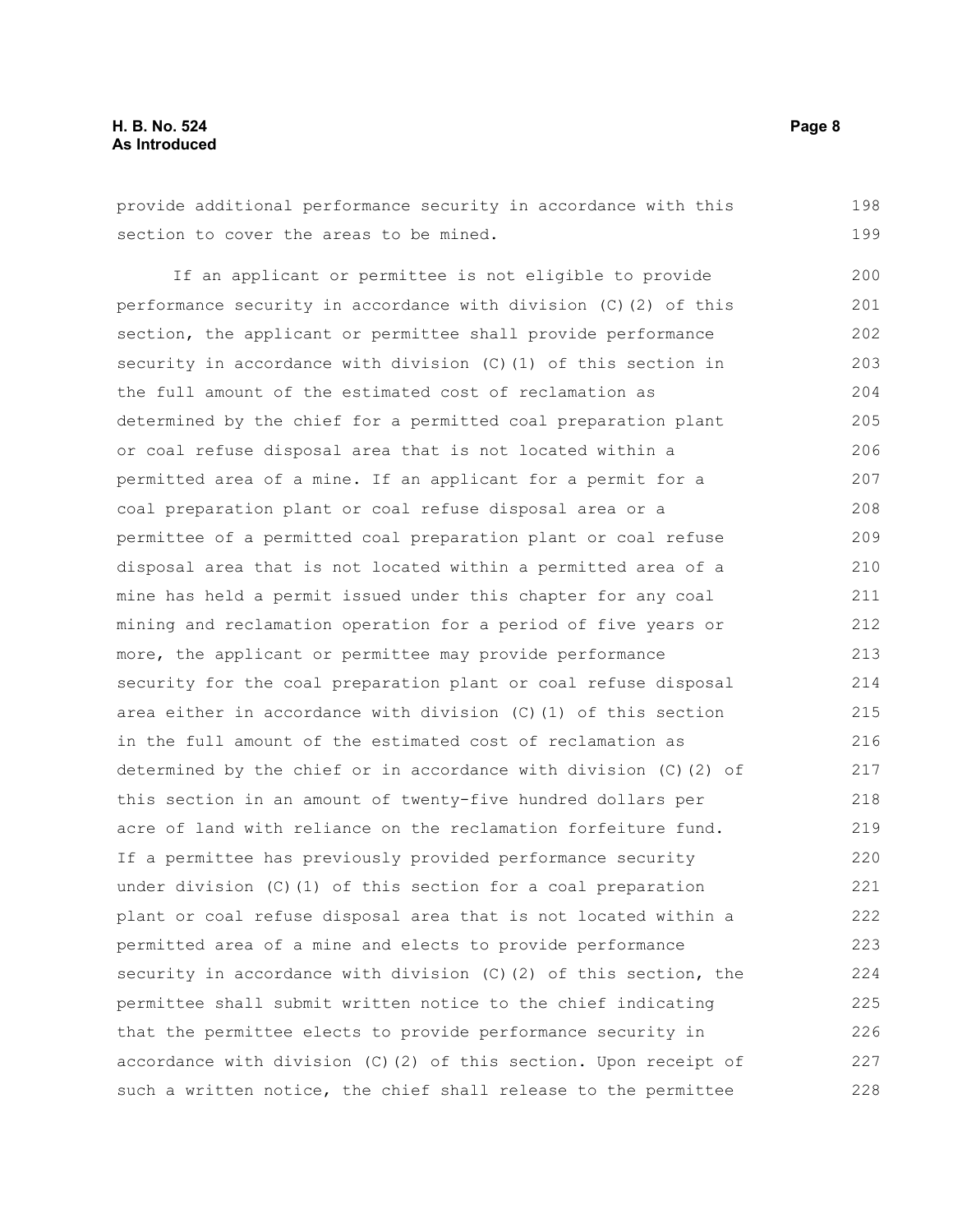#### **H. B. No. 524 Page 9 As Introduced**

the amount of the performance security previously provided under division (C)(1) of this section that exceeds the amount of performance security that is required to be provided under division (C)(2) of this section. 229 230 231 232

(D) A permittee's liability under the performance security shall be limited to the obligations established under the permit, which include completion of the reclamation plan in order to make the land capable of supporting the postmining land use that was approved in the permit. The period of liability under the performance security shall be for the duration of the coal mining and reclamation operation and for a period coincident with the operator's responsibility for revegetation requirements under section 1513.16 of the Revised Code. 233 234 235 236 237 238 239 240 241

(E) The amount of the estimated cost of reclamation determined under division (B) of this section and the amount of a permittee's performance security provided in accordance with division (C)(1) of this section shall be adjusted by the chief as the land that is affected by mining increases or decreases or if the cost of reclamation increases or decreases. If the performance security was provided in accordance with division (C)(2) of this section and the chief has issued a cessation order under division (D)(2) of section 1513.02 of the Revised Code for failure to abate a violation of the contemporaneous reclamation requirement under division (A)(15) of section 1513.16 of the Revised Code, the chief may require the permittee to increase the amount of performance security from twenty-five hundred dollars per acre of land to five thousand dollars per acre of land. 242 243 244 245 246 247 248 249 250 251 252 253 254 255 256

The chief shall notify the permittee, each surety, and any person who has a property interest in the performance security 257 258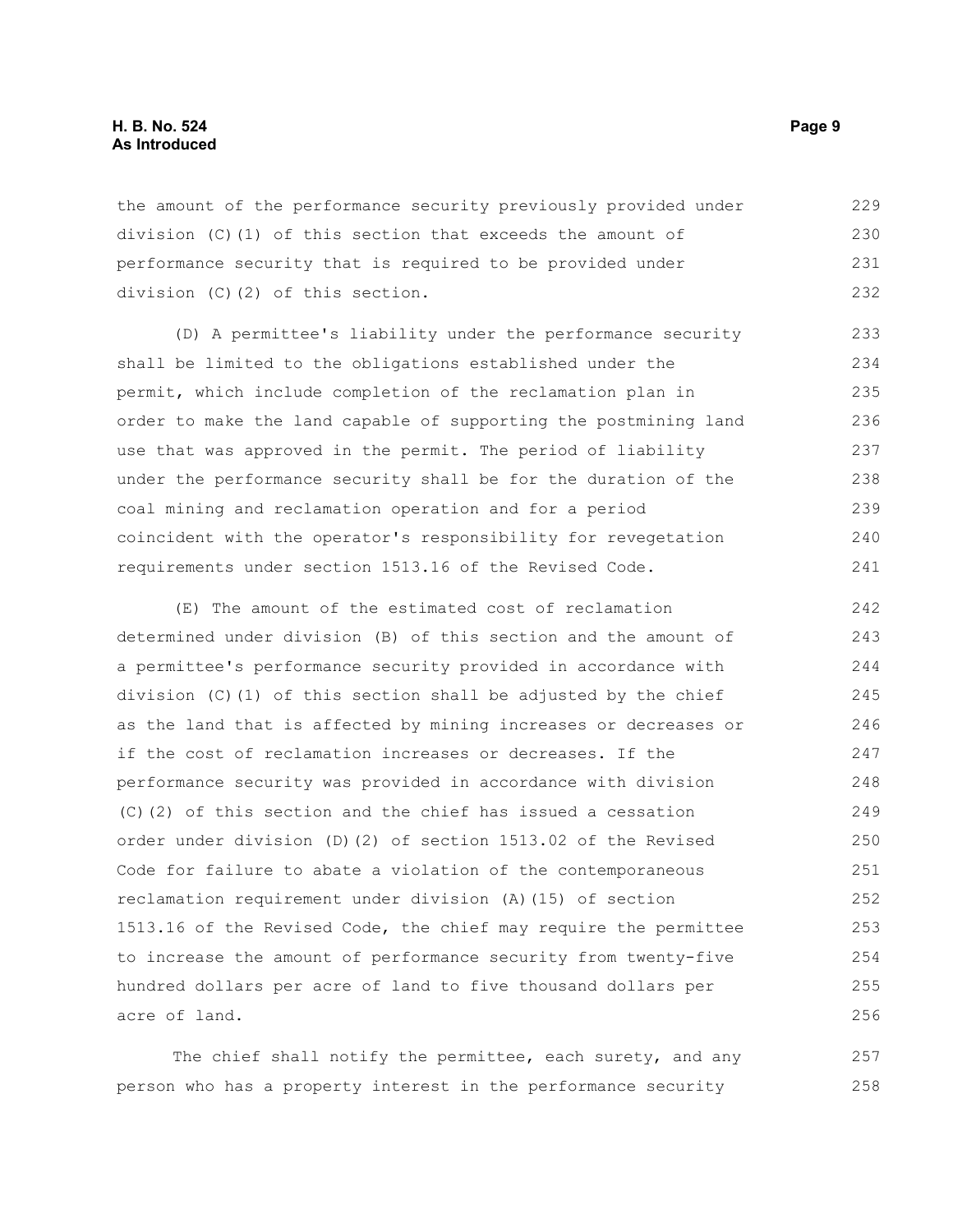#### **H. B. No. 524 Page 10 As Introduced**

and who has requested to be notified of any proposed adjustment to the performance security. The permittee may request an informal conference with the chief concerning the proposed adjustment, and the chief shall provide such an informal conference. 259 260 261 262 263

If the chief increases the amount of performance security under this division, the permittee shall provide additional performance security in an amount determined by the chief. If the chief decreases the amount of performance security under this division, the chief shall determine the amount of the reduction of the performance security and send either written notice or electronic notice with acknowledgment of receipt of the amount of reduction to the permittee. The permittee may reduce the amount of the performance security in the amount determined by the chief. 264 265 266 267 268 269 270 271 272 273

(F) A permittee may request a reduction in the amount of the performance security by submitting to the chief documentation proving that the amount of the performance security provided by the permittee exceeds the estimated cost of reclamation if the reclamation would have to be performed by the division in the event of forfeiture of the performance security. The chief shall examine the documentation and determine whether the permittee's performance security exceeds the estimated cost of reclamation. If the chief determines that the performance security exceeds that estimated cost, the chief shall determine the amount of the reduction of the performance security and send either written notice or electronic notice with acknowledgment of receipt of the amount to the permittee. The permittee may reduce the amount of the performance security in the amount determined by the chief. Adjustments in the amount of performance security under this division shall not be considered 274 275 276 277 278 279 280 281 282 283 284 285 286 287 288 289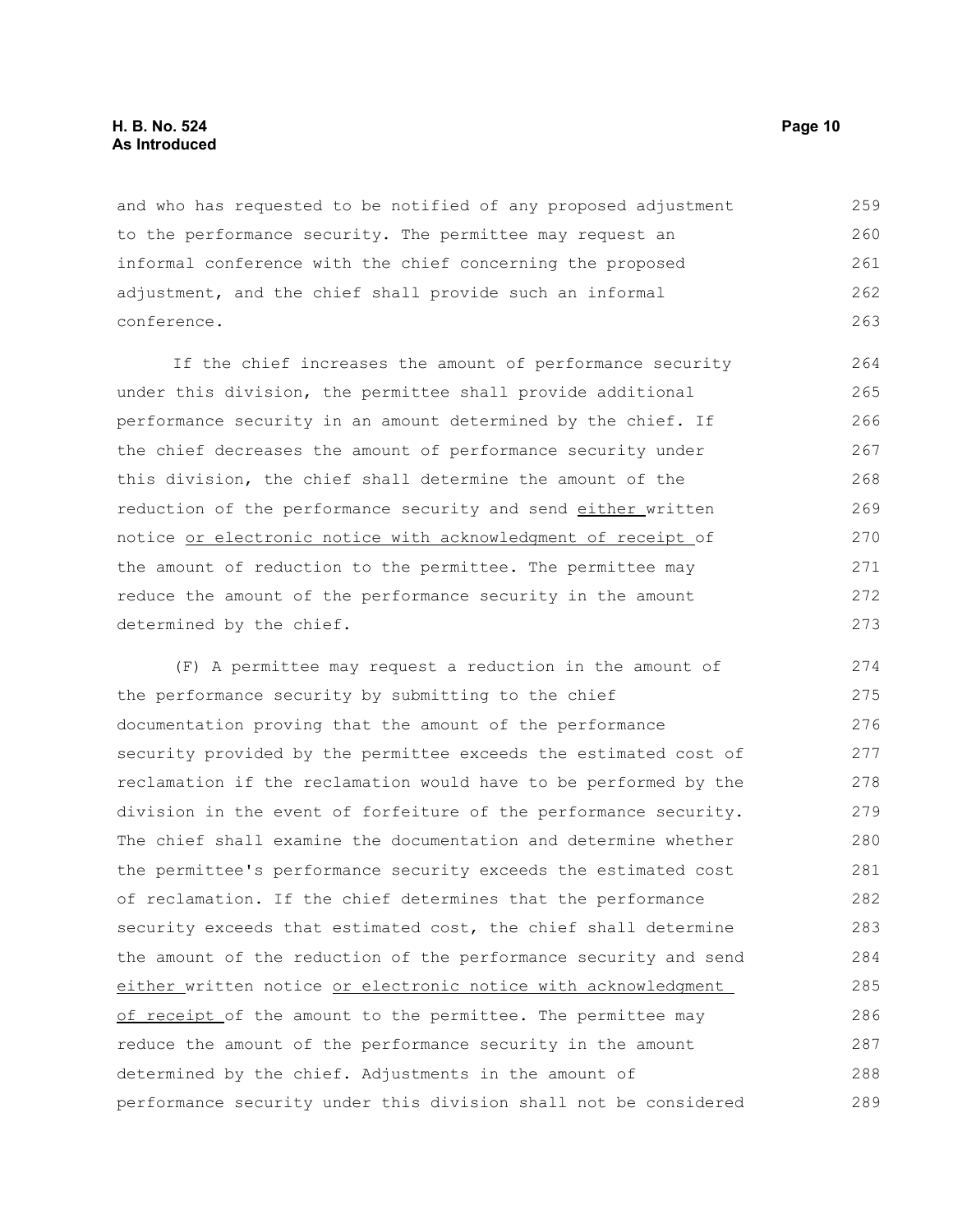#### **H. B. No. 524 Page 11 As Introduced**

release of performance security and are not subject to section 1513.16 of the Revised Code.

(G) If the performance security is a bond, it shall be executed by the operator and a corporate surety licensed to do business in this state. If the performance security is a cash deposit or negotiable certificates of deposit of a bank or savings and loan association, the bank or savings and loan association shall be licensed and operating in this state. The cash deposit or market value of the securities shall be equal to or greater than the amount of the performance security required under this section. The chief shall review any documents pertaining to the performance security and approve or disapprove the documents. The chief shall notify the applicant of the chief's determination. 292 293 294 295 296 297 298 299 300 301 302 303

(H) If the performance security is a bond, the chief may accept the bond of the applicant itself without separate surety when the applicant demonstrates to the satisfaction of the chief the existence of a suitable agent to receive service of process and a history of financial solvency and continuous operation sufficient for authorization to self-insure or bond the amount.

(I) Performance security provided under this section may be held in trust, provided that the state is the primary beneficiary of the trust and the custodian of the performance security held in trust is a bank, trust company, or other financial institution that is licensed and operating in this state. The chief shall review the trust document and approve or disapprove the document. The chief shall notify the applicant of the chief's determination. 310 311 312 313 314 315 316 317

(J) If a surety, bank, savings and loan association, trust company, or other financial institution that holds the 318 319

290 291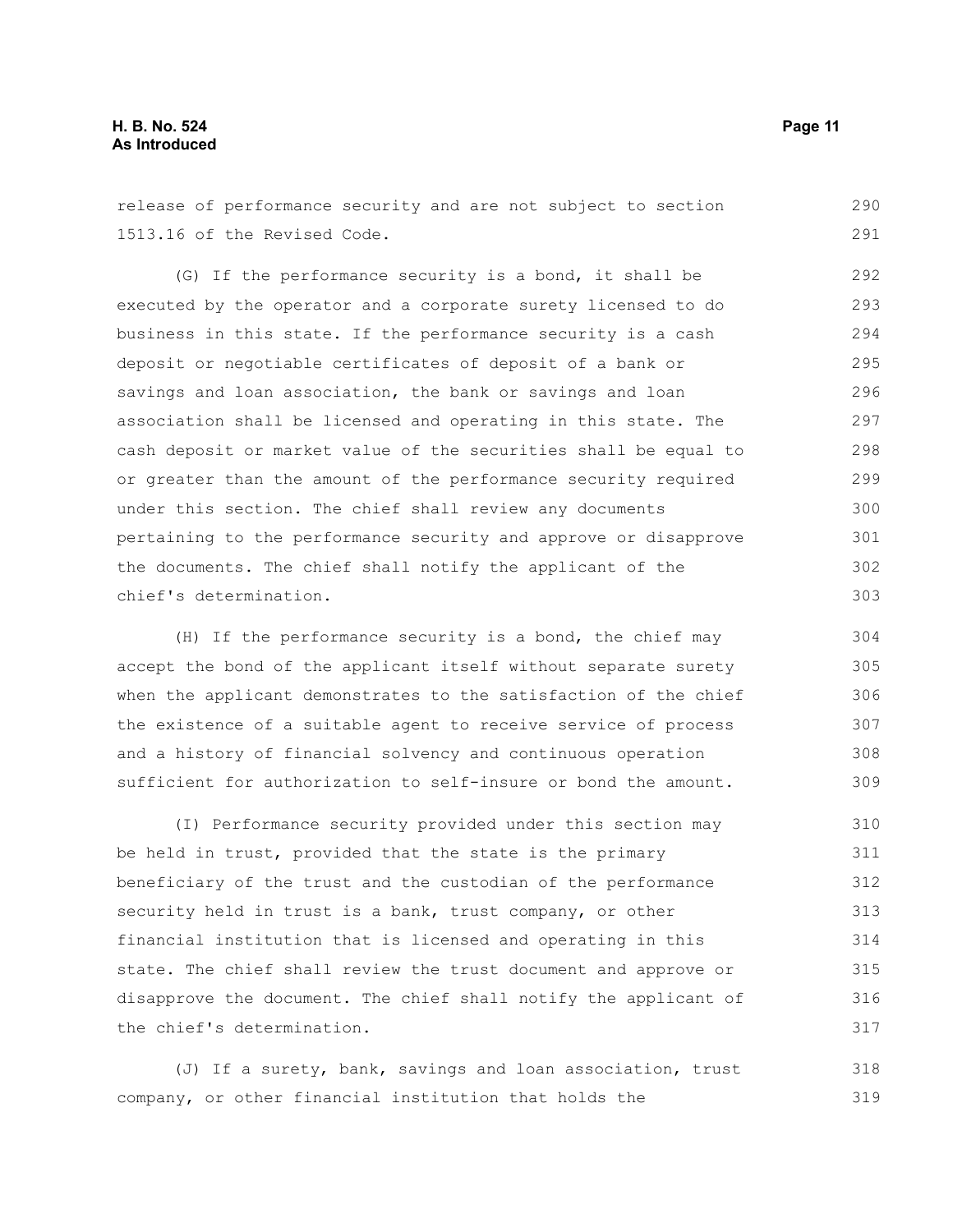performance security required under this section becomes insolvent, the permittee shall notify the chief of the insolvency, and the chief shall order the permittee to submit a plan for replacement performance security within thirty days after receipt of notice from the chief. If the permittee provided performance security in accordance with division (C)(1) of this section, the permittee shall provide the replacement performance security within ninety days after receipt of notice from the chief. If the permittee provided performance security in accordance with division (C)(2) of this section, the permittee shall provide the replacement performance security within one year after receipt of notice from the chief, and, for a period of one year after the permittee's receipt of notice from the chief or until the permittee provides the replacement performance security, whichever occurs first, money in the reclamation forfeiture fund shall be the permittee's replacement performance security in an amount not to exceed the estimated cost of reclamation as determined by the chief. 320 321 322 323 324 325 326 327 328 329 330 331 332 333 334 335 336 337

(K) If a permittee provided performance security in accordance with division (C)(1) of this section, the permittee's responsibility for repairing material damage and replacement of water supply resulting from subsidence shall be satisfied by either of the following: 338 339 340 341 342

(1) The purchase prior to mining of a noncancelable premium-prepaid liability insurance policy in lieu of the permittee's performance security for subsidence damage. The insurance policy shall contain terms and conditions that specifically provide coverage for repairing material damage and replacement of water supply resulting from subsidence. 343 344 345 346 347 348

(2) The provision of additional performance security in 349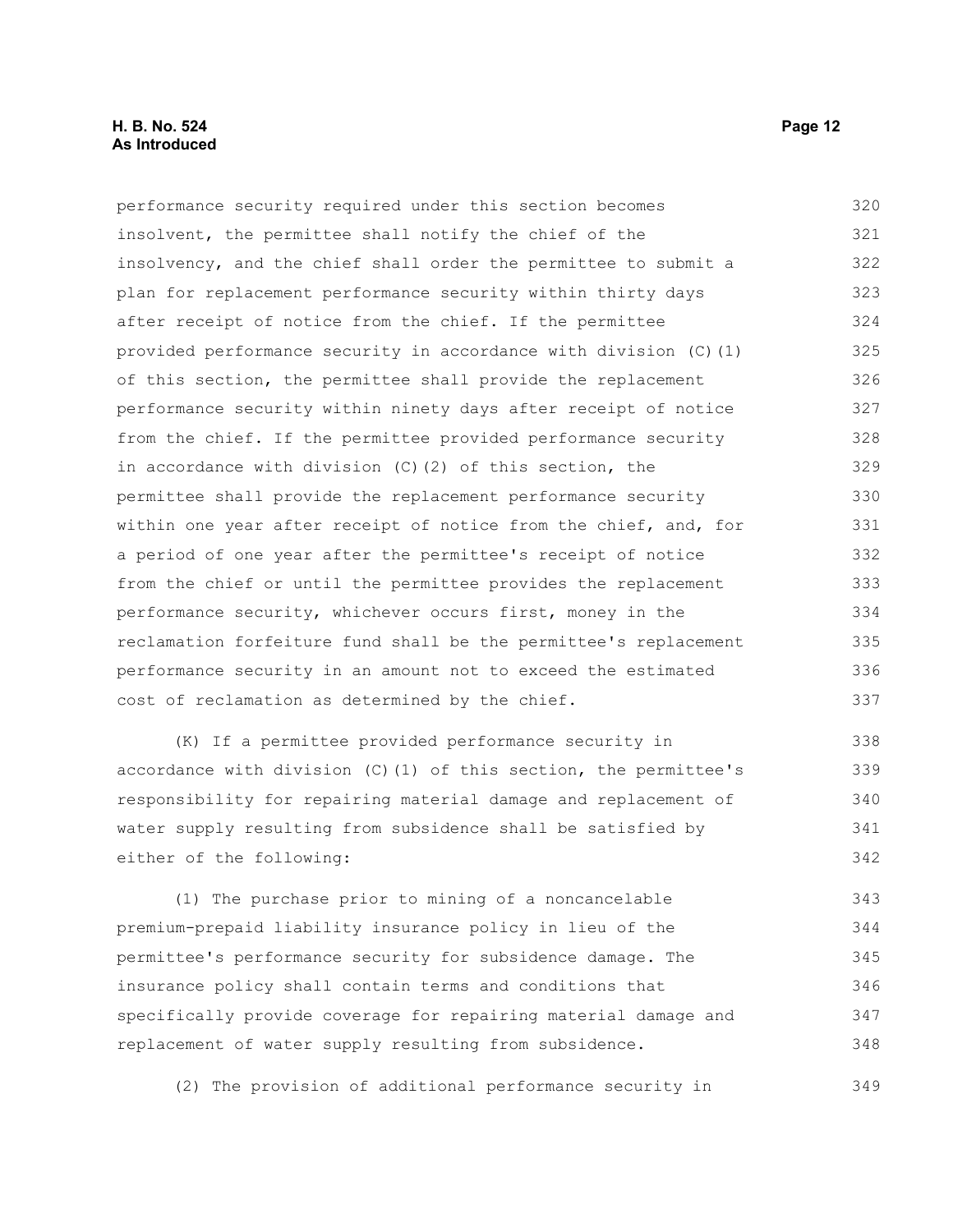the amount of the estimated cost to the division of mineral resources management to repair material damage and replace water supplies resulting from subsidence until the repair or replacement is completed. However, if such repair or replacement is completed, or compensation for structures that have been damaged by subsidence is provided, by the permittee within ninety days of the occurrence of the subsidence, additional performance security is not required. In addition, the chief may extend the ninety-day period for a period not to exceed one year if the chief determines that the permittee has demonstrated in writing that subsidence is not complete and that probable subsidence-related damage likely will occur and, as a result, the completion of repairs of subsidence-related material damage to lands or protected structures or the replacement of water supply within ninety days of the occurrence of the subsidence would be unreasonable. 350 351 352 353 354 355 356 357 358 359 360 361 362 363 364 365

(L) If the performance security provided in accordance with this section exceeds the estimated cost of reclamation, the chief may authorize the amount of the performance security that exceeds the estimated cost of reclamation together with any interest or other earnings on the performance security to be paid to the permittee.

(M) A permittee that held a valid coal mining and reclamation permit immediately prior to April 6, 2007, shall provide, not later than a date established by the chief, performance security in accordance with division (C)(1) or (2) of this section, rather than in accordance with the law as it existed prior to that date, by filing it with the chief on a form that the chief prescribes and furnishes. Accordingly, for purposes of this section, "applicant" is deemed to include such a permittee. 372 373 374 375 376 377 378 379 380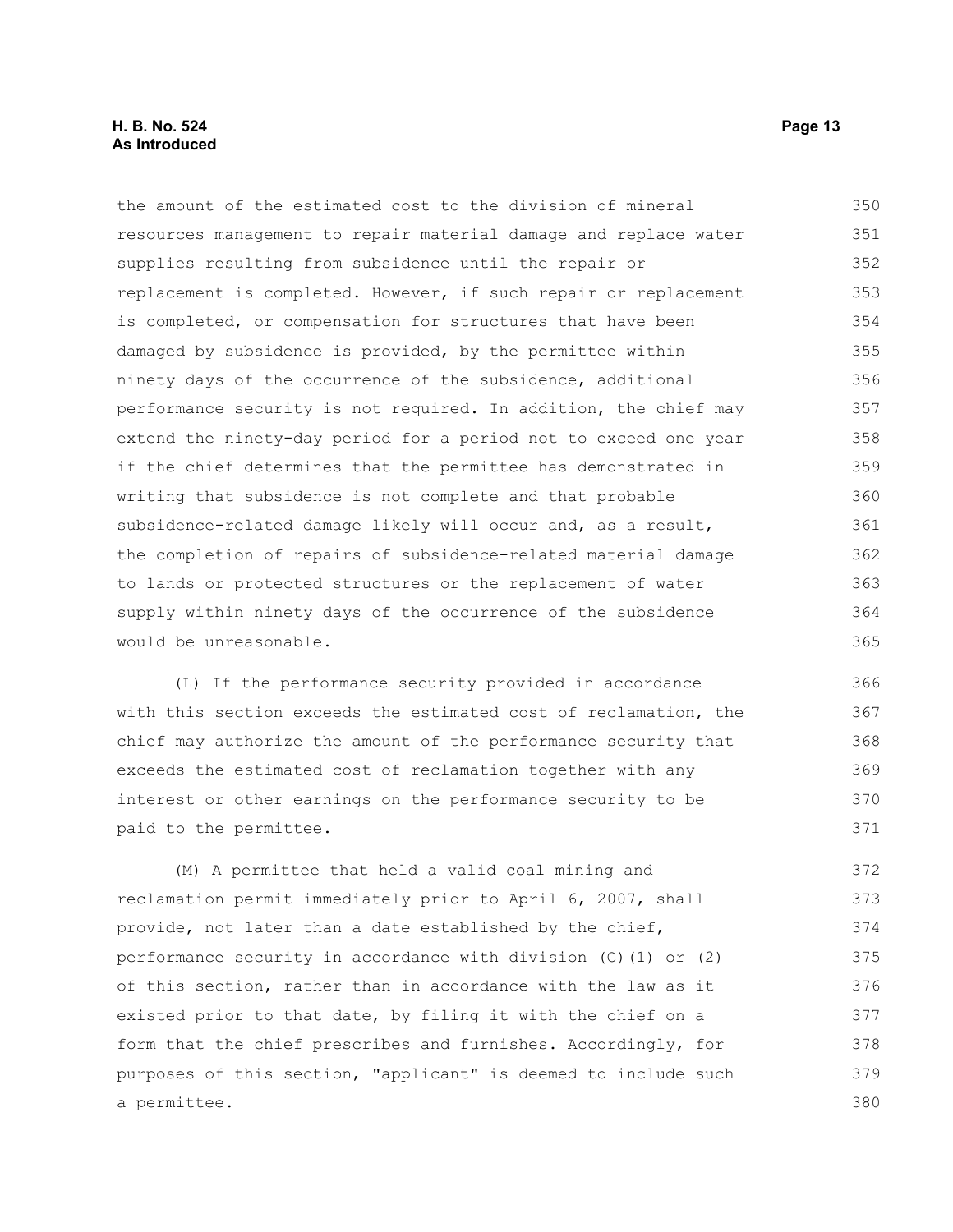381

(N) As used in this section:

(1) "Affiliate of the applicant" means an entity that has a parent entity in common with the applicant. 382 383

(2) "Owner and controller of the applicant" means a person that has any relationship with the applicant that gives the person authority to determine directly or indirectly the manner in which the applicant conducts coal mining operations. 384 385 386 387

 **Sec. 3745.019.** (A) Notwithstanding any provision of the Revised Code or Administrative Code requiring the director of environmental protection to provide public notice by publication in one or more newspapers, including one or more newspapers of general circulation, the director may instead provide public notice by publication on the environmental protection agency's official web site. 388 389 390 391 392 393 394

(B) Notwithstanding any provision of the Revised Code or Administrative Code requiring the director of environmental protection to deliver a document or notice by certified mail, the director may instead deliver the document or notice by any method capable of documenting the intended recipient's receipt of the document or notice.

**Sec. 4303.24.** All application processing fees shall be remitted to the division of liquor control when applications are filed. The pendency, priority, or validity of an application for a permit or duplicate permit received by the division shall not be affected because the division did not issue the permit applied for or the applicant failed to appeal to the liquor control commission. 401 402 403 404 405 406 407

The division, prior to the granting of a permit or duplicate permit applied for, shall notify, by certified mail, 408 409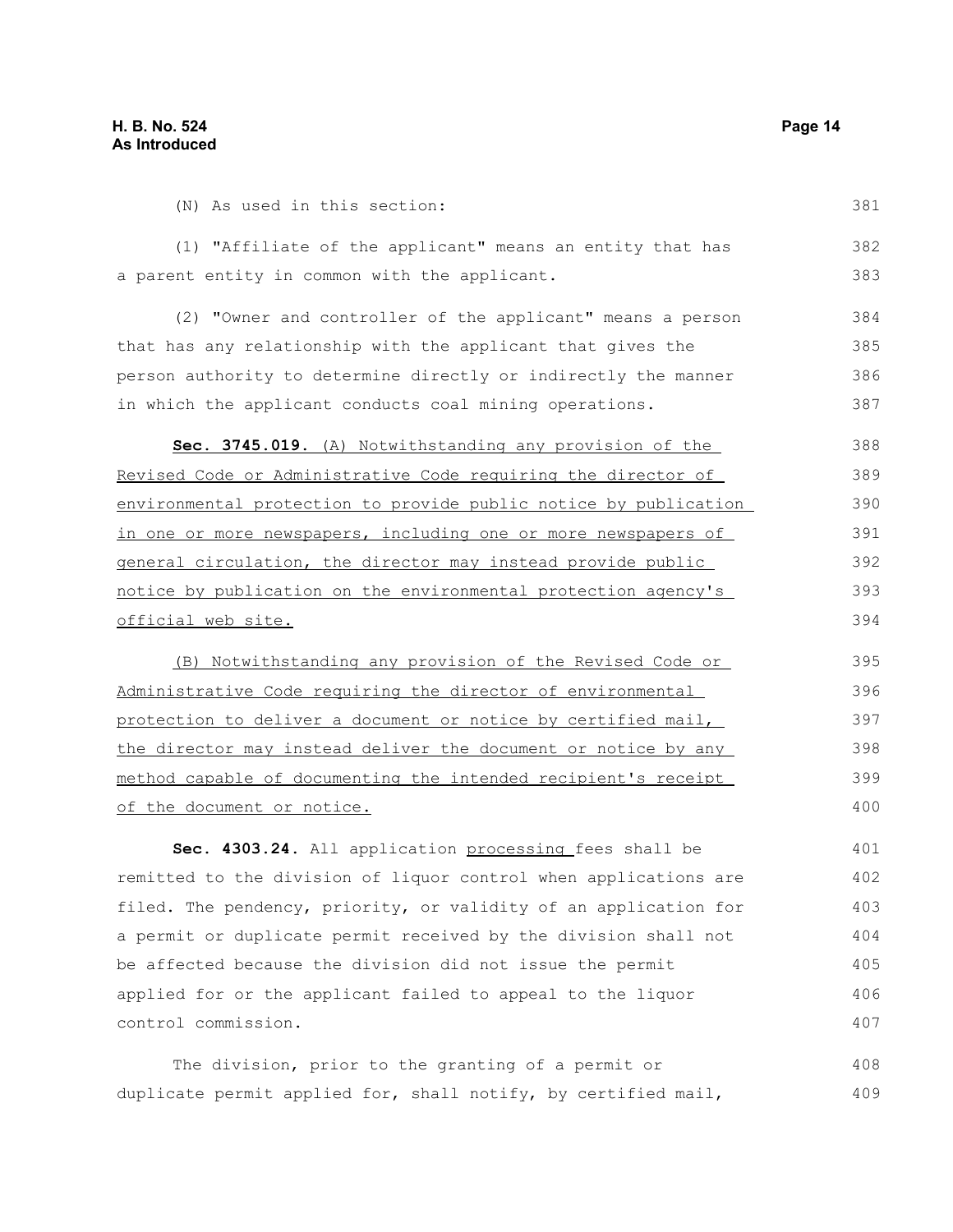#### **H. B. No. 524 Page 15 As Introduced**

the applicant or the applicant's authorized agent. The applicant or the applicant's authorized agent, within thirty days after the mailing of that notice, shall pay to the division the entire amount of the any unpaid requisite permit fee required by sections 4303.02 to 4303.231 or, in the case of a duplicate permit, section 4303.30 of the Revised Code, if the permit or duplicate permit is issued during the first six months of the year the permit or duplicate permit covers, or one-half of the amount of the requisite permit fee, if the permit or duplicate permit is issued during the last six months of the year the permit or duplicate permit covers. If the notice is returned because of failure or refusal of delivery, the division shall send another notice, by regular mail or by electronic means as determined by the division to provide proper notice under the laws of this state, to the applicant or the applicant's agent. If the applicant fails to pay the applicable amount of that requisite permit fee within those thirty days of the mailing of the last notice, the division shall cancel the applicant's application. 410 411 412 413 414 415 416 417 418 419 420 421 422 423 424 425 426 427 428

All other fees shall be paid at the time and in the manner prescribed by the division. The liquor control commission may adopt rules requiring reports or returns for the purpose of determining the amounts of additional permit fees. 429 430 431 432

**Sec. 4509.101.** (A)(1) No person shall operate, or permit the operation of, a motor vehicle in this state, unless proof of financial responsibility is maintained continuously throughout the registration period with respect to that vehicle, or, in the case of a driver who is not the owner, with respect to that driver's operation of that vehicle. 433 434 435 436 437 438

(2) Whoever violates division (A)(1) of this section shall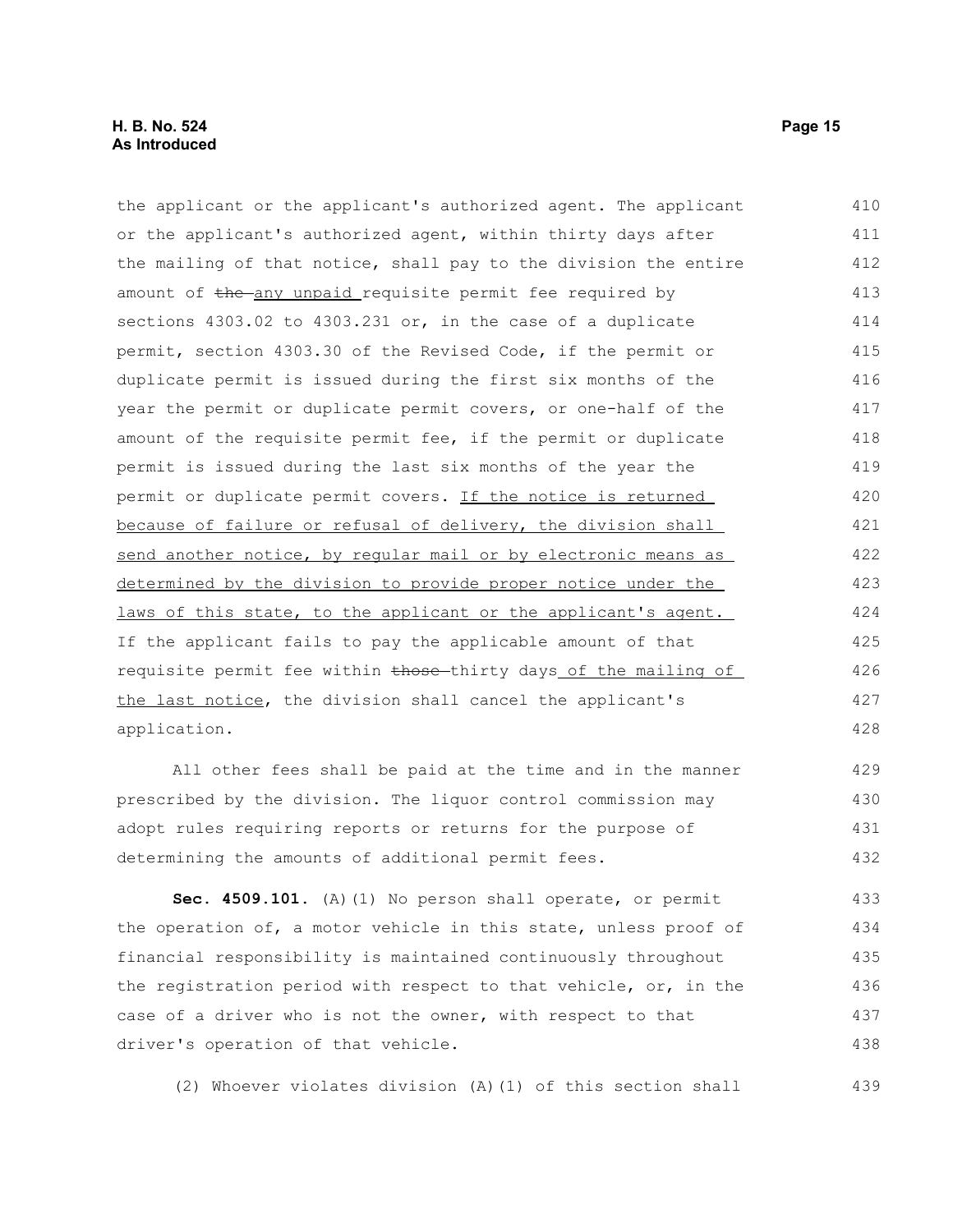be subject to the following civil penalties:

(a) Subject to divisions (A)(2)(b) and (c) of this section, a class (F) suspension of the person's driver's license, commercial driver's license, temporary instruction permit, probationary license, or nonresident operating privilege for the period of time specified in division (B)(6) of section 4510.02 of the Revised Code and impoundment of the person's license. The court may grant limited driving privileges to the person, but only if the person presents proof of financial responsibility and is enrolled in a reinstatement fee payment plan pursuant to section 4510.10 of the Revised Code. 441 442 443 444 445 446 447 448 449 450

(b) If, within five years of the violation, the person's operating privileges are again suspended and the person's license again is impounded for a violation of division (A)(1) of this section, a class C suspension of the person's driver's license, commercial driver's license, temporary instruction permit, probationary license, or nonresident operating privilege for the period of time specified in division (B)(3) of section 4510.02 of the Revised Code. The court may grant limited driving privileges to the person only if the person presents proof of financial responsibility and has complied with division (A)(5) of this section, and no court may grant limited driving privileges for the first fifteen days of the suspension. 451 452 453 454 455 456 457 458 459 460 461 462

(c) If, within five years of the violation, the person's operating privileges are suspended and the person's license is impounded two or more times for a violation of division (A)(1) of this section, a class B suspension of the person's driver's license, commercial driver's license, temporary instruction permit, probationary license, or nonresident operating privilege for the period of time specified in division (B)(2) of section 463 464 465 466 467 468 469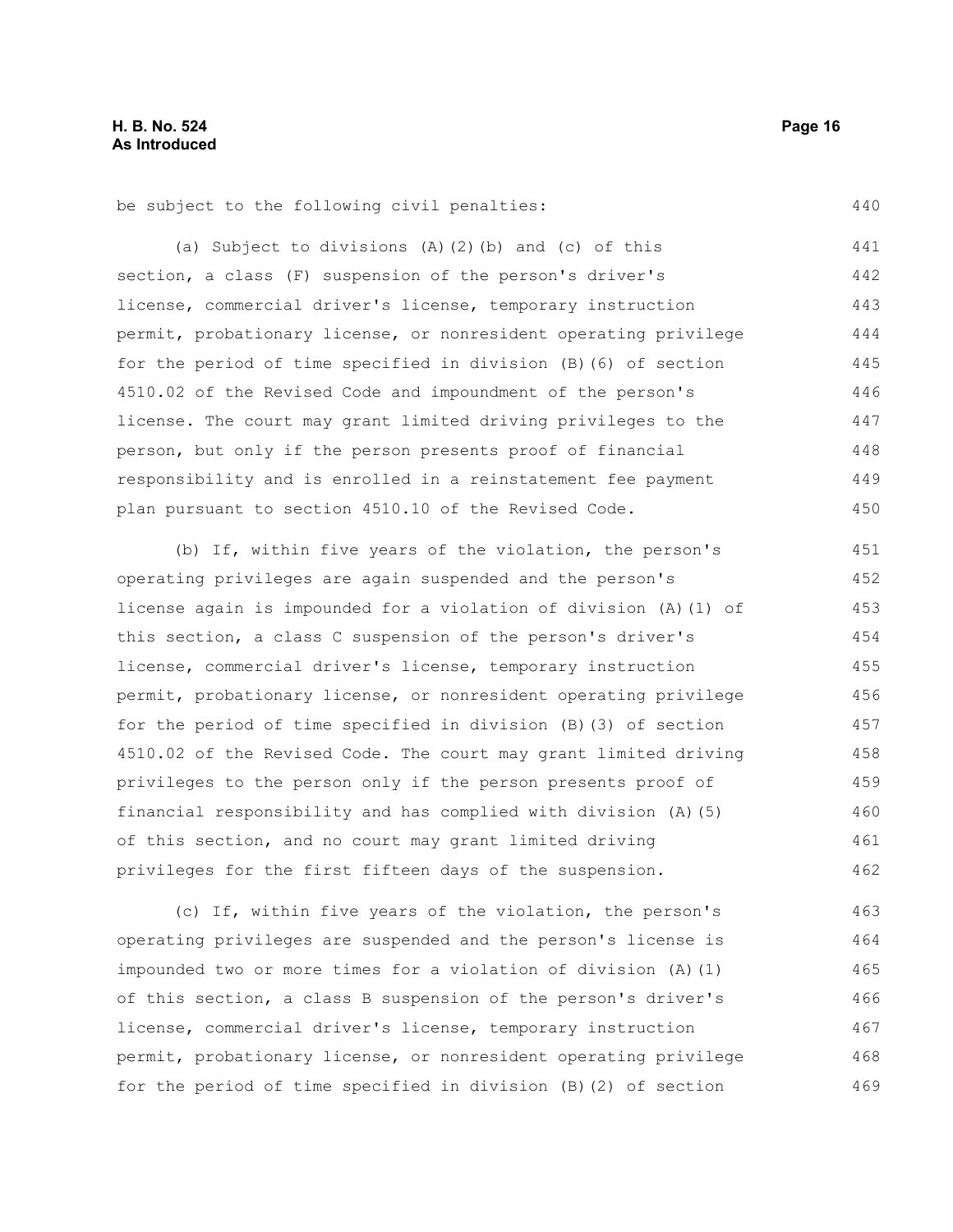#### **H. B. No. 524 Page 17 As Introduced**

4510.02 of the Revised Code. The court may grant limited driving privileges to the person only if the person presents proof of financial responsibility and has complied with division (A)(5) of this section, except that no court may grant limited driving privileges for the first thirty days of the suspension. 470 471 472 473 474

(d) In addition to the suspension of an owner's license under division (A)(2)(a), (b), or (c) of this section, the suspension of the rights of the owner to register the motor vehicle and the impoundment of the owner's certificate of registration and license plates until the owner complies with division (A)(5) of this section. 475 476 477 478 479 480

The clerk of court shall waive the cost of filing a petition for limited driving privileges if, pursuant to section 2323.311 of the Revised Code, the petitioner applies to be qualified as an indigent litigant and the court approves the application. 481 482 483 484 485

(3) A person to whom this state has issued a certificate of registration for a motor vehicle or a license to operate a motor vehicle or who is determined to have operated any motor vehicle or permitted the operation in this state of a motor vehicle owned by the person shall be required to verify the existence of proof of financial responsibility covering the operation of the motor vehicle or the person's operation of the motor vehicle under either of the following circumstances: 486 487 488 489 490 491 492 493

(a) The person or a motor vehicle owned by the person is involved in a traffic accident that requires the filing of an accident report under section 4509.06 of the Revised Code. 494 495 496

(b) The person receives a traffic ticket indicating that proof of the maintenance of financial responsibility was not 497 498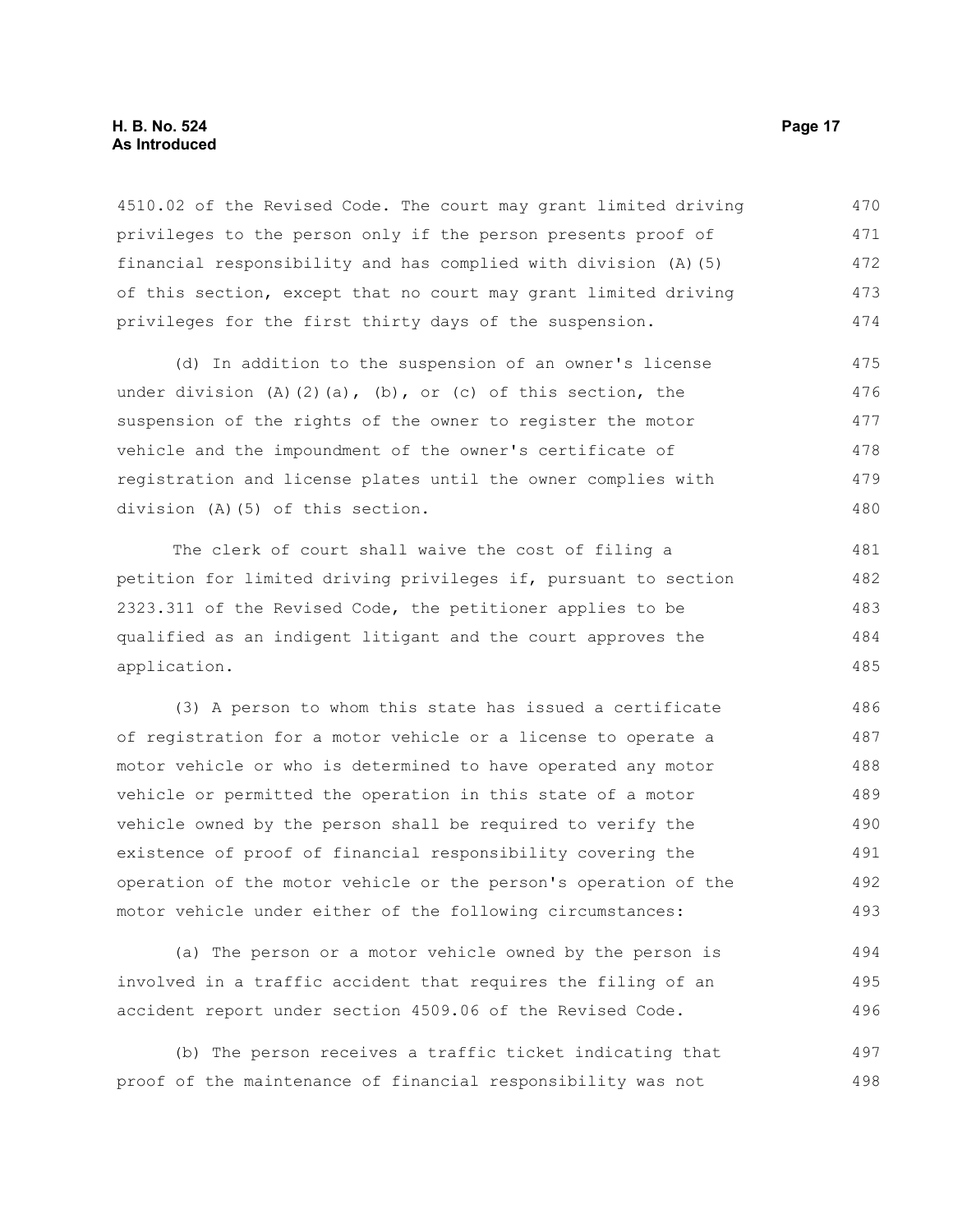produced upon the request of a peace officer or state highway patrol trooper made in accordance with division (D)(2) of this section. 499 500 501

(4) An order of the registrar that suspends and impounds a license or registration, or both, shall state the date on or before which the person is required to surrender the person's license or certificate of registration and license plates. The person is deemed to have surrendered the license or certificate of registration and license plates, in compliance with the order, if the person does either of the following: 502 503 504 505 506 507 508

(a) On or before the date specified in the order, personally delivers the license or certificate of registration and license plates, or causes the delivery of the items, to the registrar; 509 510 511 512

(b) Mails the license or certificate of registration and license plates to the registrar in an envelope or container bearing a postmark showing a date no later than the date specified in the order. 513 514 515 516

(5) Except as provided in division (L) of this section, the registrar shall not restore any operating privileges or registration rights suspended under this section, return any license, certificate of registration, or license plates impounded under this section, or reissue license plates under section 4503.232 of the Revised Code, if the registrar destroyed the impounded license plates under that section, or reissue a license under section 4510.52 of the Revised Code, if the registrar destroyed the suspended license under that section, unless the rights are not subject to suspension or revocation under any other law and unless the person, in addition to complying with all other conditions required by law for 517 518 519 520 521 522 523 524 525 526 527 528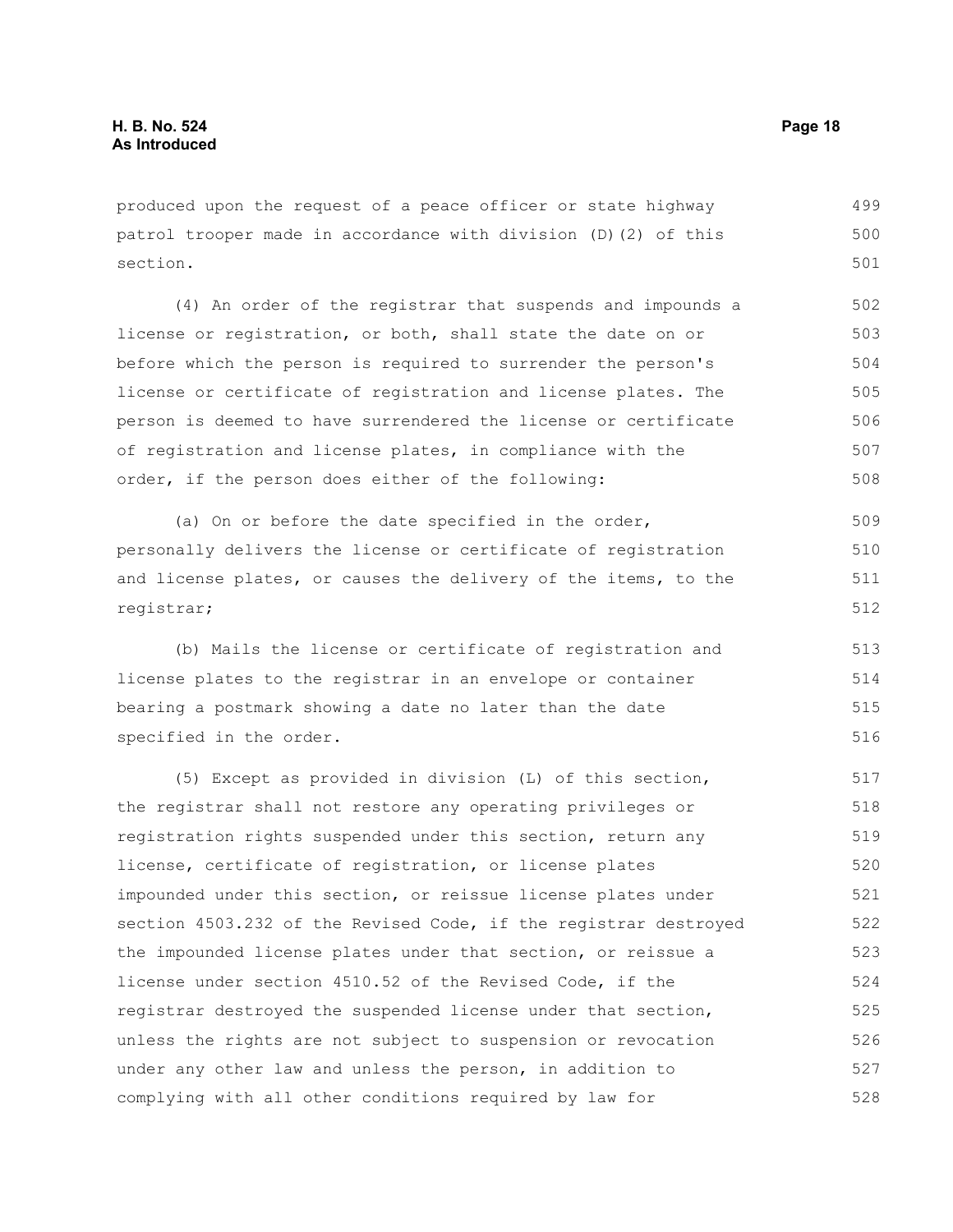reinstatement of the operating privileges or registration rights, complies with all of the following: 529 530

(a) Pays to the registrar or an eligible deputy registrar a financial responsibility reinstatement fee of one hundred dollars for the first violation of division (A)(1) of this section, three hundred dollars for a second violation of that division, and six hundred dollars for a third or subsequent violation of that division; 531 532 533 534 535 536

(b) If the person has not voluntarily surrendered the license, certificate, or license plates in compliance with the order, pays to the registrar or an eligible deputy registrar a financial responsibility nonvoluntary compliance fee in an amount, not to exceed fifty dollars, determined by the registrar; 537 538 539 540 541 542

(c) Files and continuously maintains proof of financial responsibility under sections 4509.44 to 4509.65 of the Revised Code; 543 544

(d) Pays a deputy registrar a service fee of ten dollars to compensate the deputy registrar for services performed under this section. The deputy registrar shall retain eight dollars of the service fee and shall transmit the reinstatement fee, any nonvoluntary compliance fee, and two dollars of the service fee to the registrar in the manner the registrar shall determine. 546 547 548 549 550 551

(B)(1) Every party required to file an accident report under section 4509.06 of the Revised Code also shall include with the report a document described in division (G)(1)(a) of this section or shall present proof of financial responsibility through use of an electronic wireless communications device as permitted by division (G)(1)(b) of this section. 552 553 554 555 556 557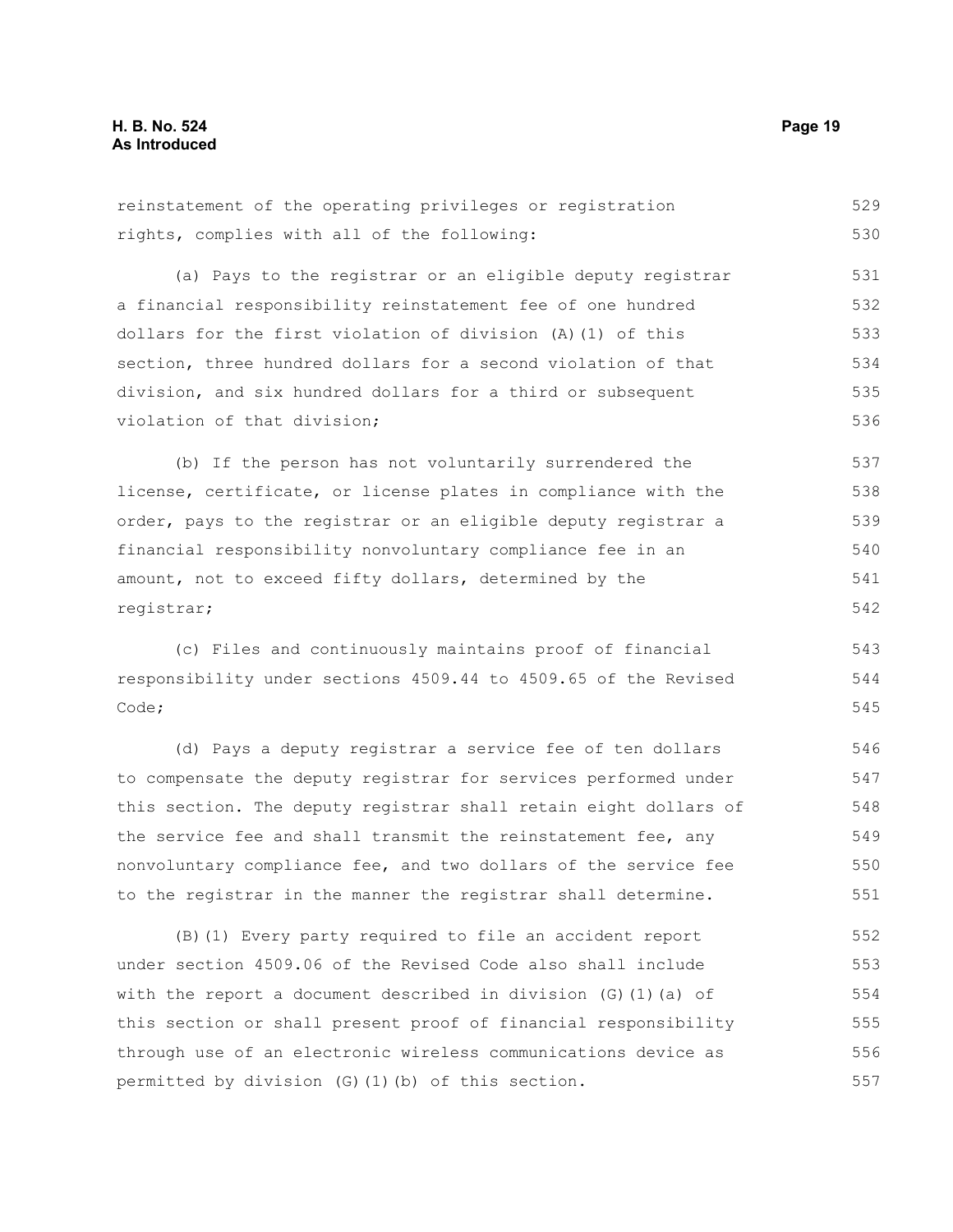If the registrar determines, within forty-five days after the report is filed, that an operator or owner has violated division (A)(1) of this section, the registrar shall do all of the following: 558 559 560 561

(a) Order the impoundment, with respect to the motor vehicle involved, required under division (A)(2)(d) of this section, of the certificate of registration and license plates of any owner who has violated division (A)(1) of this section; 562 563 564 565

(b) Order the suspension required under division (A)(2) (a), (b), or (c) of this section of the license of any operator or owner who has violated division (A)(1) of this section; 566 567 568

(c) Record the name and address of the person whose certificate of registration and license plates have been impounded or are under an order of impoundment, or whose license has been suspended or is under an order of suspension; the serial number of the person's license; the serial numbers of the person's certificate of registration and license plates; and the person's social security account number, if assigned, or, where the motor vehicle is used for hire or principally in connection with any established business, the person's federal taxpayer identification number. The information shall be recorded in such a manner that it becomes a part of the person's permanent record, and assists the registrar in monitoring compliance with the orders of suspension or impoundment. 569 570 571 572 573 574 575 576 577 578 579 580 581

(d) Send written notification to every person to whom the order pertains, at the person's last known address as shown on the records of the bureau. The person, within ten days after the date of the mailing of the notification, shall surrender to the registrar, in a manner set forth in division (A)(4) of this section, any certificate of registration and registration plates 582 583 584 585 586 587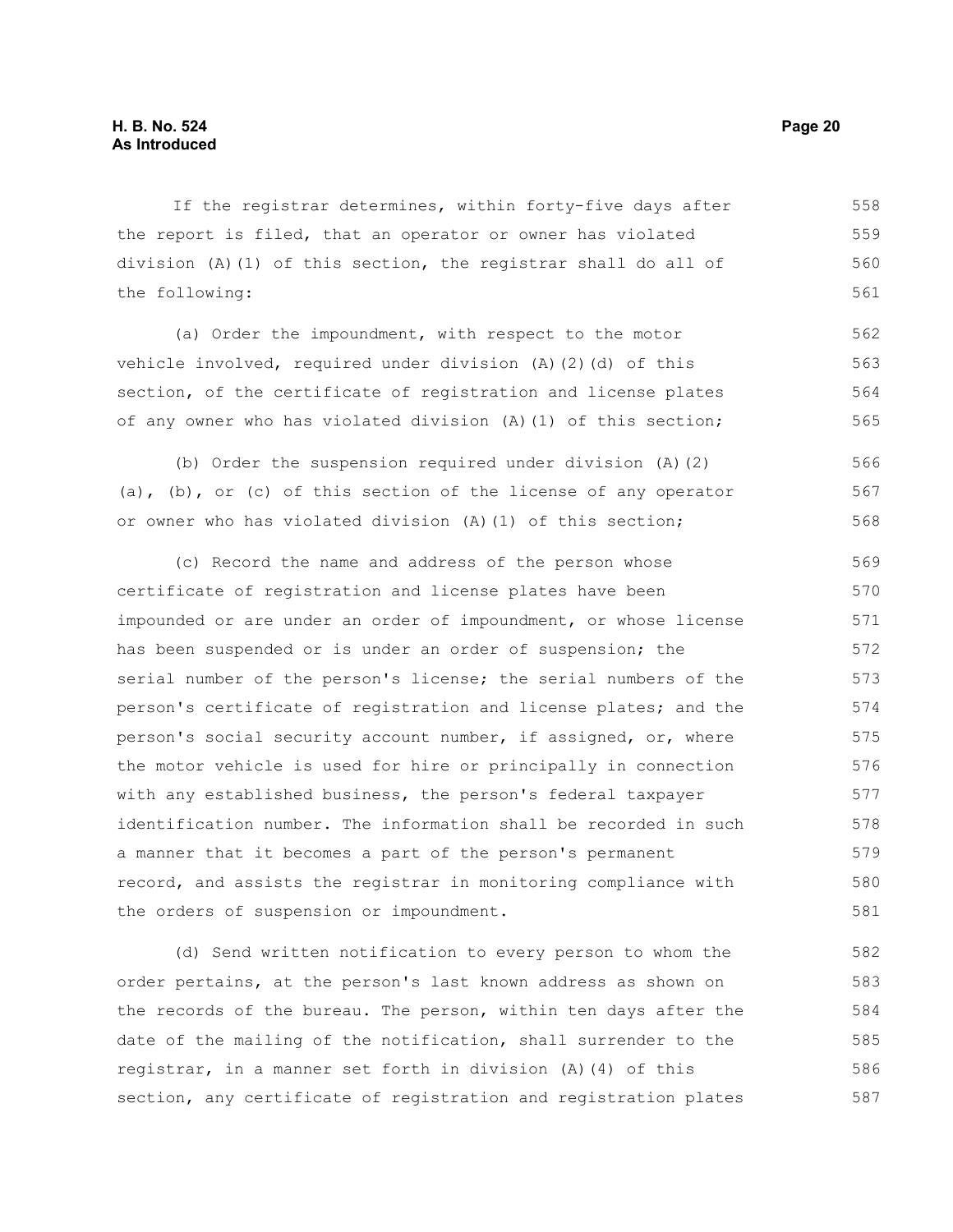under an order of impoundment, or any license under an order of suspension.

(2) The registrar shall issue any order under division (B) (1) of this section without a hearing. Any person adversely affected by the order, within ten days after the issuance of the order, may request an administrative hearing before the registrar, who shall provide the person with an opportunity for a hearing in accordance with this paragraph. A request for a hearing does not operate as a suspension of the order. The scope of the hearing shall be limited to whether the person in fact demonstrated to the registrar proof of financial responsibility in accordance with this section. The registrar shall determine the date, time, and place of any hearing, provided that the hearing shall be held, and an order issued or findings made, within thirty days after the registrar receives a request for a hearing. If requested by the person in writing, the registrar may designate as the place of hearing the county seat of the county in which the person resides or a place within fifty miles of the person's residence. The person shall pay the cost of the hearing before the registrar, if the registrar's order of suspension or impoundment is upheld. 590 591 592 593 594 595 596 597 598 599 600 601 602 603 604 605 606 607 608

(C) Any order of suspension or impoundment issued under this section or division (B) of section 4509.37 of the Revised Code may be terminated at any time if the registrar determines upon a showing of proof of financial responsibility that the operator or owner of the motor vehicle was in compliance with division (A)(1) of this section at the time of the traffic offense, motor vehicle inspection, or accident that resulted in the order against the person. A determination may be made without a hearing. This division does not apply unless the person shows good cause for the person's failure to present 609 610 611 612 613 614 615 616 617 618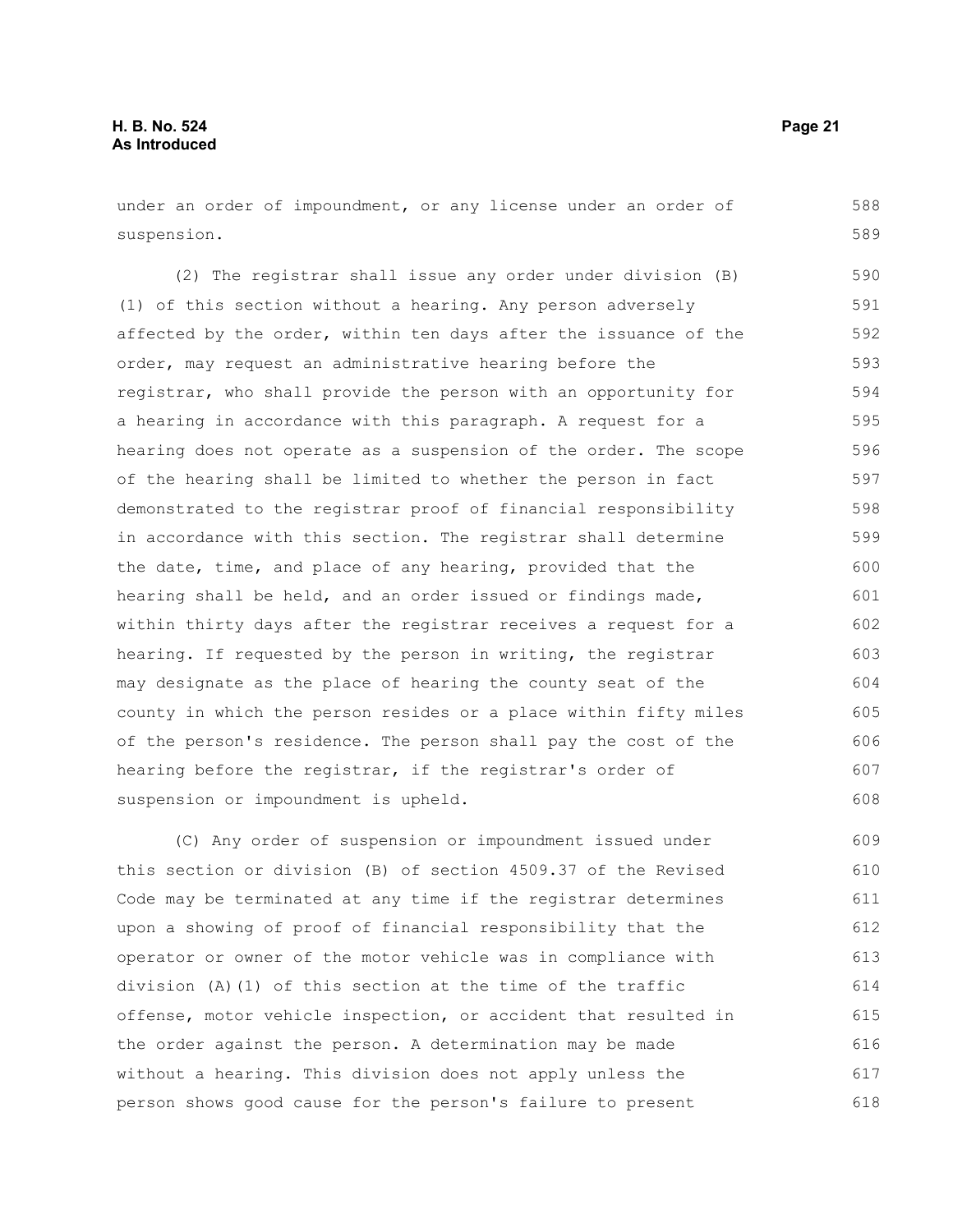#### **H. B. No. 524 Page 22 As Introduced**

satisfactory proof of financial responsibility to the registrar prior to the issuance of the order. 619 620

(D)(1)(a) For the purpose of enforcing this section, every peace officer is deemed an agent of the registrar. 621 622

(b) Any peace officer who, in the performance of the peace officer's duties as authorized by law, becomes aware of a person whose license is under an order of suspension, or whose certificate of registration and license plates are under an order of impoundment, pursuant to this section, may confiscate the license, certificate of registration, and license plates, and return them to the registrar. 623 624 625 626 627 628 629

(2) A peace officer shall request the owner or operator of a motor vehicle to produce proof of financial responsibility in a manner described in division (G) of this section at the time the peace officer acts to enforce the traffic laws of this state and during motor vehicle inspections conducted pursuant to section 4513.02 of the Revised Code.

(3) A peace officer shall indicate on every traffic ticket whether the person receiving the traffic ticket produced proof of the maintenance of financial responsibility in response to the officer's request under division (D)(2) of this section. The peace officer shall inform every person who receives a traffic ticket and who has failed to produce proof of the maintenance of financial responsibility that the person must submit proof to the traffic violations bureau with any payment of a fine and costs for the ticketed violation or, if the person is to appear in court for the violation, the person must submit proof to the court. 636 637 638 639 640 641 642 643 644 645 646

(4)(a) If a person who has failed to produce proof of the

647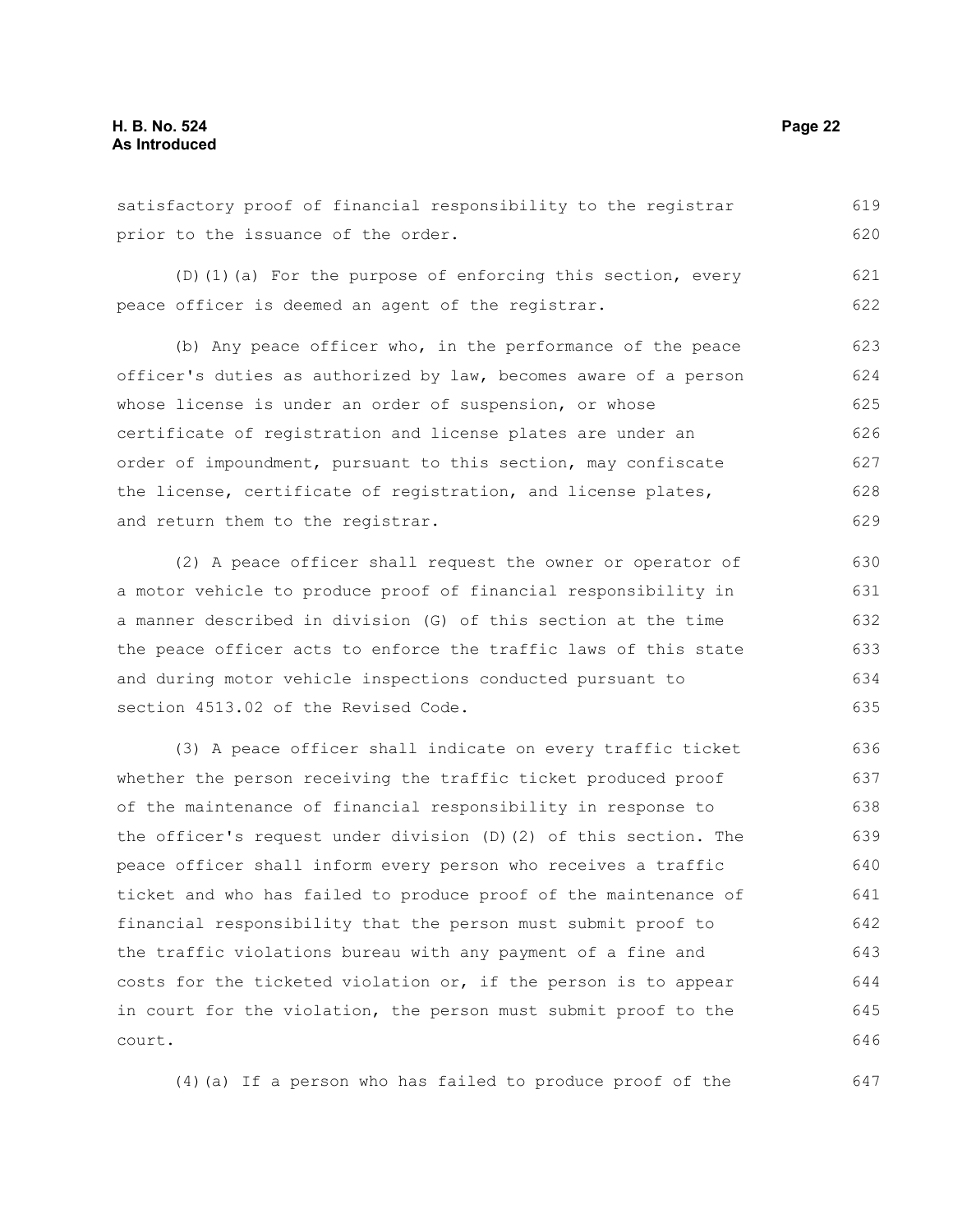maintenance of financial responsibility appears in court for a ticketed violation, the court may permit the defendant to present evidence of proof of financial responsibility to the court at such time and in such manner as the court determines to be necessary or appropriate. In a manner prescribed by the registrar, the clerk of courts shall provide the registrar with the identity of any person who fails to submit proof of the maintenance of financial responsibility pursuant to division (D) (3) of this section. 648 649 650 651 652 653 654 655 656

(b) If a person who has failed to produce proof of the maintenance of financial responsibility also fails to submit that proof to the traffic violations bureau with payment of a fine and costs for the ticketed violation, the traffic violations bureau, in a manner prescribed by the registrar, shall notify the registrar of the identity of that person. 657 658 659 660 661 662

(5)(a) Upon receiving notice from a clerk of courts or traffic violations bureau pursuant to division (D)(4) of this section, the registrar shall order the suspension of the license of the person required under division  $(A)$   $(2)$   $(a)$ ,  $(b)$ , or  $(c)$  of this section and the impoundment of the person's certificate of registration and license plates required under division (A)(2) (d) of this section, effective thirty days after the date of the mailing of notification. The registrar also shall notify the person that the person must present the registrar with proof of financial responsibility in accordance with this section, surrender to the registrar the person's certificate of registration, license plates, and license, or submit a statement subject to section 2921.13 of the Revised Code that the person did not operate or permit the operation of the motor vehicle at the time of the offense. Notification shall be in writing and shall be sent to the person at the person's last known address 663 664 665 666 667 668 669 670 671 672 673 674 675 676 677 678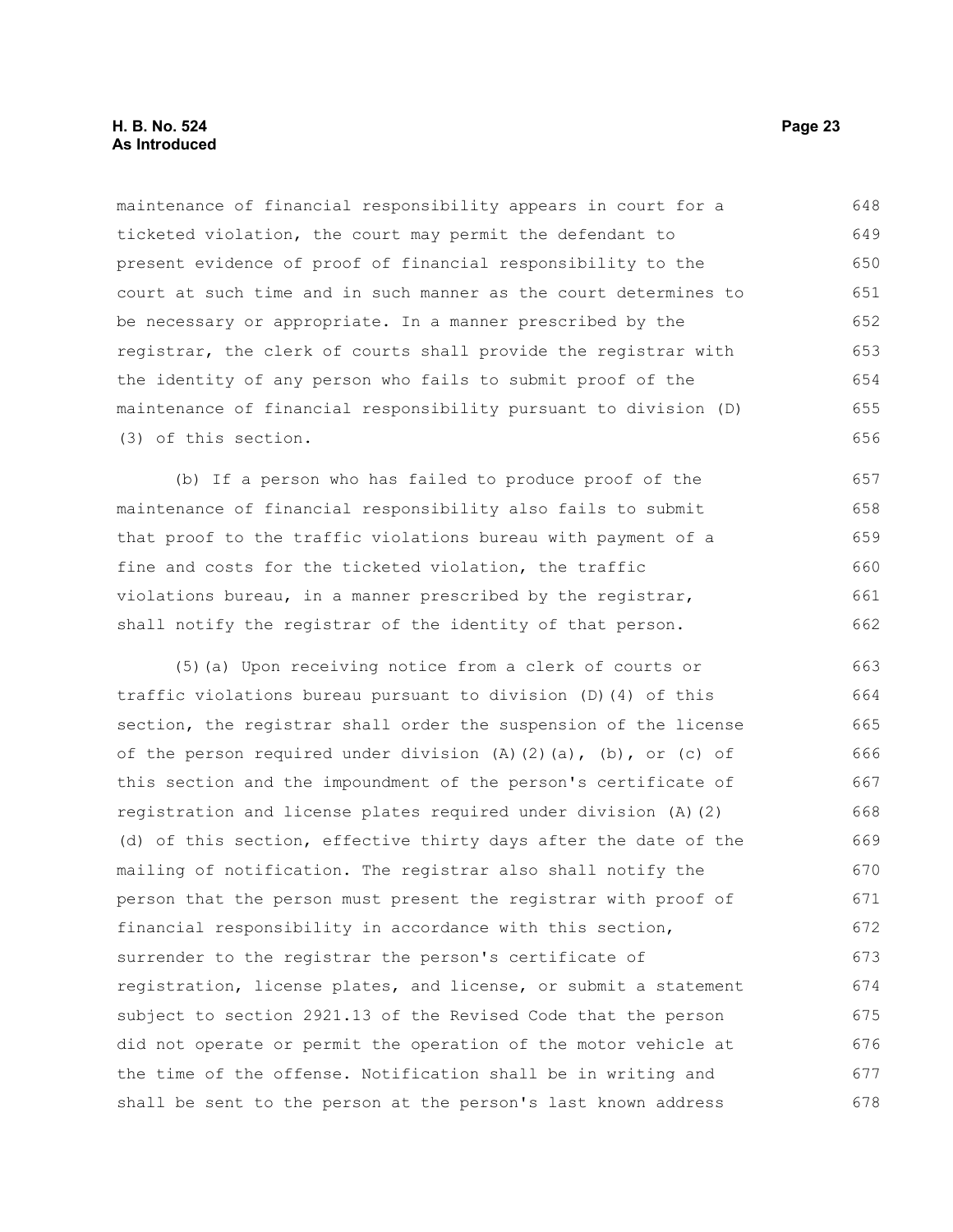as shown on the records of the bureau of motor vehicles. The person, within fifteen days after the date of the mailing of notification, shall present proof of financial responsibility, surrender the certificate of registration, license plates, and license to the registrar in a manner set forth in division (A) (4) of this section, or submit the statement required under this section together with other information the person considers appropriate. 679 680 681 682 683 684 685 686

If the registrar does not receive proof or the person does not surrender the certificate of registration, license plates, and license, in accordance with this division, the registrar shall permit the order for the suspension of the license of the person and the impoundment of the person's certificate of registration and license plates to take effect. 687 689 690

(b) In the case of a person who presents, within the fifteen-day period, proof of financial responsibility, the registrar shall terminate the order of suspension and the impoundment of the registration and license plates required under division  $(A)$   $(2)$   $(d)$  of this section and shall send written notification to the person, at the person's last known address as shown on the records of the bureau. 693 694 695 696 697 698 699

(c) Any person adversely affected by the order of the registrar under division (D)(5)(a) or (b) of this section, within ten days after the issuance of the order, may request an administrative hearing before the registrar, who shall provide the person with an opportunity for a hearing in accordance with this paragraph. A request for a hearing does not operate as a suspension of the order. The scope of the hearing shall be limited to whether, at the time of the hearing, the person presents proof of financial responsibility covering the vehicle 700 701 702 703 704 705 706 707 708

688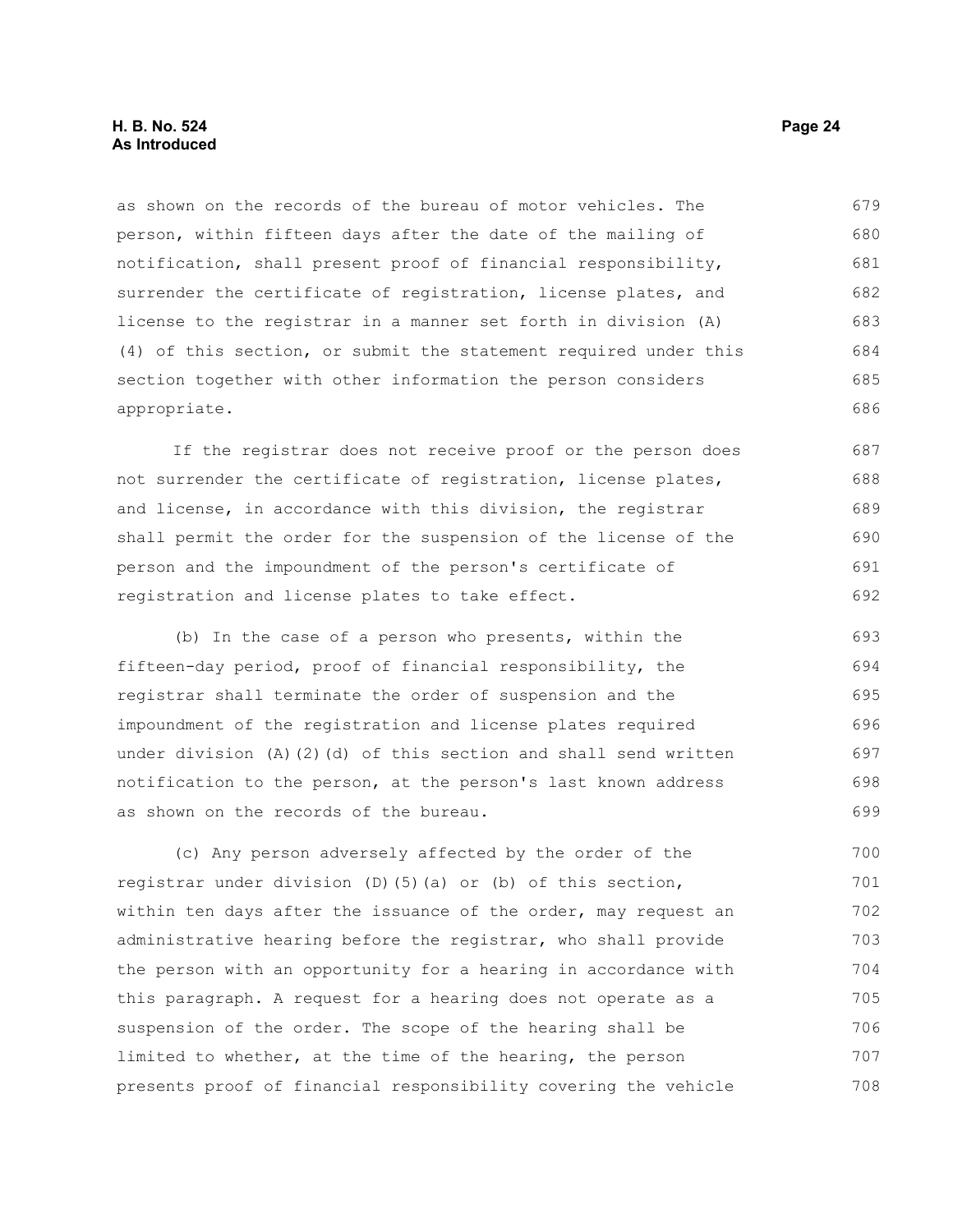and whether the person is eligible for an exemption in accordance with this section or any rule adopted under it. The registrar shall determine the date, time, and place of any hearing; provided, that the hearing shall be held, and an orderissued or findings made, within thirty days after the registrarreceives a request for a hearing. The hearing may be held remotely. If requested by the person in writing, the registrar may designate as the place of hearing the county seat of the county in which the person resides or a place within fifty miles of the person's residence. Such person shall pay the cost of the hearing before the registrar, if the registrar's order of suspension or impoundment under division (D)(5)(a) or (b) of this section is upheld. 709 710 711 712 713 714 715 716 717 718 719 720 721

(6) A peace officer may charge an owner or operator of a motor vehicle with a violation of section 4510.16 of the Revised Code when the owner or operator fails to show proof of the maintenance of financial responsibility pursuant to a peace officer's request under division (D)(2) of this section, if a check of the owner or operator's driving record indicates that the owner or operator, at the time of the operation of the motor vehicle, is required to file and maintain proof of financial responsibility under section 4509.45 of the Revised Code for a previous violation of this chapter. 722 723 724 725 726 727 728 729 730 731

(7) Any forms used by law enforcement agencies in administering this section shall be prescribed, supplied, and paid for by the registrar. 732 733 734

(8) No peace officer, law enforcement agency employing a peace officer, or political subdivision or governmental agency that employs a peace officer shall be liable in a civil action for damages or loss to persons arising out of the performance of 735 736 737 738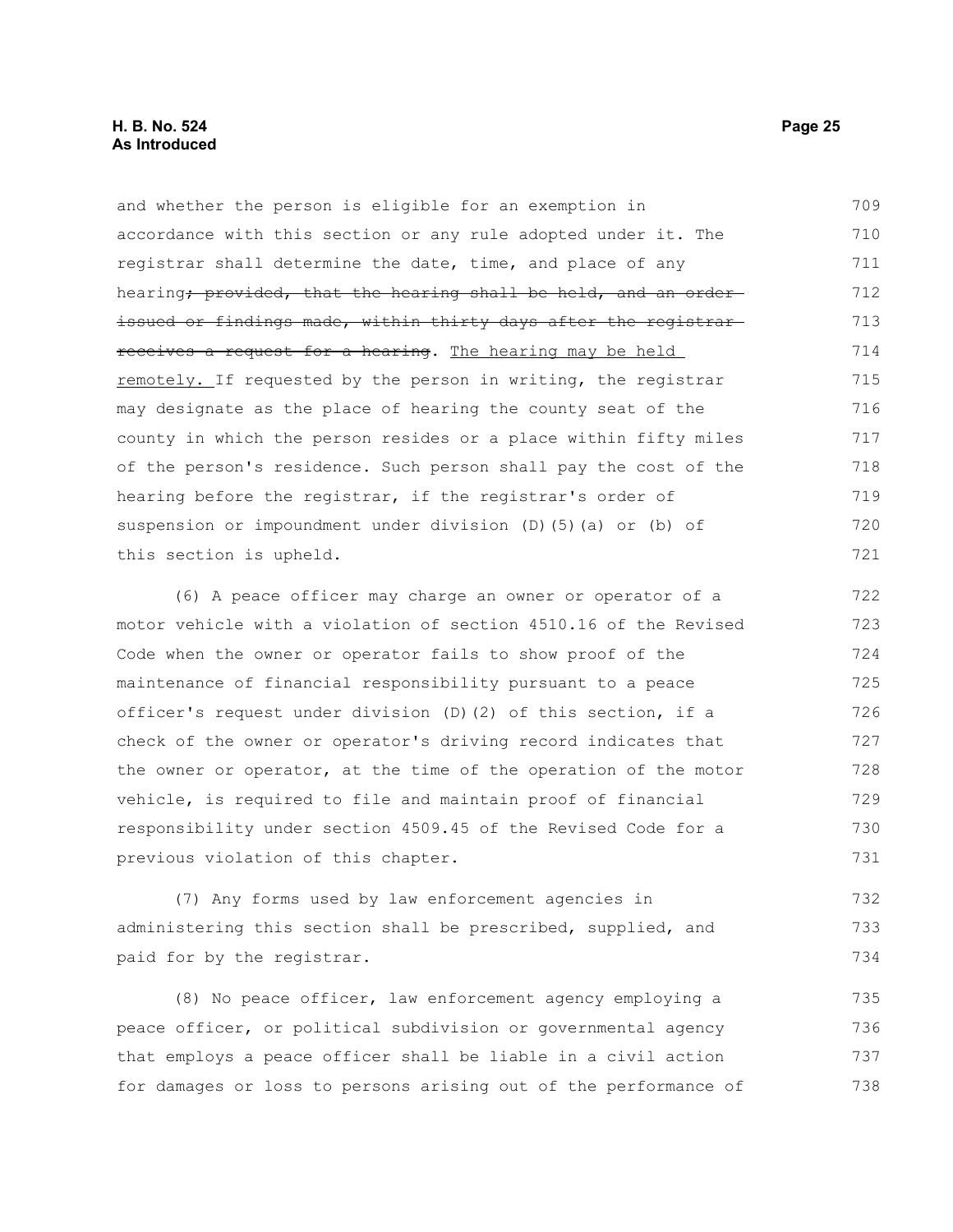any duty required or authorized by this section.

(9) As used in this section, "peace officer" has the meaning set forth in section 2935.01 of the Revised Code. 740 741

(E) All fees, except court costs, fees paid to a deputy registrar, and those portions of the financial responsibility reinstatement fees as otherwise specified in this division, collected under this section shall be paid into the state treasury to the credit of the public safety - highway purposes fund established in section 4501.06 of the Revised Code and used to cover costs incurred by the bureau in the administration of this section and sections 4503.20, 4507.212, and 4509.81 of the Revised Code, and by any law enforcement agency employing any peace officer who returns any license, certificate of registration, and license plates to the registrar pursuant to division (C) of this section. 742 743 744 745 746 747 748 749 750 751 752 753

Of each financial responsibility reinstatement fee the registrar collects pursuant to division (A)(5)(a) of this section or receives from a deputy registrar under division (A) (5)(d) of this section, the registrar shall deposit twenty-five dollars of each one-hundred-dollar reinstatement fee, fifty dollars of each three-hundred-dollar reinstatement fee, and one hundred dollars of each six-hundred-dollar reinstatement fee into the state treasury to the credit of the indigent defense support fund created by section 120.08 of the Revised Code. 754 755 756 757 758 759 760 761 762

(F) Chapter 119. of the Revised Code applies to this section only to the extent that any provision in that chapter is not clearly inconsistent with this section. 763 764 765

(G)(1)(a) The registrar, court, traffic violations bureau, or peace officer may require proof of financial responsibility 766 767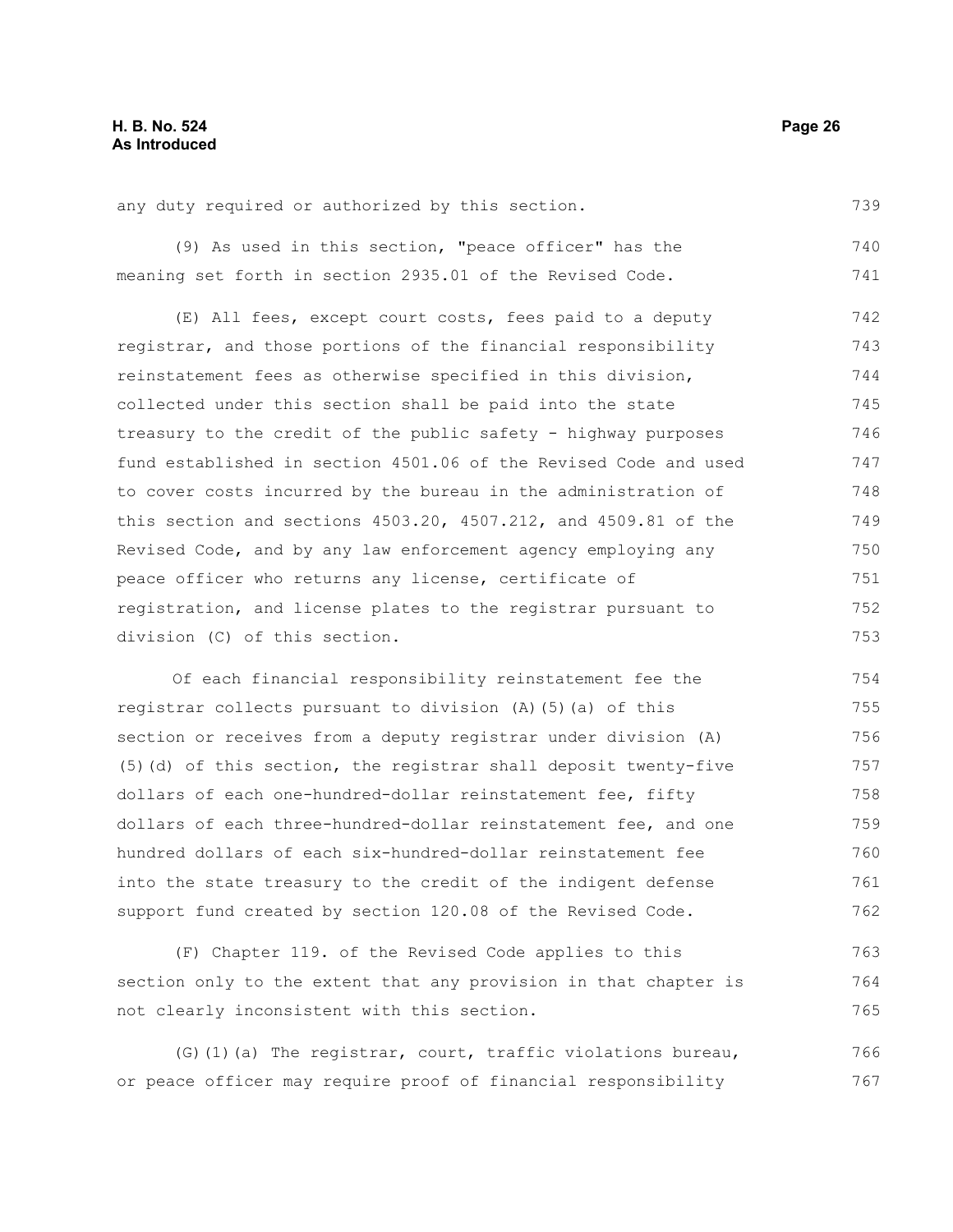### **H. B. No. 524 Page 27 As Introduced**

| to be demonstrated by use of a standard form prescribed by the   | 768 |
|------------------------------------------------------------------|-----|
| registrar. If the use of a standard form is not required, a      | 769 |
| person may demonstrate proof of financial responsibility under   | 770 |
| this section by presenting to the traffic violations bureau,     | 771 |
| court, registrar, or peace officer any of the following          | 772 |
| documents or a copy of the documents:                            | 773 |
| (i) A financial responsibility identification card as            | 774 |
| provided in section 4509.103 of the Revised Code;                | 775 |
| (ii) A certificate of proof of financial responsibility on       | 776 |
| a form provided and approved by the registrar for the filing of  | 777 |
| an accident report required to be filed under section 4509.06 of | 778 |
| the Revised Code;                                                | 779 |
| (iii) A policy of liability insurance, a declaration page        | 780 |
| of a policy of liability insurance, or liability bond, if the    | 781 |
| policy or bond complies with section 4509.20 or sections 4509.49 | 782 |
| to 4509.61 of the Revised Code;                                  | 783 |
| (iv) A bond or certification of the issuance of a bond as        | 784 |
| provided in section 4509.59 of the Revised Code;                 | 785 |
| (v) A certificate of deposit of money or securities as           | 786 |
| provided in section 4509.62 of the Revised Code;                 | 787 |
| (vi) A certificate of self-insurance as provided in              | 788 |
| section 4509.72 of the Revised Code.                             | 789 |
| (b) A person also may present proof of financial                 | 790 |
| responsibility under this section to the traffic violations      | 791 |
| bureau, court, registrar, or peace officer through use of an     | 792 |
| electronic wireless communications device as specified under     | 793 |
| section 4509.103 of the Revised Code.                            | 794 |
| (2) If a person fails to demonstrate proof of financial          | 795 |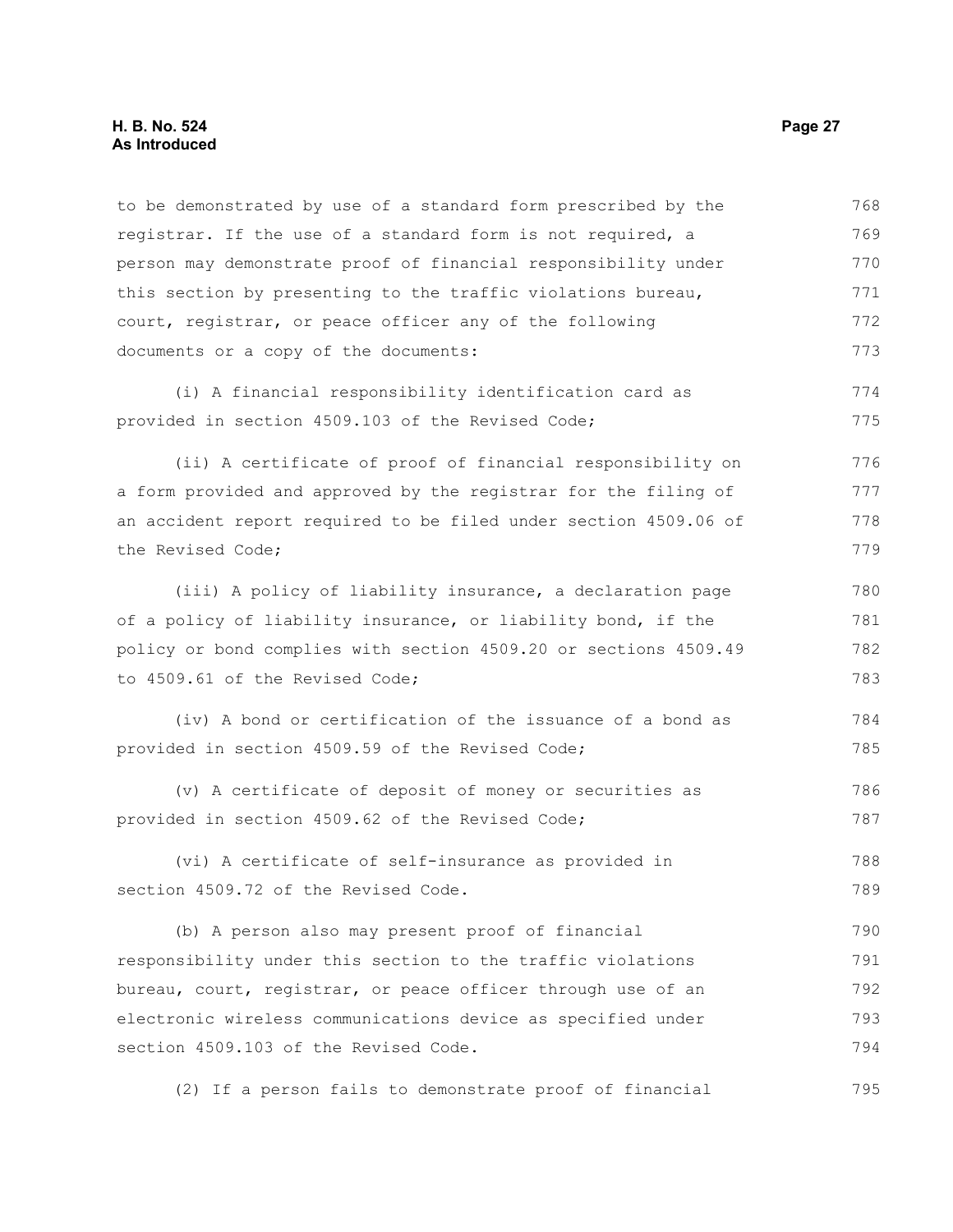#### **H. B. No. 524 Page 28 As Introduced**

responsibility in a manner described in division (G)(1) of this section, the person may demonstrate proof of financial responsibility under this section by any other method that the court or the bureau, by reason of circumstances in a particular case, may consider appropriate. 796 797 798 799 800

(3) A motor carrier certificated by the interstate commerce commission or by the public utilities commission may demonstrate proof of financial responsibility by providing a statement designating the motor carrier's operating authority and averring that the insurance coverage required by the certificating authority is in full force and effect. 801 802 803 804 805 806

(4)(a) A finding by the registrar or court that a person is covered by proof of financial responsibility in the form of an insurance policy or surety bond is not binding upon the named insurer or surety or any of its officers, employees, agents, or representatives and has no legal effect except for the purpose of administering this section.

(b) The preparation and delivery of a financial responsibility identification card or any other document authorized to be used as proof of financial responsibility and the generation and delivery of proof of financial responsibility to an electronic wireless communications device that is displayed on the device as text or images does not do any of the following: 813 814 815 816 817 818 819

(i) Create any liability or estoppel against an insurer or surety, or any of its officers, employees, agents, or representatives; 820 821 822

(ii) Constitute an admission of the existence of, or of any liability or coverage under, any policy or bond; 823 824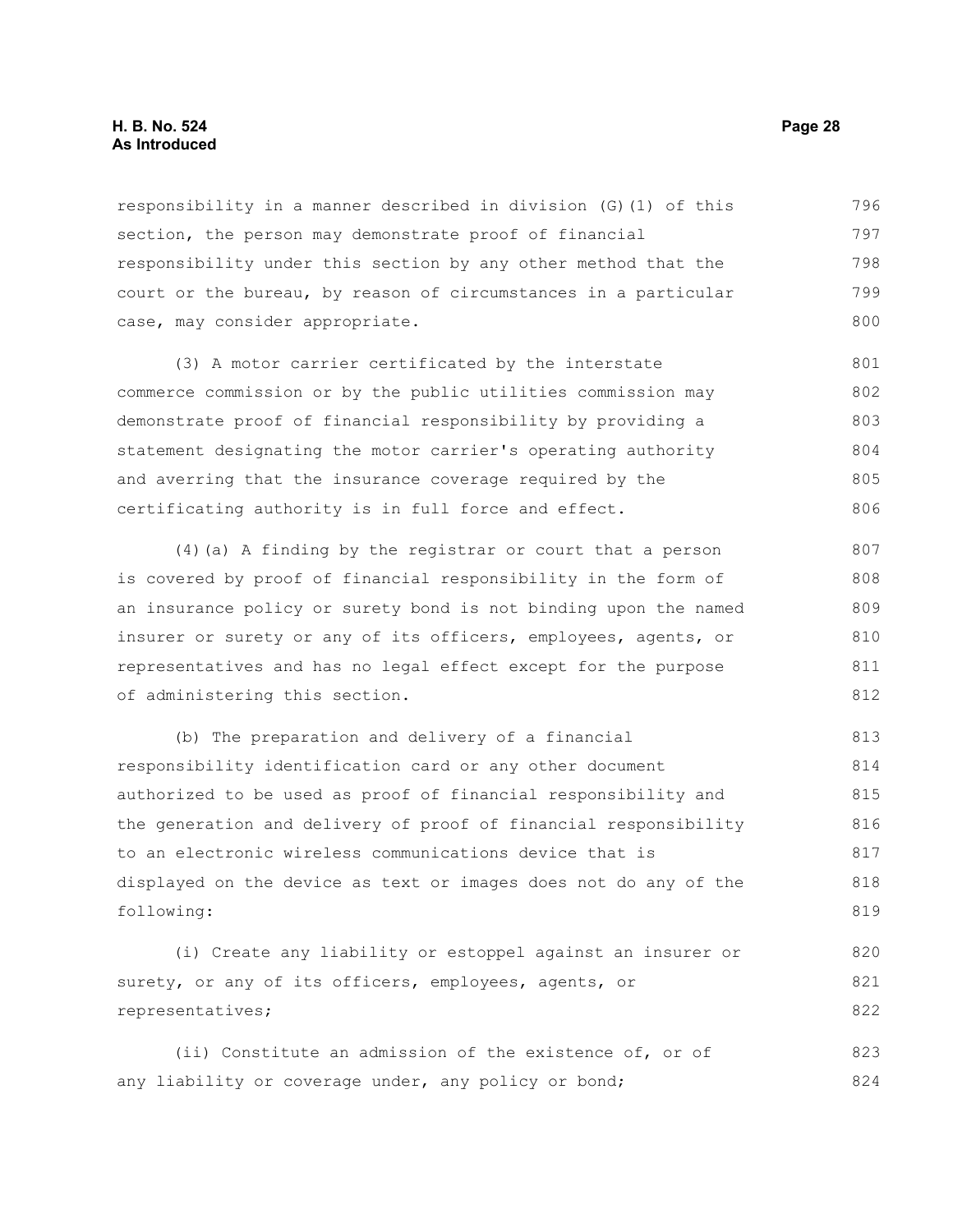#### **H. B. No. 524 Page 29 As Introduced**

(iii) Waive any defenses or counterclaims available to an insurer, surety, agent, employee, or representative in an action commenced by an insured or third-party claimant upon a cause of action alleged to have arisen under an insurance policy or surety bond or by reason of the preparation and delivery of a document for use as proof of financial responsibility or the generation and delivery of proof of financial responsibility to an electronic wireless communications device. 825 826 827 828 829 830 831 832

(c) Whenever it is determined by a final judgment in a judicial proceeding that an insurer or surety, which has been named on a document or displayed on an electronic wireless communications device accepted by a court or the registrar as proof of financial responsibility covering the operation of a motor vehicle at the time of an accident or offense, is not liable to pay a judgment for injuries or damages resulting from such operation, the registrar, notwithstanding any previous contrary finding, shall forthwith suspend the operating privileges and registration rights of the person against whom the judgment was rendered as provided in division (A)(2) of this section. 833 834 835 836 837 838 839 840 841 842 843 844

(H) In order for any document or display of text or images on an electronic wireless communications device described in division (G)(1) of this section to be used for the demonstration of proof of financial responsibility under this section, the document or words or images shall state the name of the insured or obligor, the name of the insurer or surety company, and the effective and expiration dates of the financial responsibility, and designate by explicit description or by appropriate reference all motor vehicles covered which may include a reference to fleet insurance coverage. 845 846 847 848 849 850 851 852 853 854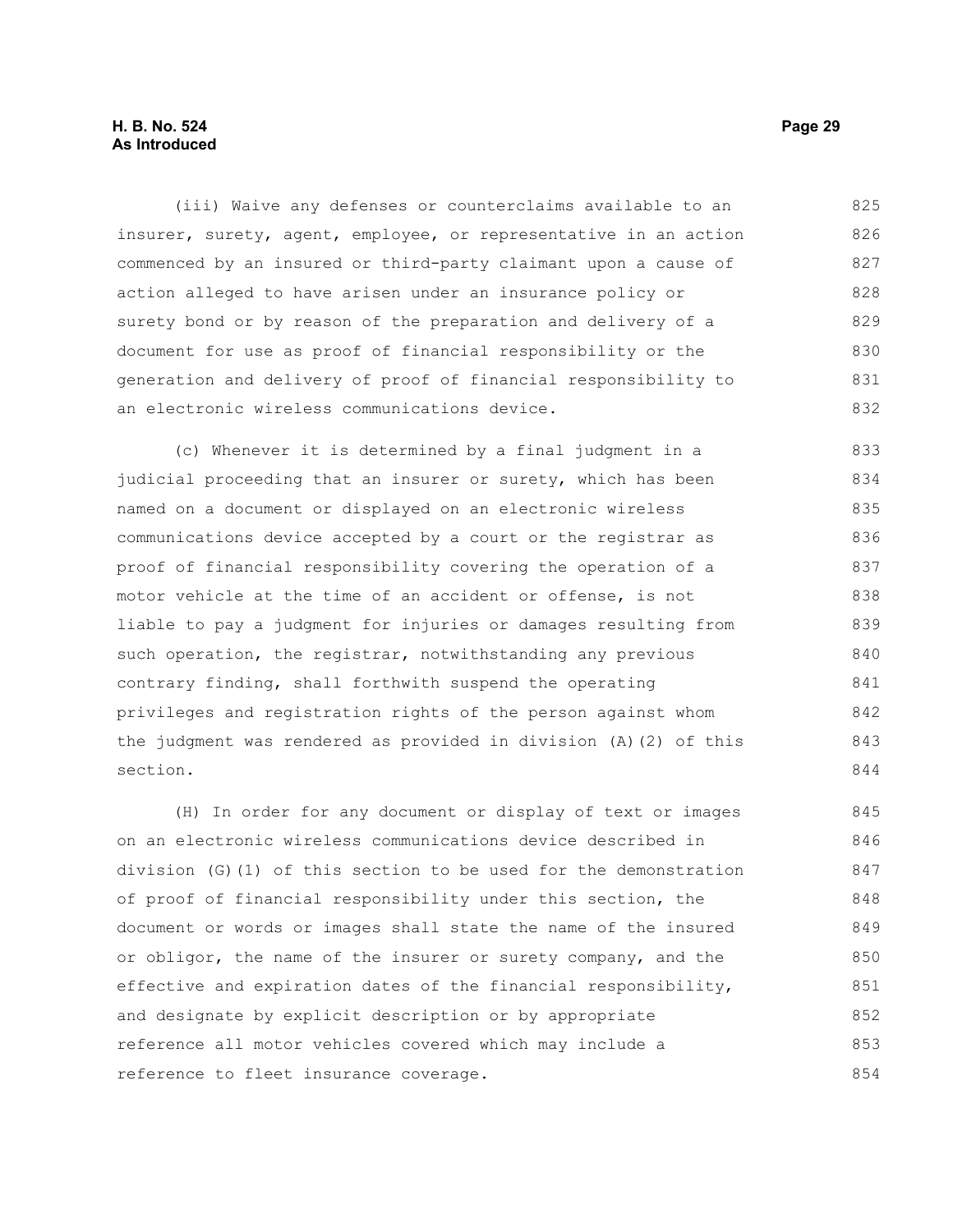#### **H. B. No. 524 Page 30 As Introduced**

(I) For purposes of this section, "owner" does not include a licensed motor vehicle leasing dealer as defined in section 4517.01 of the Revised Code, but does include a motor vehicle renting dealer as defined in section 4549.65 of the Revised Code. Nothing in this section or in section 4509.51 of the Revised Code shall be construed to prohibit a motor vehicle renting dealer from entering into a contractual agreement with a person whereby the person renting the motor vehicle agrees to be solely responsible for maintaining proof of financial responsibility, in accordance with this section, with respect to the operation, maintenance, or use of the motor vehicle during the period of the motor vehicle's rental. 855 856 857 858 859 860 861 862 863 864 865 866

(J) The purpose of this section is to require the maintenance of proof of financial responsibility with respect to the operation of motor vehicles on the highways of this state, so as to minimize those situations in which persons are not compensated for injuries and damages sustained in motor vehicle accidents. The general assembly finds that this section contains reasonable civil penalties and procedures for achieving this purpose. 867 868 869 870 871 872 873 874

(K) Nothing in this section shall be construed to be subject to section 4509.78 of the Revised Code. 875 876

(L)(1) The registrar may terminate any suspension imposed under this section and not require the owner to comply with divisions  $(A)$   $(5)$   $(a)$ ,  $(b)$ , and  $(c)$  of this section if the registrar with or without a hearing determines that the owner of the vehicle has established by clear and convincing evidence that all of the following apply: 877 878 879 880 881 882

(a) The owner customarily maintains proof of financial responsibility. 883 884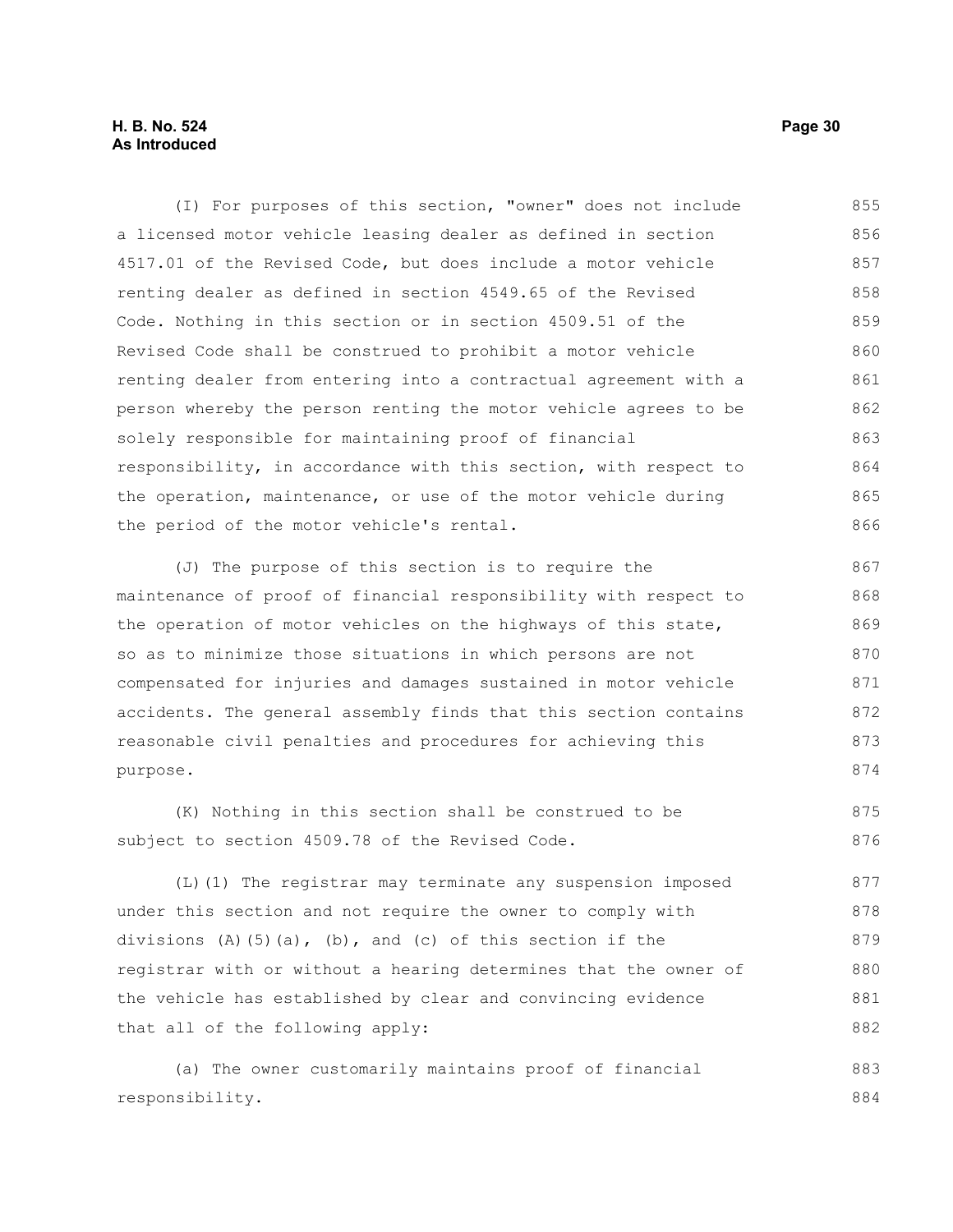requirements of this chapter.

reasons: (i) The vehicle was inoperable. (ii) The vehicle is operated only seasonally, and the date in question was outside the season of operation. (iii) A person other than the vehicle owner or driver was at fault for the lapse of proof of financial responsibility through no fault of the owner or driver. (iv) The lapse of proof of financial responsibility was caused by excusable neglect under circumstances that are not likely to recur and do not suggest a purpose to evade the 887 888 889 890 891 892 893 894 895 896

(b) Proof of financial responsibility was not in effect for the vehicle on the date in question for one of the following

(2) The registrar may grant an owner or driver relief for a reason specified in division (L)(1)(b)(iii) or (iv) of this section only if the owner or driver has not previously been granted relief under division (L)(1)(b)(iii) or (iv) of this section.

(M) The registrar shall adopt rules in accordance with Chapter 119. of the Revised Code that are necessary to administer and enforce this section. The rules shall include procedures for the surrender of license plates upon failure to maintain proof of financial responsibility and provisions relating to reinstatement of registration rights, acceptable forms of proof of financial responsibility, the use of an electronic wireless communications device to present proof of financial responsibility, and verification of the existence of financial responsibility during the period of registration. 903 904 905 906 907 908 909 910 911 912

(N)(1) When a person utilizes an electronic wireless 913

885 886

897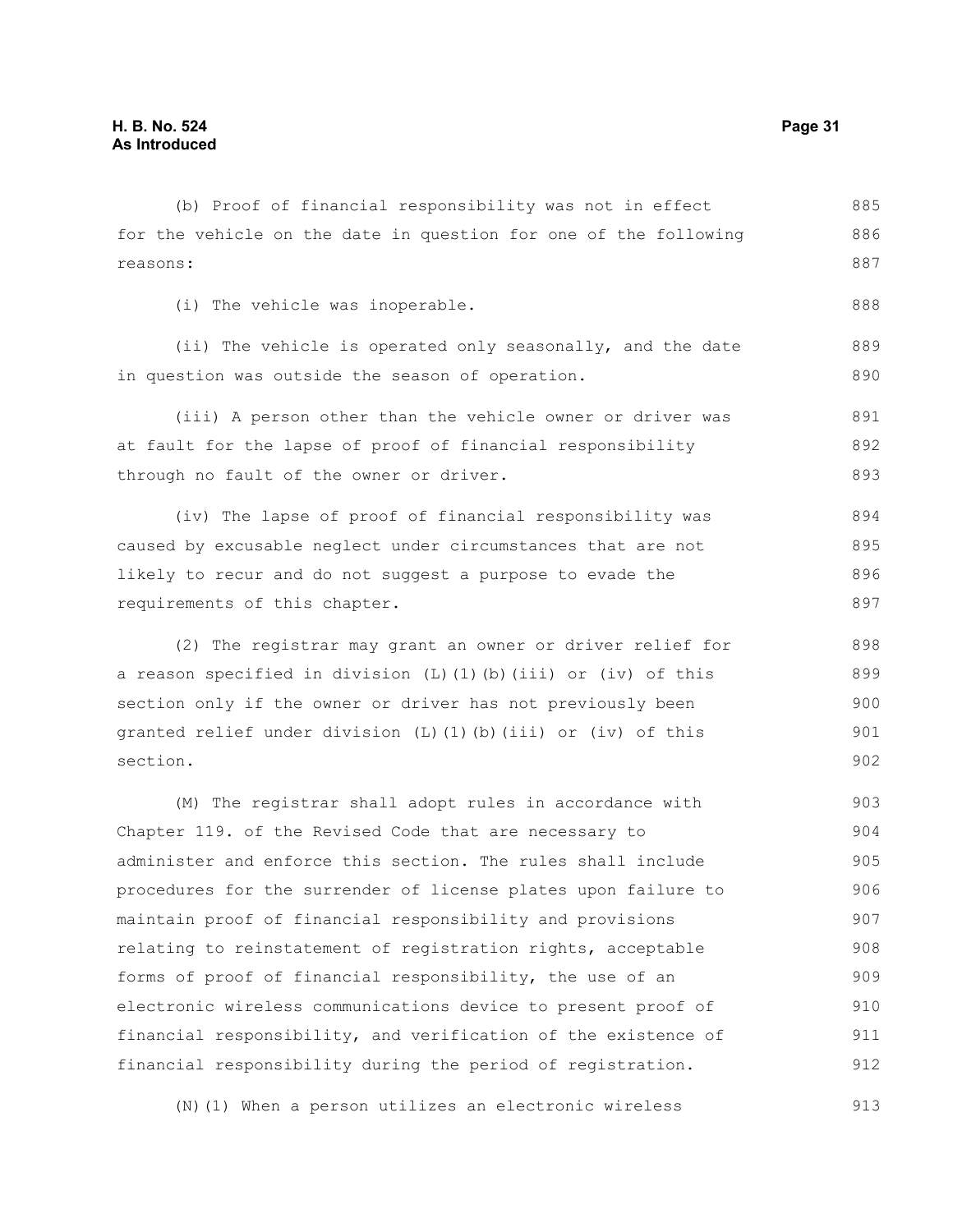#### **H. B. No. 524 Page 32 As Introduced**

communications device to present proof of financial responsibility, only the evidence of financial responsibility displayed on the device shall be viewed by the registrar, peace officer, employee or official of the traffic violations bureau, or the court. No other content of the device shall be viewed for purposes of obtaining proof of financial responsibility. 914 915 916 917 918 919

(2) When a person provides an electronic wireless communications device to the registrar, a peace officer, an employee or official of a traffic violations bureau, or the court, the person assumes the risk of any resulting damage to the device unless the registrar, peace officer, employee, or official, or court personnel purposely, knowingly, or recklessly commits an action that results in damage to the device. 920 921 922 923 924 925 926

Sec. 4510.03. (A) Every county court judge, mayor of a mayor's court, and clerk of a court of record shall keep a full record of every case in which a person is charged with any violation of any provision of sections 4511.01 to 4511.771 or 4513.01 to 4513.36 of the Revised Code or of any other law or ordinance regulating the operation of vehicles, streetcars, and trackless trolleys on highways or streets. 927 928 929 930 931 932 933

(B) If a person is convicted of or forfeits bail in relation to a violation of any section listed in division (A) of this section or a violation of any other law or ordinance regulating the operation of vehicles, streetcars, and trackless trolleys on highways or streets, the county court judge, mayor of a mayor's court, or clerk, within seven days after the conviction or bail forfeiture, shall prepare and immediately forward to the bureau of motor vehicles, in a secure electronic format, an abstract, certified by the preparer to be true and correct, of the court record covering the case in which the 934 935 936 937 938 939 940 941 942 943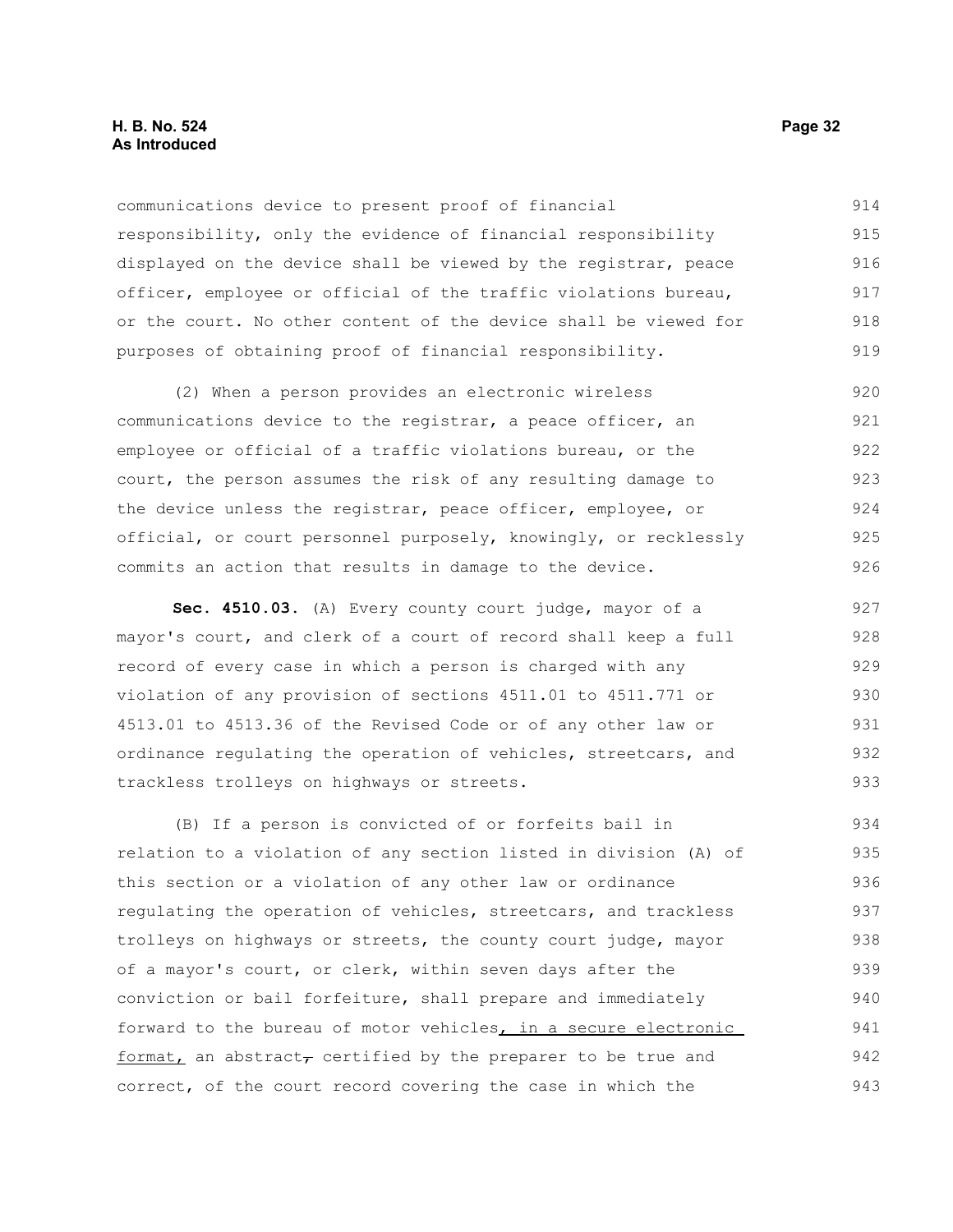#### **H. B. No. 524 Page 33 As Introduced**

person was convicted or forfeited bail. Every court of record also shall forward to the bureau of motor vehicles, in a secure electronic format, an abstract of the court record as described in division (C) of this section upon the conviction of any person of aggravated vehicular homicide or vehicular homicide or of a felony in the commission of which a vehicle was used. 944 945 946 947 948 949

(C) Each abstract required by this section shall be made upon a form approved and furnished by the bureau and shall include the name and address of the person charged, the number of the person's driver's or commercial driver's license, probationary driver's license, or temporary instruction permit, the registration number of the vehicle involved, the nature of the offense, the date of the offense, the date of hearing, the plea, the judgment, or whether bail was forfeited, and the amount of the fine or forfeiture. 950 951 952 953 954 955 956 957 958

**Sec. 5165.86.** The department of medicaid, the department of health, and any contracting agency shall deliver a written notice, statement, or order to a nursing facility under sections 5165.60 to 5165.66 and 5165.69 to 5165.89 of the Revised Code by certified mail- $o$ r, hand delivery, or other means reasonably calculated to provide prompt actual notice. If the notice, statement, or order is mailed, it shall be addressed to the administrator of the facility as indicated in the department's or agency's records. If it is hand delivered, it shall be delivered to a person at the facility who would appear to the average prudent person to have authority to accept it. 959 960 961 962 963 964 965 966 967 968 969

Delivery of written notice by a nursing facility to the department of health, the department of medicaid, or a contracting agency under sections 5165.60 to 5165.89 of the Revised Code shall be by certified mail-or, hand delivery, or 970 971 972 973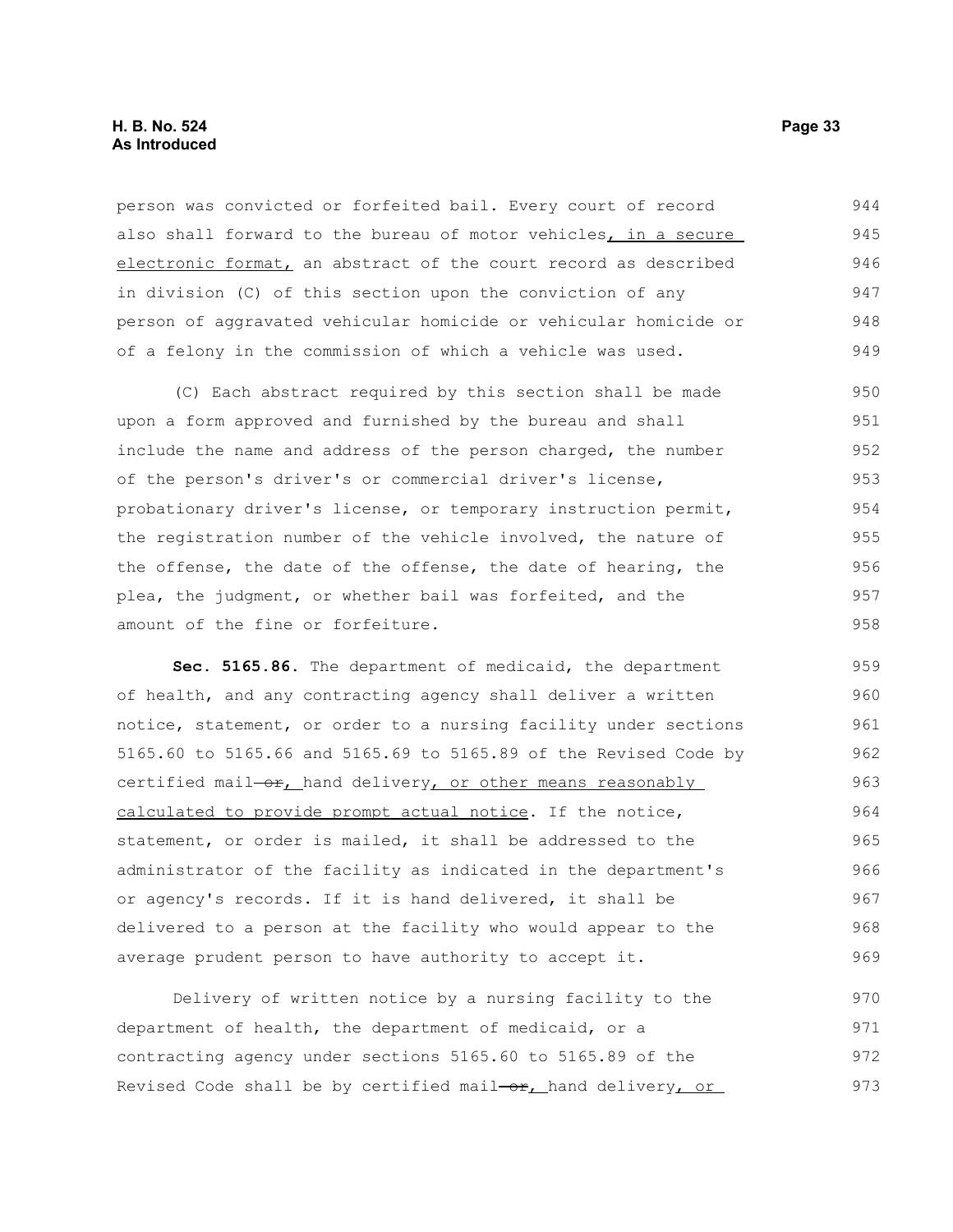| other means reasonably calculated to provide prompt actual       | 974  |
|------------------------------------------------------------------|------|
| notice to the appropriate department or the agency.              |      |
| Sec. 5168.08. (A) Before or during each program year, the        | 976  |
| department of medicaid shall mail-issue to each hospital by-     | 977  |
| certified mail, return receipt requested, the preliminary        | 978  |
| determination of the amount that the hospital is assessed under  | 979  |
| section 5168.06 of the Revised Code during the program year. The | 980  |
| preliminary determination of a hospital's assessment shall be    | 981  |
| calculated for a cost-reporting period that is specified in      | 982  |
| rules adopted under section 5168.02 of the Revised Code.         | 983  |
| The department shall consult with hospitals each year when       | 984  |
| determining the date on which it will mail issue the preliminary | 985  |
| determinations in order to minimize hospitals' cash flow         | 986  |
| difficulties.                                                    | 987  |
| If no hospital submits a request for reconsideration under       | 988  |
| division (B) of this section, the preliminary determination      | 989  |
| constitutes the final reconciliation of each hospital's          | 990  |
| assessment under section 5168.06 of the Revised Code. The final  | 991  |
| reconciliation is subject to adjustments under division (D) of   | 992  |
| this section.                                                    | 993  |
| (B) Not later than fourteen days after the preliminary           | 994  |
| determinations are mailedissued, any hospital may submit to the  | 995  |
| department a written request to reconsider the preliminary       | 996  |
| determinations. The request shall be accompanied by written      | 997  |
| materials setting forth the basis for the reconsideration. If    | 998  |
| one or more hospitals submit a request, the department shall     | 999  |
| hold a public hearing not later than thirty days after the       |      |
| preliminary determinations are mailed-issued to reconsider the   |      |
| preliminary determinations. The department shall mail-issue to   | 1002 |
| each hospital a written notice of the date, time, and place of   | 1003 |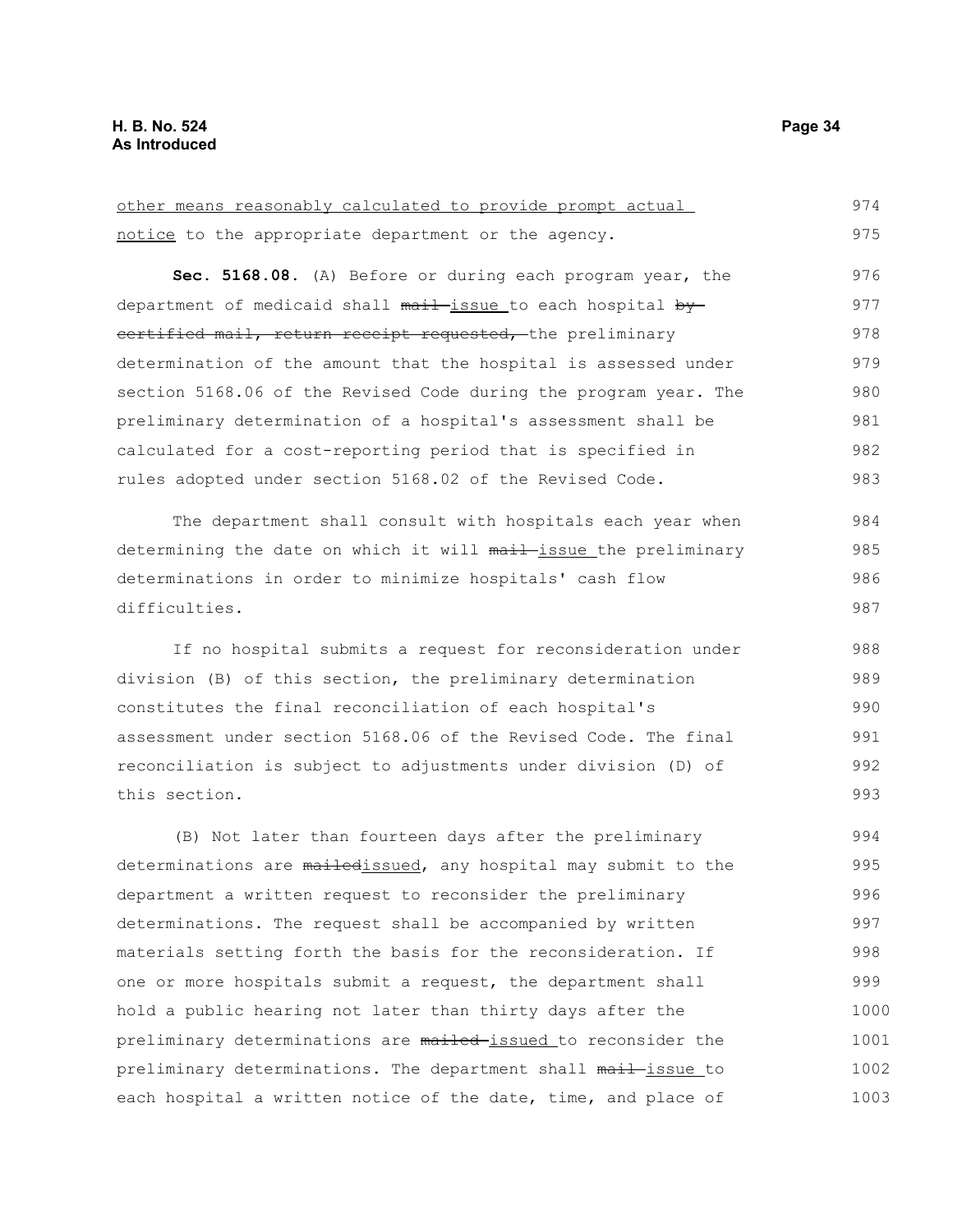#### **H. B. No. 524 Page 35 As Introduced**

the hearing at least ten days prior to the hearing. On the basis of the evidence submitted to the department or presented at the public hearing, the department shall reconsider and may adjust the preliminary determinations. The result of the reconsideration is the final reconciliation of the hospital's assessment under section 5168.06 of the Revised Code. The final reconciliation is subject to adjustments under division (D) of this section. 1004 1005 1006 1007 1008 1009 1010 1011

(C) The department shall mail-issue to each hospital a written notice of its assessment for the program year under the final reconciliation. A hospital may appeal the final reconciliation of its assessment to the court of common pleas of Franklin county. While a judicial appeal is pending, the hospital shall pay, in accordance with the schedules required by division (B) of section 5168.06 of the Revised Code, any amount of its assessment that is not in dispute into the hospital care assurance program fund created in section 5168.11 of the Revised Code. 1012 1013 1014 1015 1016 1017 1018 1019 1020 1021

(D) In the course of any program year, the department may adjust the assessment rate or rates established in rules pursuant to section 5168.06 of the Revised Code or adjust the amounts of intergovernmental transfers required under section 5168.07 of the Revised Code and, as a result of the adjustment, adjust each hospital's assessment and intergovernmental transfer, to reflect refinements made by the United States centers for medicare and medicaid services during that program year to the limits it prescribed under the "Social Security Act," section 1923(f), 42 U.S.C. 1396r-4(f). When adjusted, the assessment rate or rates must comply with division (A) of section 5168.06 of the Revised Code. An adjusted intergovernmental transfer must comply with division (A) of 1022 1023 1024 1025 1026 1027 1028 1029 1030 1031 1032 1033 1034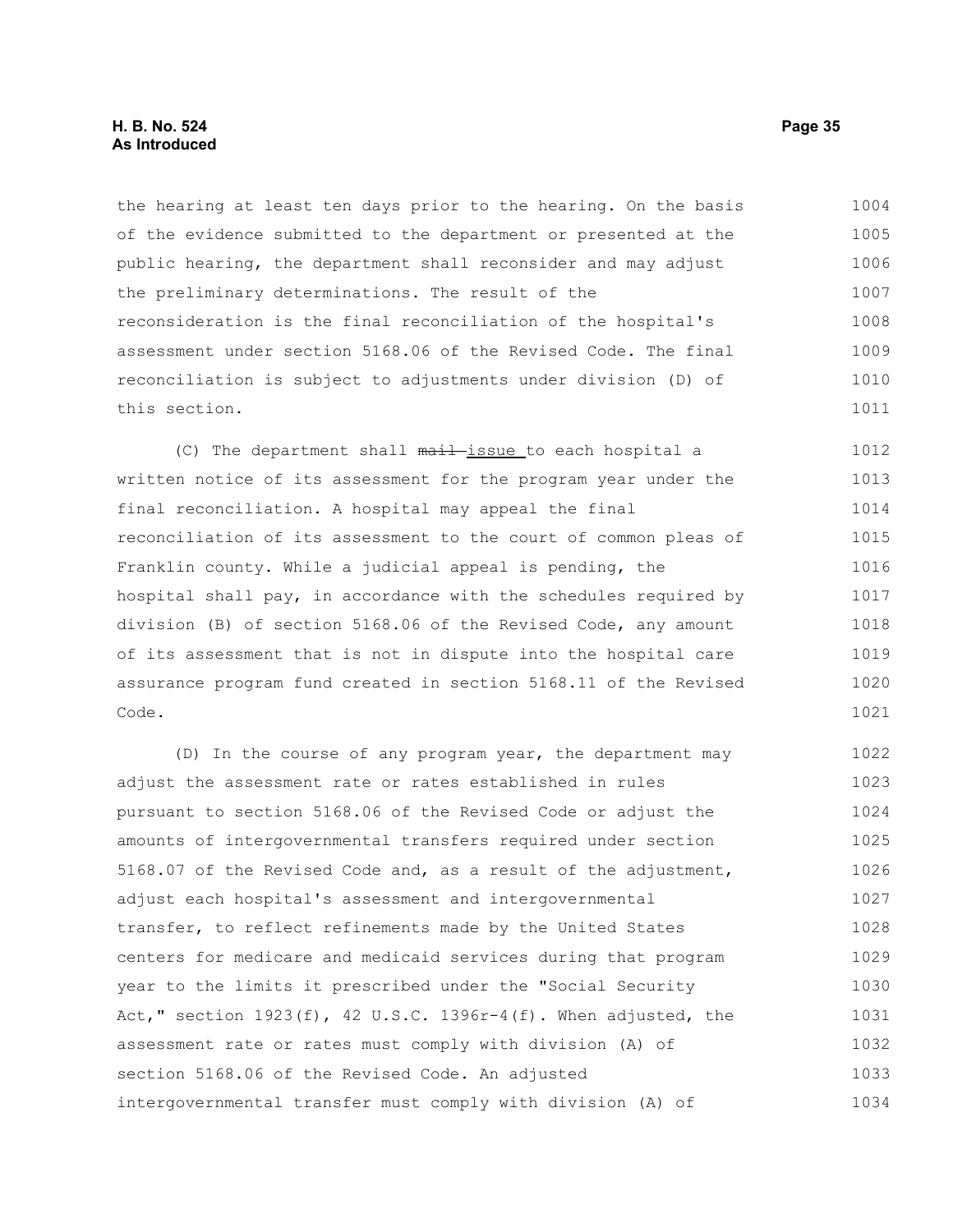#### **H. B. No. 524 Page 36 As Introduced**

section 5168.07 of the Revised Code. The department shall notify hospitals of adjustments made under this division and adjust for the remainder of the program year the installments paid by hospitals under sections 5168.06 and 5168.07 of the Revised Code in accordance with rules adopted under section 5168.02 of the Revised Code. 1035 1036 1037 1038 1039 1040

**Sec. 5168.22.** (A) Before or during each assessment program year, the department of medicaid shall mail issue to each hospital by certified mail, return receipt requested, the preliminary determination of the amount that the hospital is assessed under section 5168.21 of the Revised Code for the assessment program year. Except as provided in division (B) of this section, the preliminary determination becomes the final determination for the assessment program year fifteen days after the preliminary determination is mailed-issued to the hospital. 1041 1042 1043 1044 1045 1046 1047 1048 1049

(B) A hospital may request that the department reconsider the preliminary determination mailed-issued to the hospital under division (A) of this section by submitting to the department a written request for a reconsideration not later than fourteen days after the hospital's preliminary determination is mailed-issued to the hospital. The request must be accompanied by written materials setting forth the basis for the reconsideration. On receipt of the timely request, the department shall reconsider the preliminary determination and may adjust the preliminary determination on the basis of the written materials accompanying the request. The result of the reconsideration is the final determination of the hospital's assessment under section 5168.21 of the Revised Code for the assessment program year. 1050 1051 1052 1053 1054 1055 1056 1057 1058 1059 1060 1061 1062 1063

(C) The department shall mail issue to each hospital a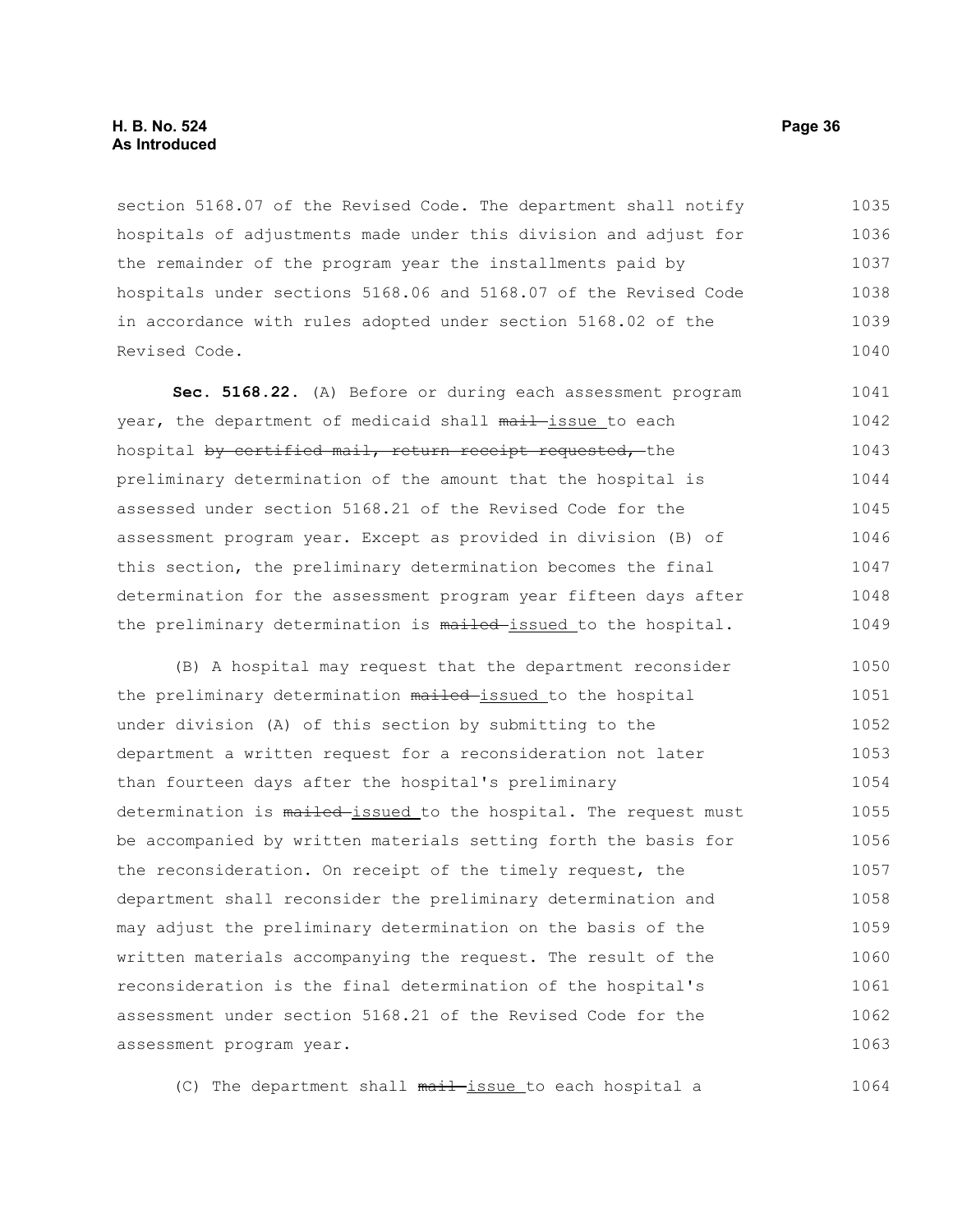#### **H. B. No. 524 Page 37 As Introduced**

written notice of the final determination of its assessment for the assessment program year. A hospital may appeal the final determination to the court of common pleas of Franklin county. While a judicial appeal is pending, the hospital shall pay, in accordance with section 5168.23 of the Revised Code, any amount of its assessment that is not in dispute. 1065 1066 1067 1068 1069 1070

**Sec. 5168.23.** Each hospital shall pay the amount it is assessed under section 5168.21 of the Revised Code in accordance with a payment schedule the department of medicaid shall establish for each assessment program year. The department shall consult with the Ohio hospital association before establishing the payment schedule for any assessment program year. The department shall include the payment schedule in each preliminary determination notice the department mails issues to hospitals under division (A) of section 5168.22 of the Revised Code. 1071 1072 1073 1074 1075 1076 1077 1078 1079 1080

**Sec. 5525.01.** Before entering into a contract, the director of transportation shall may advertise for bids for two consecutive weeks in one newspaper of general circulation published in the county in which the improvement or part thereof is located, but if there is no such newspaper then in one newspaper having general circulation in an adjacent county. In the alternative, the director may advertise for bids as provided in section 7.16 of the Revised Code. The director  $m$ ay shall advertise for bids in such other publications as the director considers advisable. Such notices shall state that plans and specifications for the improvement are on file in the office of the director and the district deputy director of the district in which the improvement or part thereof is located and the time within which bids therefor will be received. 1081 1082 1083 1084 1085 1086 1087 1088 1089 1090 1091 1092 1093 1094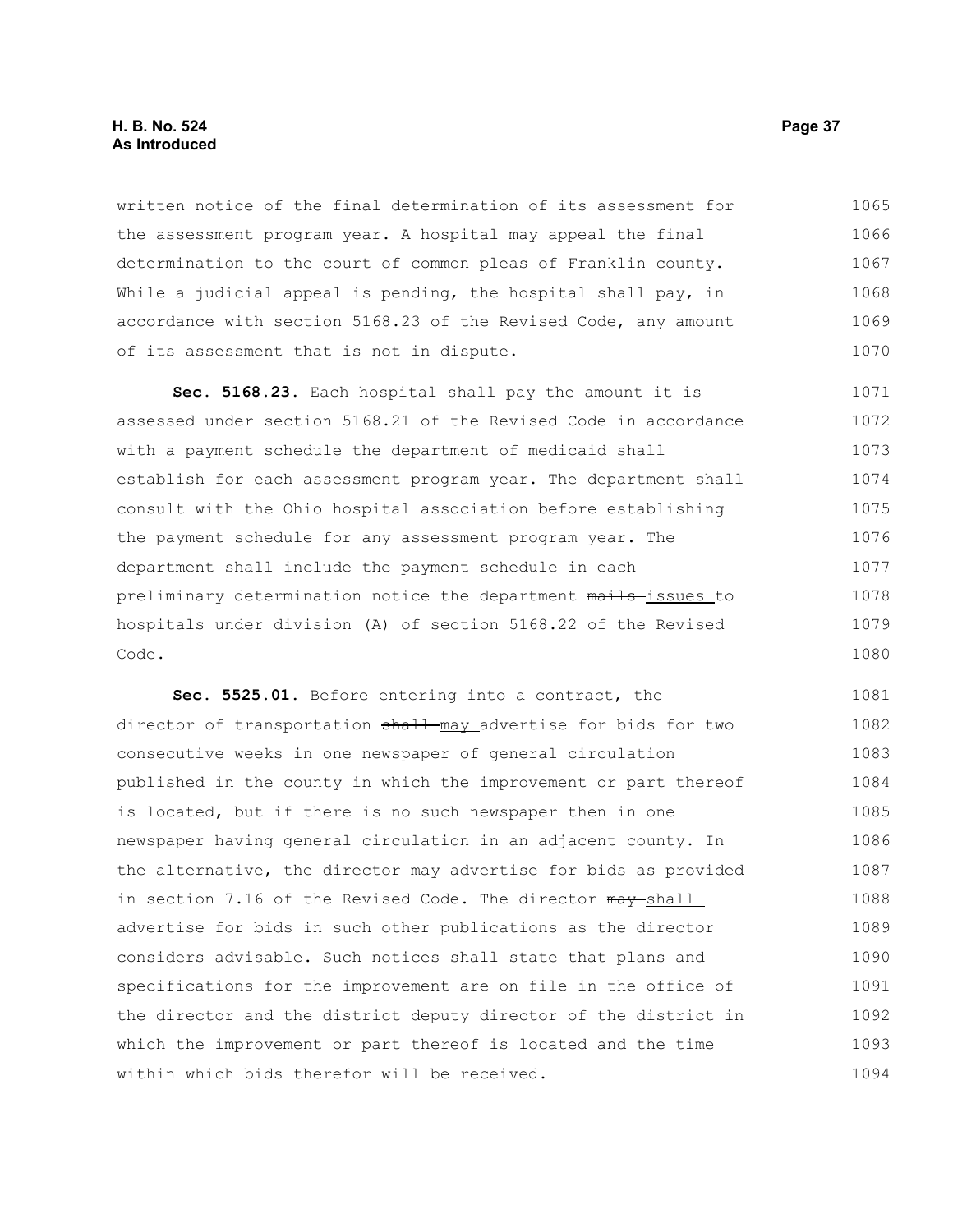#### **H. B. No. 524 Page 38 As Introduced**

Each bidder shall be required to file with the bidder's bid a bid guaranty in the form of a certified check, a cashier's check, or an electronic funds transfer to the treasurer of state that is evidenced by a receipt or by a certification to the director of transportation in a form prescribed by the director that an electronic funds transfer has been made to the treasurer of state, for an amount equal to five per cent of the bidder's bid, but in no event more than fifty thousand dollars, or a bid bond for ten per cent of the bidder's bid, payable to the director, which check, transferred sum, or bond shall be forthwith returned to the bidder in case the contract is awarded to another bidder, or, in case of a successful bidder, when the bidder has entered into a contract and furnished the bonds required by section 5525.16 of the Revised Code. In the event the contract is awarded to a bidder, and the bidder fails or refuses to furnish the bonds as required by section 5525.16 of the Revised Code, the check, transferred sum, or bid bond filed with the bidder's bid shall be forfeited as liquidated damages. No bidder shall be required either to file a signed contract with the bidder's bid, to enter into a contract, or to furnish the contract performance bond and the payment bond required by that section until the bids have been opened and the bidder has been notified by the director that the bidder is awarded the contract. The director shall permit a bidder to withdraw the 1095 1096 1097 1098 1099 1100 1101 1102 1103 1104 1105 1106 1107 1108 1109 1110 1111 1112 1113 1114 1115 1116 1117 1118 1119

bidder's bid from consideration, without forfeiture of the check, transferred sum, or bid bond filed with the bid, providing a written request together with a sworn statement of the grounds for such withdrawal is delivered within forty-eight hours after the time established for the receipt of bids, and if the price bid was substantially lower than the other bids, 1120 1121 1122 1123 1124 1125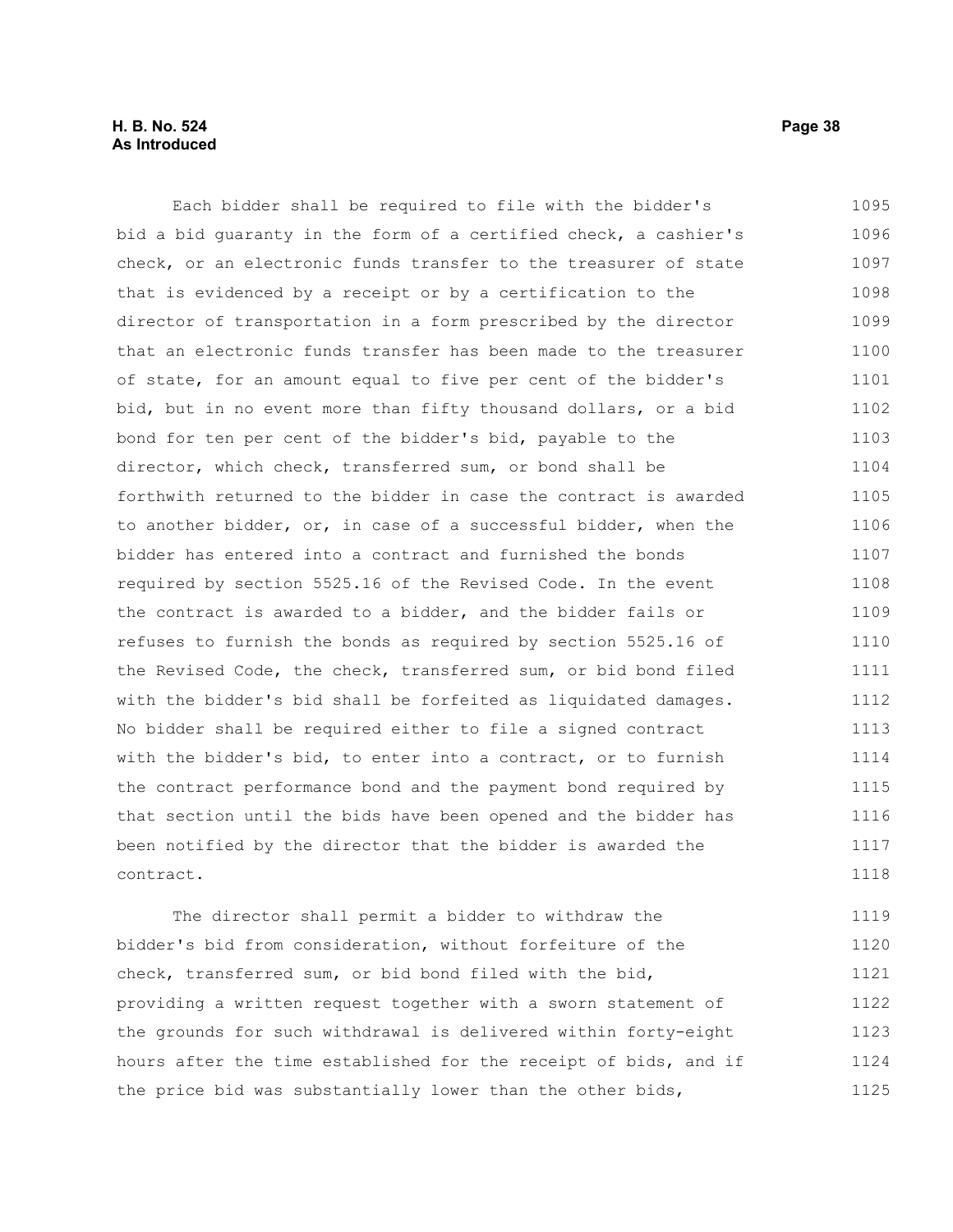#### **H. B. No. 524 Page 39 As Introduced**

providing the bid was submitted in good faith, and the reason for the price bid being substantially lower was a clerical mistake evident on the face of the bid, as opposed to a judgment mistake, and was actually due to an unintentional and substantial arithmetic error or an unintentional omission of a substantial quantity of work, labor, or material made directly in the compilation of the bid. In the event the director decides the conditions for withdrawal have not been met, the director may award the contract to such bidder. If such bidder does not then enter into a contract and furnish the contract bond as required by law, the director may declare forfeited the check, transferred sum, or bid bond as liquidated damages and award the contract to the next higher bidder or reject the remaining bids and readvertise the project for bids. Such bidder, within thirty days, may appeal the decision of the director to the court of common pleas of Franklin county and the court may affirm or reverse the decision of the director and may order the director to refund the amount of the forfeiture. At the hearing before the common pleas court evidence may be introduced for and against the decision of the director. The decision of the common pleas court may be appealed as in other cases. 1126 1127 1128 1129 1130 1131 1132 1133 1134 1135 1136 1137 1138 1139 1140 1141 1142 1143 1144 1145 1146

There is hereby created the ODOT letting fund, which shall be in the custody of the treasurer of state but shall not be part of the state treasury. All certified checks and cashiers' checks received with bidders' bids, and all sums transferred to the treasurer of state by electronic funds transfer in connection with bidders' bids, under this section shall be credited to the fund. All such bid guaranties shall be held in the fund until a determination is made as to the final disposition of the money. If the department determines that any such bid guaranty is no longer required to be held, the amount 1147 1148 1149 1150 1151 1152 1153 1154 1155 1156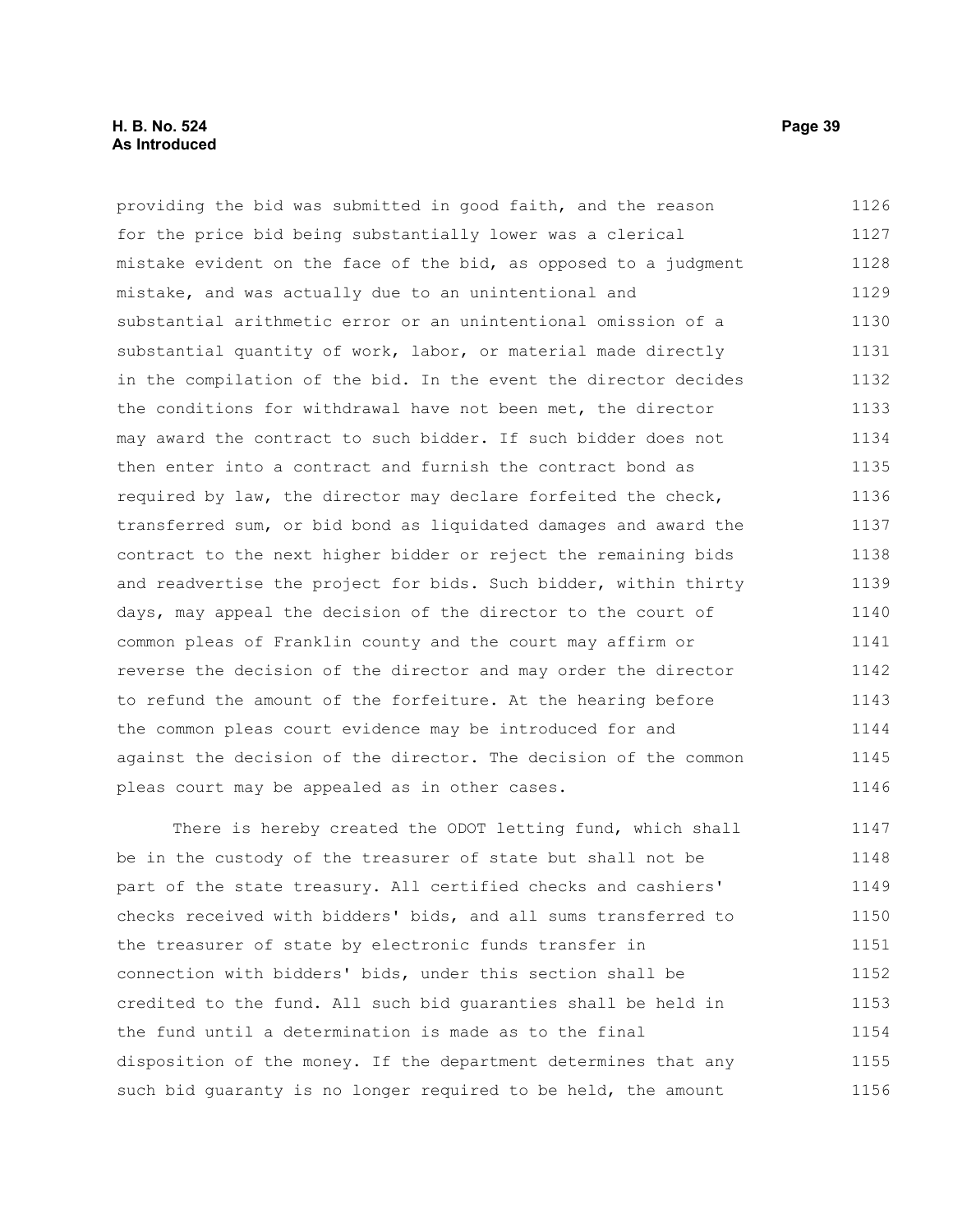#### **H. B. No. 524 Page 40 As Introduced**

of the bid guaranty shall be returned to the appropriate bidder. If the department determines that a bid guaranty under this section shall be forfeited, the amount of the bid guaranty shall be transferred or, in the case of money paid on a forfeited bond, deposited into the state treasury, to the credit of the highway operating fund. Any investment earnings of the ODOT letting fund shall be distributed as the treasurer of state considers appropriate. 1157 1158 1159 1160 1161 1162 1163 1164

The director shall require all bidders to furnish the director, upon such forms as the director may prescribe, detailed information with respect to all pending work of the bidder, whether with the department of transportation or otherwise, together with such other information as the director considers necessary. 1165 1166 1167 1168 1169 1170

In the event a bidder fails to submit anything required to be submitted with the bid and then fails or refuses to so submit such at the request of the director, the failure or refusal constitutes grounds for the director, in the director's discretion, to declare as forfeited the bid guaranty submitted with the bid. 1171 1172 1173 1174 1175 1176

The director may reject any or all bids. Except in regard to contracts for environmental remediation and specialty work for which there are no classes of work set out in the rules adopted by the director, if the director awards the contract, the director shall award it to the lowest competent and responsible bidder as defined by rules adopted by the director under section 5525.05 of the Revised Code, who is qualified to bid under sections 5525.02 to 5525.09 of the Revised Code. In regard to contracts for environmental remediation and specialty work for which there are no classes of work set out in the rules 1177 1178 1179 1180 1181 1182 1183 1184 1185 1186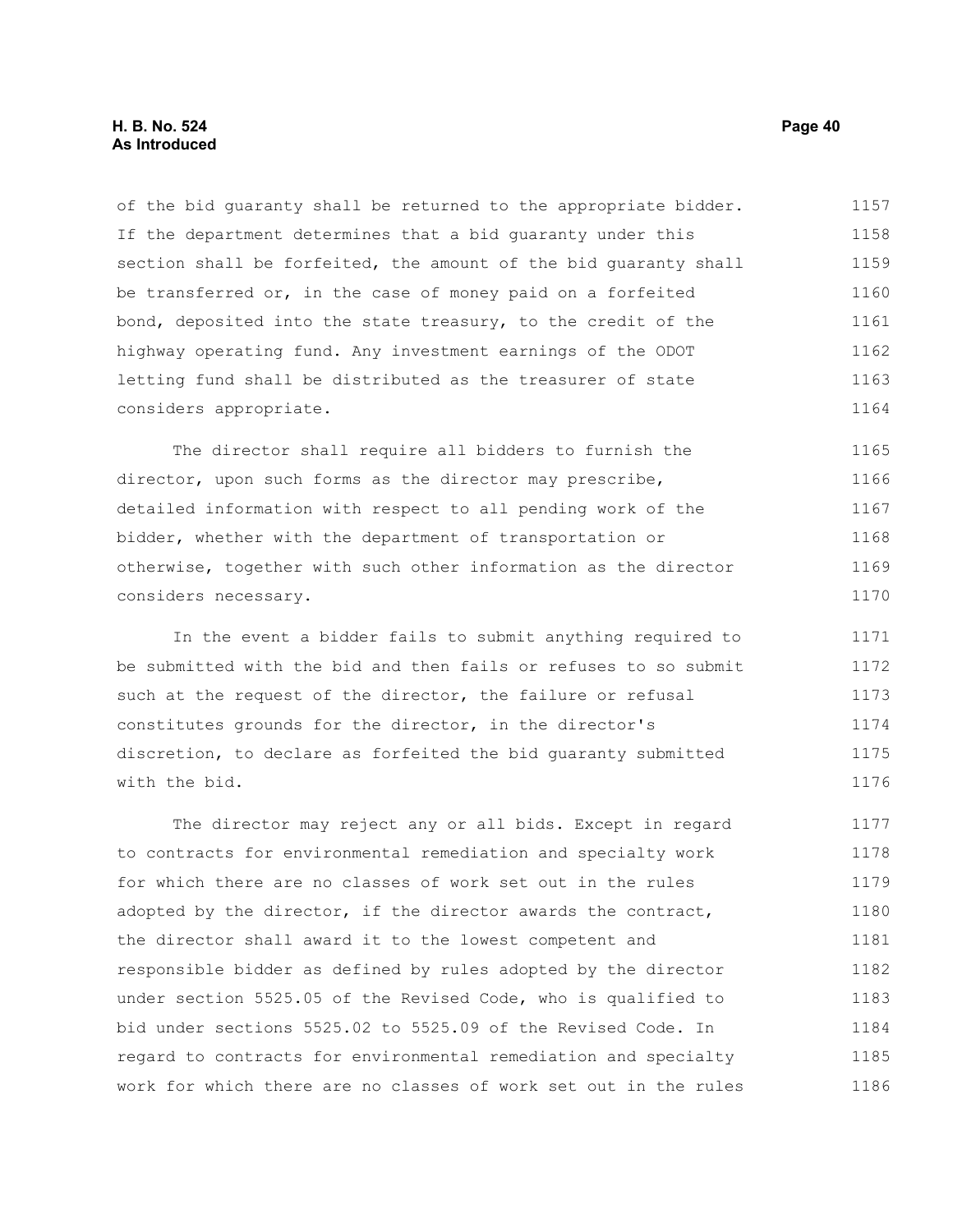adopted by the director, the director shall competitively bid the projects in accordance with this chapter and shall award the contracts to the lowest and best bidder. 1187 1188 1189

The award for all projects competitively let by the director under this section shall be made within ten days after the date on which the bids are opened, and the successful bidder shall enter into a contract and furnish a contract performance bond and a payment bond, as provided for in section 5525.16 of the Revised Code, within ten days after the bidder is notified that the bidder has been awarded the contract. 1190 1191 1192 1193 1194 1195 1196

The director may insert in any contract awarded under this chapter a clause providing for value engineering change proposals, under which a contractor who has been awarded a contract may propose a change in the plans and specifications of the project that saves the department time or money on the project without impairing any of the essential functions and characteristics of the project such as service life, reliability, economy of operation, ease of maintenance, safety, and necessary standardized features. If the director adopts the value engineering proposal, the savings from the proposal shall be divided between the department and the contractor according to guidelines established by the director, provided that the contractor shall receive at least fifty per cent of the savings from the proposal. The adoption of a value engineering proposal does not invalidate the award of the contract or require the director to rebid the project. 1197 1198 1199 1200 1201 1202 1203 1204 1205 1206 1207 1208 1209 1210 1211 1212

**Sec. 5703.37.** (A)(1) Except as provided in division (B) of this section, whenever service of a notice or order is required in the manner provided in this section, a copy of the notice or order shall be served upon the person affected thereby either by 1213 1214 1215 1216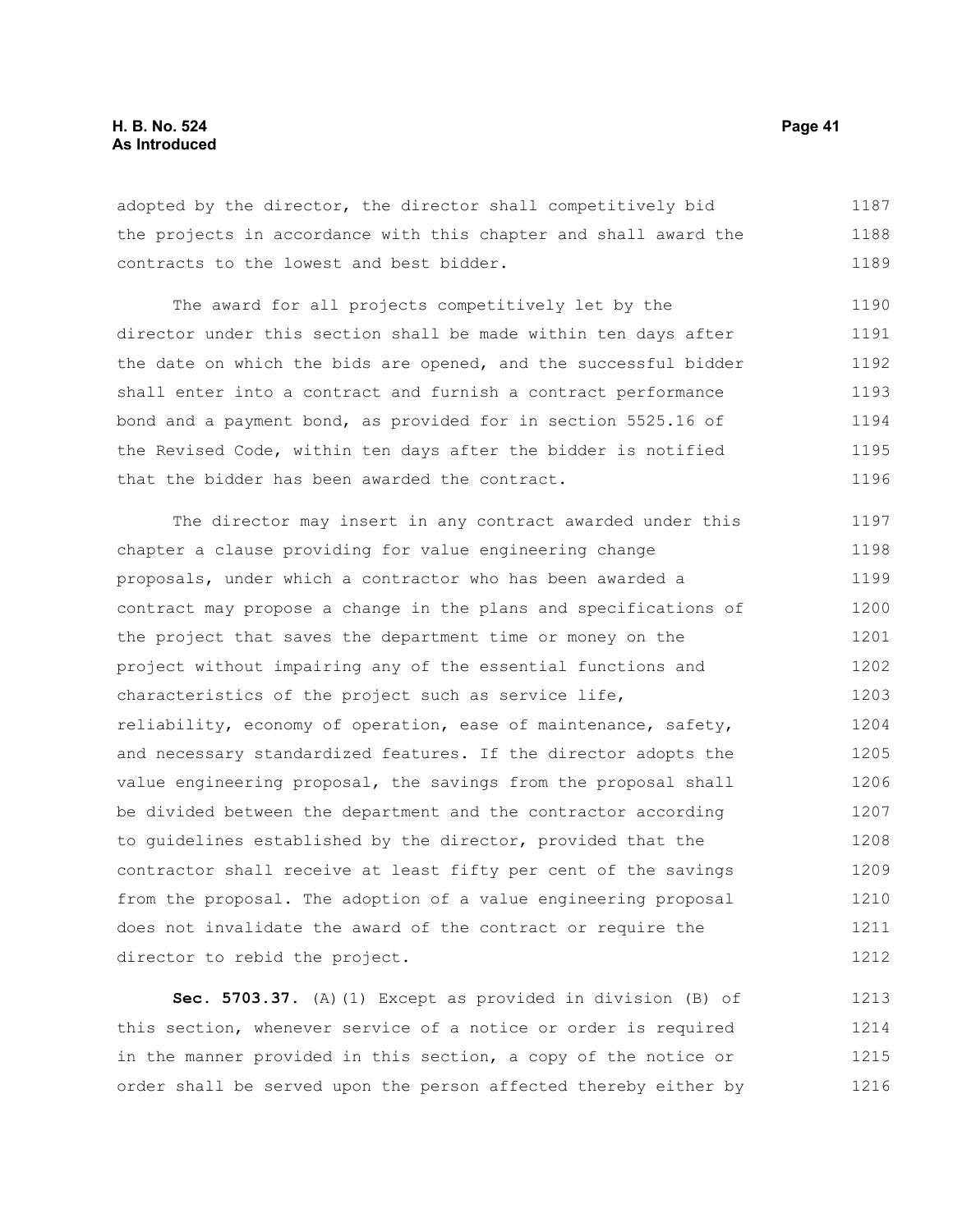#### **H. B. No. 524 Page 42 As Introduced**

personal service, by certified mail, or by a delivery service authorized under section 5703.056 of the Revised Code that notifies the tax commissioner of the date of delivery. 1217 1218 1219

(2) In lieu of serving a copy of a notice or order through one of the means provided in division (A)(1) of this section, the commissioner may serve a notice or order upon the person affected thereby through alternative means as provided in this section, including, but not limited to, delivery by secure electronic mail as provided in division (F) of this section. Delivery by such means satisfies the requirements for delivery under this section. 1220 1221 1222 1223 1224 1225 1226 1227

(B)(1)(a) If certified mail is returned because of an undeliverable address, the commissioner shall first utilize reasonable means to ascertain a new last known address, including the use of a change of address service offered by the United States postal service or an authorized delivery service under section 5703.056 of the Revised Code. If, after using reasonable means, the commissioner is unable to ascertain a new last known address, the assessment is final for purposes of section 131.02 of the Revised Code sixty days after the notice or order sent by certified mail is first returned to the commissioner, and the commissioner shall certify the notice or order, if applicable, to the attorney general for collection under section 131.02 of the Revised Code. 1228 1229 1230 1231 1232 1233 1234 1235 1236 1237 1238 1239 1240

(b) Notwithstanding certification to the attorney general under division  $(B)(1)(a)$  of this section, once the commissioner or attorney general, or the designee of either, makes an initial contact with the person to whom the notice or order is directed, the person may protest an assessment by filing a petition for reassessment within sixty days after the initial contact. The 1241 1242 1243 1244 1245 1246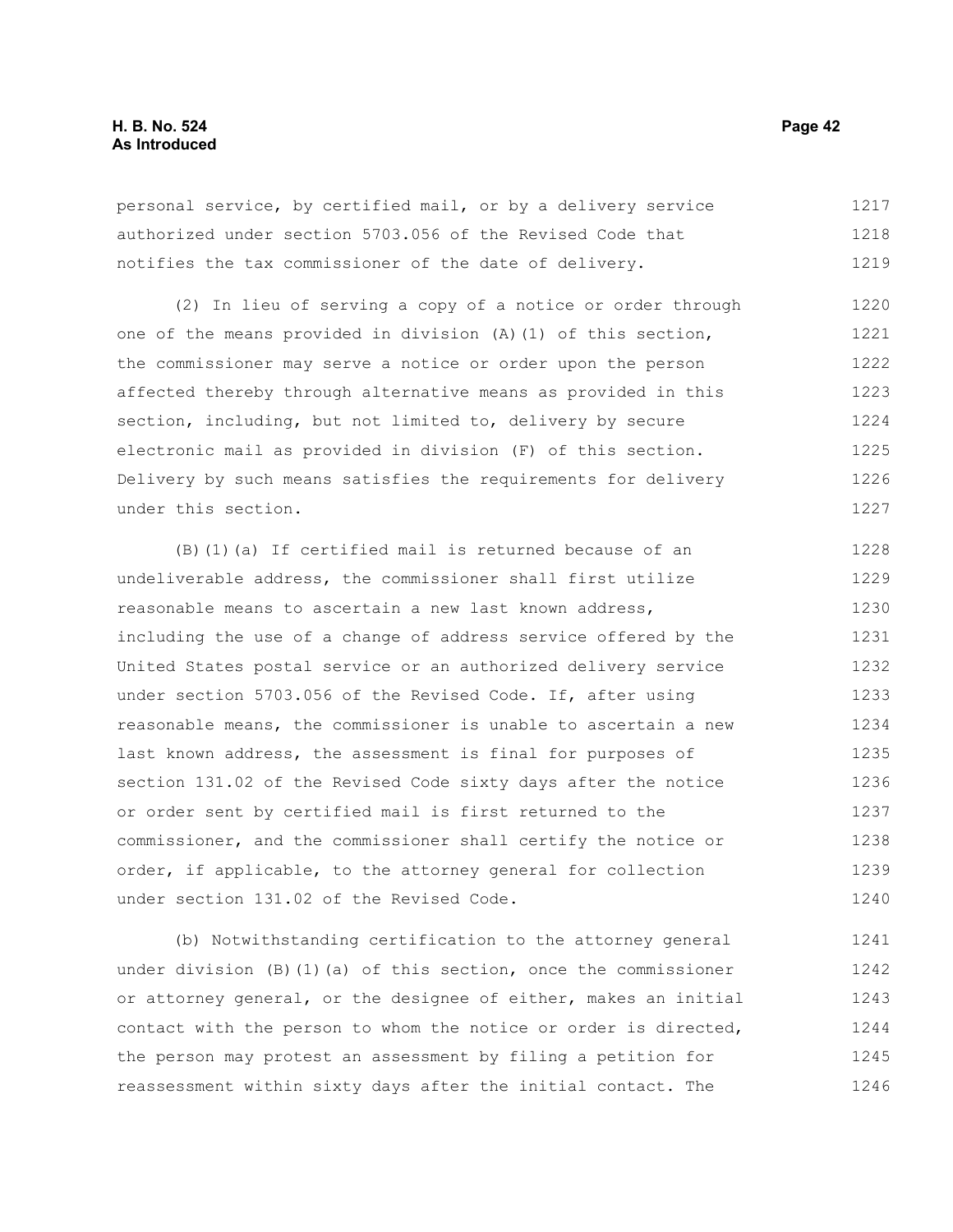certification of an assessment under division (B)(1)(a) of this section is prima-facie evidence that delivery is complete and that the notice or order is served. 1247 1248 1249

(2) If mailing of a notice or order by certified mail is returned for some cause other than an undeliverable address or if a person does not access an electronic notice or order within the time provided in division (F) of this section, the commissioner shall resend the notice or order by ordinary mail. The notice or order shall show the date the commissioner sends the notice or order and include the following statement: 1250 1251 1252 1253 1254 1255 1256

"This notice or order is deemed to be served on the addressee under applicable law ten days from the date this notice or order was mailed by the commissioner as shown on the notice or order, and all periods within which an appeal may be filed apply from and after that date." 1257 1258 1259 1260 1261

Unless the mailing is returned because of an undeliverable address, the mailing of that information is prima-facie evidence that delivery of the notice or order was completed ten days after the commissioner sent the notice or order by ordinary mail and that the notice or order was served. 1262 1263 1264 1265 1266

If the ordinary mail is subsequently returned because of an undeliverable address, the commissioner shall proceed under division (B)(1)(a) of this section. A person may challenge the presumption of delivery and service under this division in accordance with division (C) of this section. 1267 1268 1269 1270 1271

(C)(1) A person disputing the presumption of delivery and service under division (B) of this section bears the burden of proving by a preponderance of the evidence that the address to which the notice or order was sent was not an address with which 1272 1273 1274 1275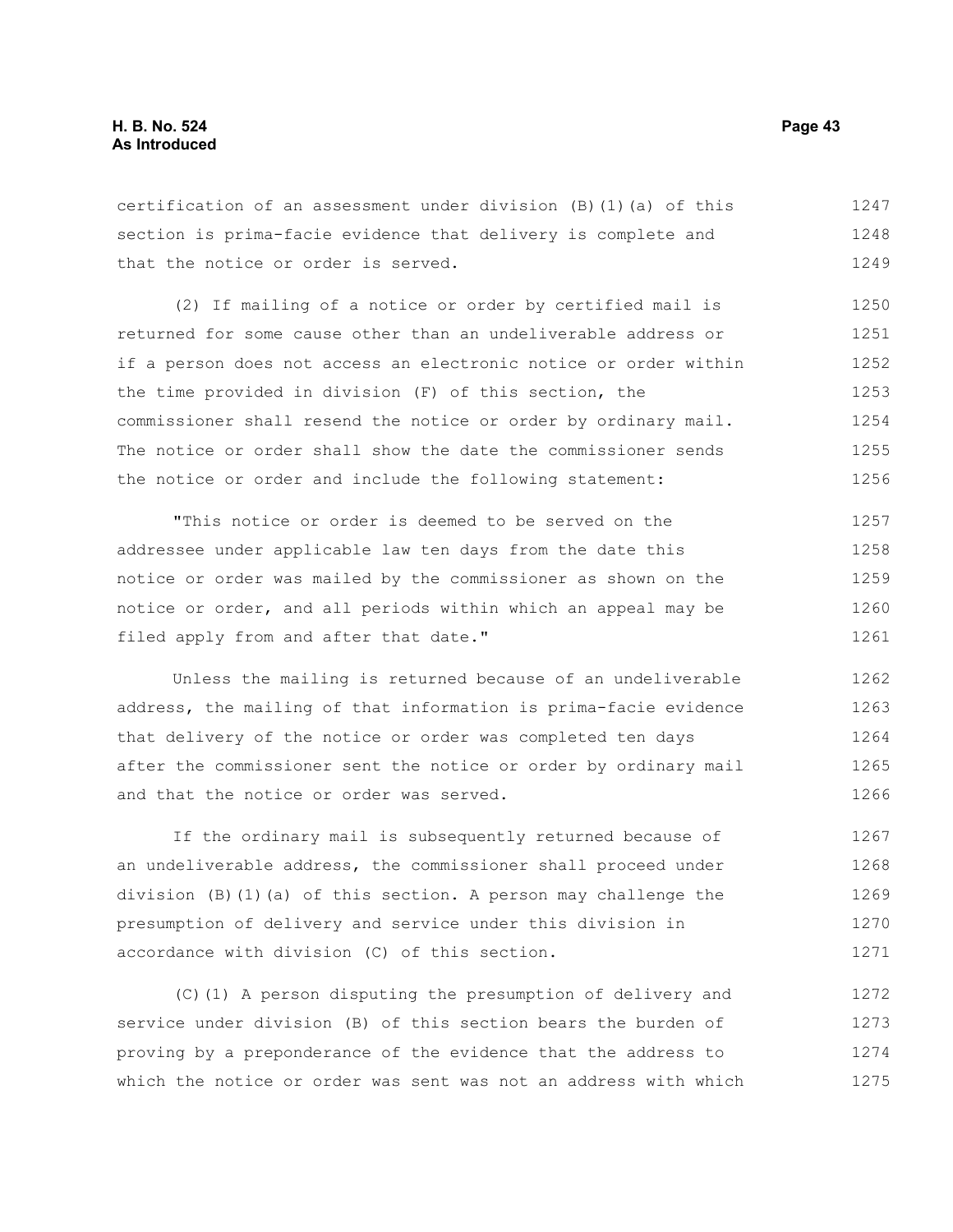#### **H. B. No. 524 Page 44 As Introduced**

the person was associated at the time the commissioner originally mailed the notice or order by certified mail. For the purposes of this section, a person is associated with an address at the time the commissioner originally mailed the notice or order if, at that time, the person was residing, receiving legal documents, or conducting business at the address; or if, before that time, the person had conducted business at the address and, when the notice or order was mailed, the person's agent or the person's affiliate was conducting business at the address. For the purposes of this section, a person's affiliate is any other person that, at the time the notice or order was mailed, owned or controlled at least twenty per cent, as determined by voting rights, of the addressee's business. 1276 1277 1278 1279 1280 1281 1282 1283 1284 1285 1286 1287 1288

(2) If the person elects to protest an assessment certified to the attorney general for collection, the person must do so within sixty days after the attorney general's initial contact with the person. The attorney general may enter into a compromise with the person under sections 131.02 and 5703.06 of the Revised Code if the person does not file a petition for reassessment with the commissioner. 1289 1290 1291 1292 1293 1294 1295

(D) Nothing in this section prohibits the commissioner or the commissioner's designee from delivering a notice or order by personal service. 1296 1297 1298

(E) Collection actions taken pursuant to section 131.02 of the Revised Code upon any assessment being challenged under division  $(B)$  (1)(b) of this section shall be stayed upon the pendency of an appeal under this section. If a petition for reassessment is filed pursuant to this section on a claim that has been certified to the attorney general for collection, the claim shall be uncertified. 1299 1300 1301 1302 1303 1304 1305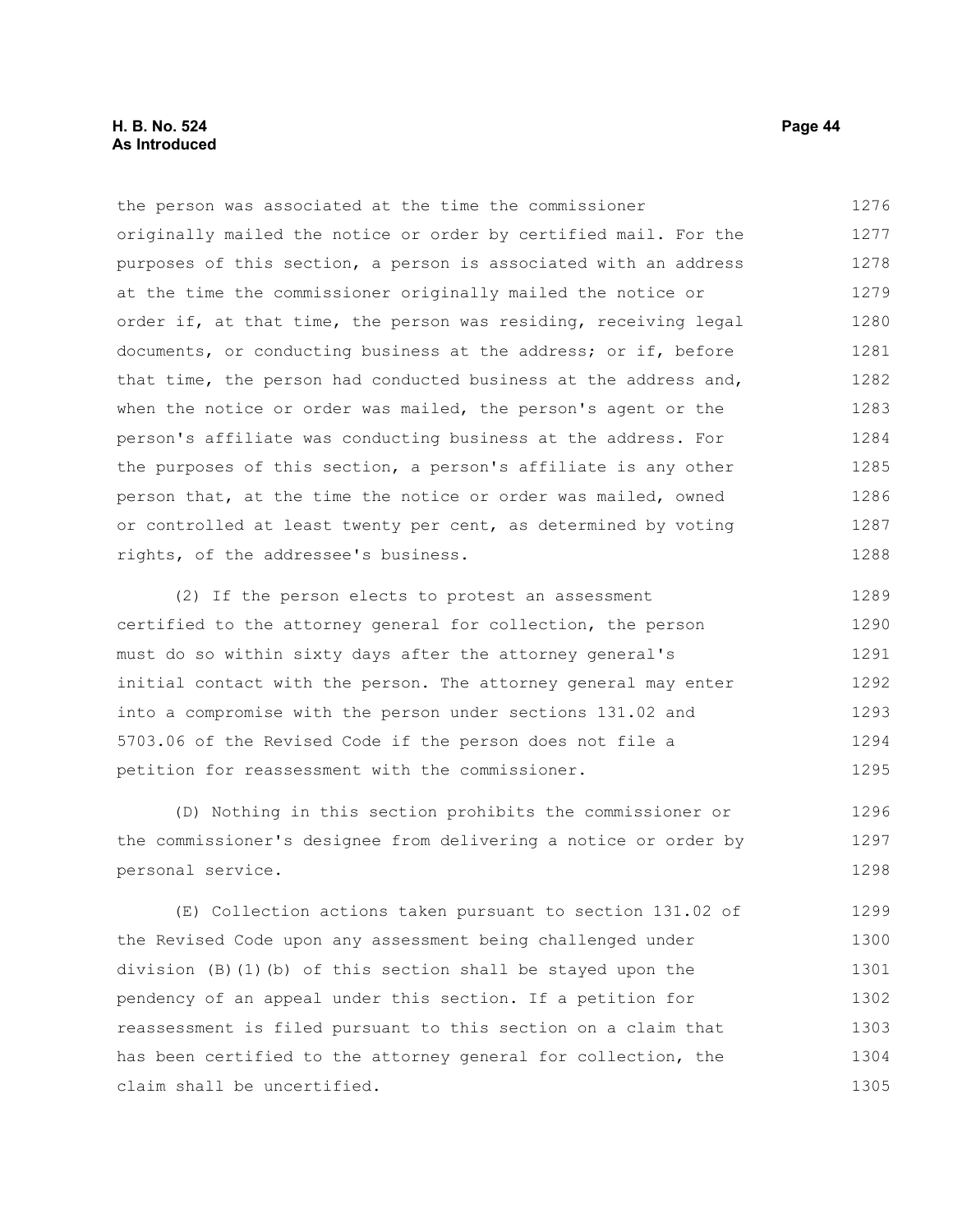#### **H. B. No. 524 Page 45 As Introduced**

(F)(1) The commissioner may serve a notice or order upon the person affected by the notice or order or that person's authorized representative through secure electronic means-onlywith the person's consent associated with the person's or representative's last known address. The commissioner must inform the recipient, electronically or by mail, that a notice or order is available for electronic review and provide instructions to access and print the notice or order. The types of electronic notification the commissioner may use include electronic mail, text message, or any other form of electronic communication. The recipient's electronic access of the notice or order satisfies the requirements for delivery under this section. If the recipient fails to access the notice or order electronically within ten business days, then the commissioner shall inform the recipient a second time, electronically or by mail, that a notice or order is available for electronic review and provide instructions to access and print the notice or order. If the recipient fails to access the notice or order electronically within ten business days of the second notification, the notice or order shall be served upon the person through the means provided in division (B)(2) of this section. (2) The tax commissioner shall establish a system to issue notification of assessments to taxpayers through secure electronic means. (G) As used in this section: (1) "Last known address" means the address the department has at the time the document is originally sent by certified mail, or any address the department can ascertain using 1306 1307 1308 1309 1310 1311 1312 1313 1314 1315 1316 1317 1318 1319 1320 1321 1322 1323 1324 1325 1326 1327 1328 1329 1330 1331 1332 1333 1334

reasonable means such as the use of a change of address service 1335